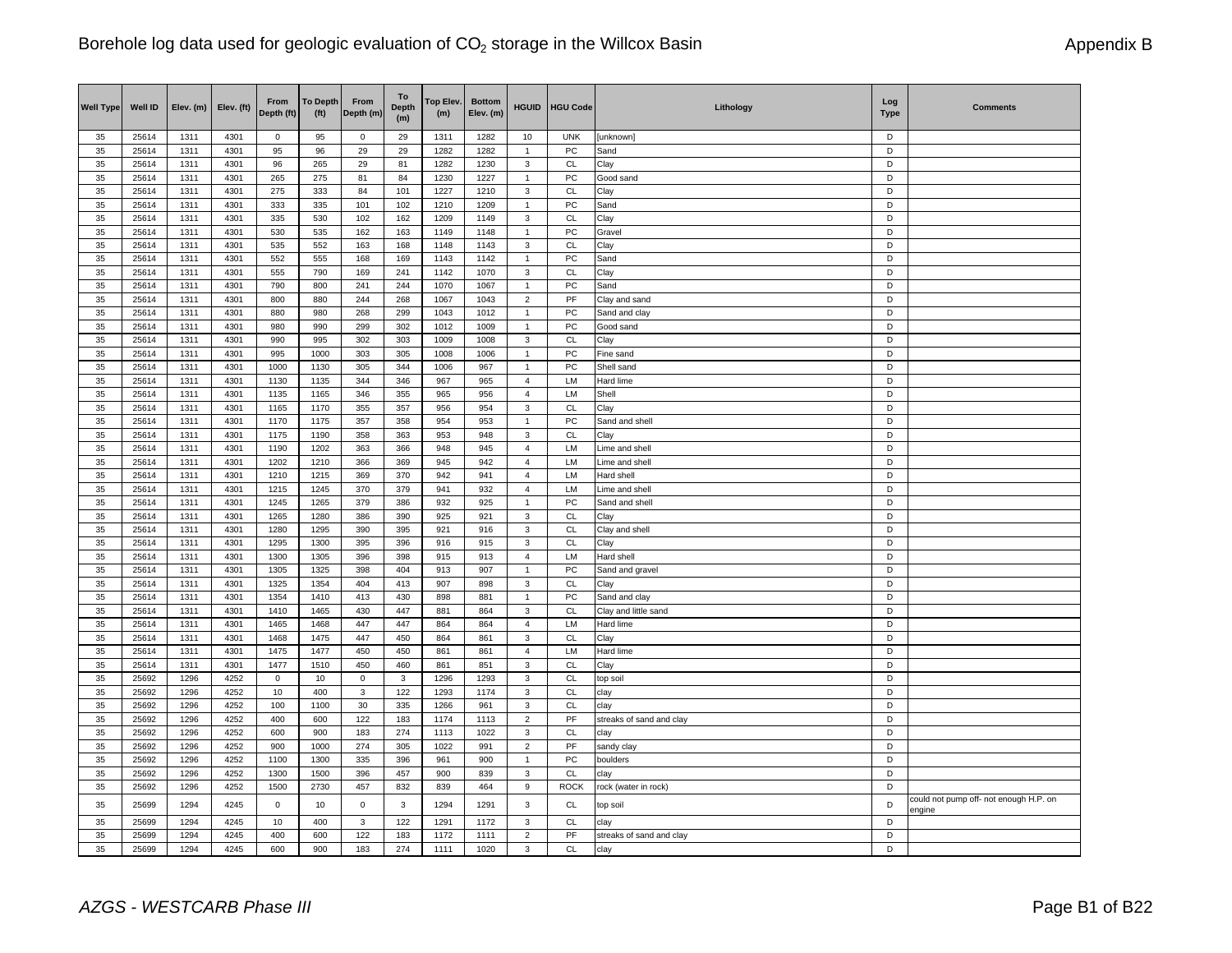| <b>Well Type</b> | Well ID        | Elev. (m)    | Elev. (ft)   | From<br>Depth (ft)  | <b>To Depth</b><br>(f <sup>t</sup> ) | From<br>Depth (m) | To<br><b>Depth</b><br>(m) | Top Elev.<br>(m) | <b>Bottom</b><br>Elev. (m) | <b>HGUID</b>                   | <b>HGU Code</b>     | Lithology                                                               | Log<br><b>Type</b> | <b>Comments</b>                                                                                                                                                         |
|------------------|----------------|--------------|--------------|---------------------|--------------------------------------|-------------------|---------------------------|------------------|----------------------------|--------------------------------|---------------------|-------------------------------------------------------------------------|--------------------|-------------------------------------------------------------------------------------------------------------------------------------------------------------------------|
| 35               | 25699          | 1294         | 4245         | 900                 | 1000                                 | 274               | 305                       | 1020             | 989                        | $\overline{2}$                 | PF                  | sandy clay                                                              | D                  |                                                                                                                                                                         |
| 35               | 25699          | 1294         | 4245         | 1000                | 1100                                 | 305               | 335                       | 989              | 959                        | 3                              | <b>CL</b>           | clay                                                                    | D                  |                                                                                                                                                                         |
| 35               | 25699          | 1294         | 4245         | 1100                | 1300                                 | 335               | 396                       | 959              | 898                        | $\mathbf{1}$                   | PC                  | boulders                                                                | D                  |                                                                                                                                                                         |
| 35               | 25699          | 1294         | 4245         | 1300                | 1500                                 | 396               | 457                       | 898              | 837                        | 3                              | CL                  | clay                                                                    | D                  |                                                                                                                                                                         |
| 35<br>35         | 25699<br>26904 | 1294<br>1280 | 4245<br>4199 | 1500<br>$\mathbf 0$ | 2180<br>116                          | 457               | 664<br>35                 | 837<br>1280      | 630<br>1245                | 9                              | <b>ROCK</b><br>PC   | rock (water in rock)                                                    | D<br>D             |                                                                                                                                                                         |
| 35               | 26904          | 1280         | 4199         | 116                 |                                      | $\mathsf 0$       |                           |                  |                            | $\overline{1}$<br>$\mathbf{1}$ |                     | water - sand<br>blue sand                                               | D                  |                                                                                                                                                                         |
| 35               | 26904          | 1280         | 4199         | 126                 | 126<br>145                           | 35<br>38          | 38<br>44                  | 1245<br>1242     | 1242<br>1236               | 3                              | PC<br>CL            | clay                                                                    | D                  |                                                                                                                                                                         |
| 35               | 26904          | 1280         | 4199         | 145                 | 155                                  | 44                | 47                        | 1236             | 1233                       | $\overline{1}$                 | PC                  | sand                                                                    | D                  |                                                                                                                                                                         |
| 35               | 26904          | 1280         | 4199         | 155                 | 200                                  | 47                | 61                        | 1233             | 1219                       | $\overline{2}$                 | PF                  | clay and sand                                                           | D                  |                                                                                                                                                                         |
| 35               | 26904          | 1280         | 4199         | 200                 | 215                                  | 61                | 66                        | 1219             | 1214                       | $\overline{1}$                 | PC                  | sand                                                                    | D                  |                                                                                                                                                                         |
| 35               | 26904          | 1280         | 4199         | 215                 | 300                                  | 66                | 91                        | 1214             | 1189                       | $\overline{1}$                 | PC                  | gravel and clay mix                                                     | D                  |                                                                                                                                                                         |
| 35               | 26904          | 1280         | 4199         | 300                 | 700                                  | 91                | 213                       | 1189             | 1067                       | $\overline{1}$                 | PC                  | conglomerate                                                            | D                  |                                                                                                                                                                         |
| 35               | 26904          | 1280         | 4199         | 700                 | 875                                  | 213               | 267                       | 1067             | 1013                       | 8                              | LAVA<br><b>FLOW</b> | red malapai rock                                                        | D                  |                                                                                                                                                                         |
| 35               | 26904          | 1280         | 4199         | 875                 | 890                                  | 267               | 271                       | 1013             | 1009                       | 8                              | LAVA<br><b>FLOW</b> | was hard, did not bale anything out for 15 feet, this is where water is | D                  |                                                                                                                                                                         |
| 35               | 26904          | 1280         | 4199         | 890                 | 925                                  | 271               | 282                       | 1009             | 998                        | 8                              | LAVA<br><b>FLOW</b> | malapai rock                                                            | D                  |                                                                                                                                                                         |
| 35               | 28198          | 1273         | 4176         | $\mathbf 0$         | 250                                  | $\mathbf 0$       | 76                        | 1273             | 1197                       | $\mathbf{1}$                   | PC                  | sand and gravel water                                                   | D                  |                                                                                                                                                                         |
| 35               | 28198          | 1273         | 4176         | 250                 | 680                                  | 76                | 207                       | 1197             | 1066                       | $\overline{7}$                 | SALT                | salt beds at 553 but small flows of artesian hot water                  | D                  | discharge measurement "wind mill stream".<br>Discharge "hot water small flow at 553". No<br>pump. [original to-depth 350 feet, changed to<br>680 based on comment, BFG] |
| 35               | 28198          | 1273         | 4176         | 680                 | 714                                  | 207               | 218                       | 1066             | 1055                       | 3                              | CL                  | clay beds                                                               | D                  |                                                                                                                                                                         |
| 35               | 28234          | 1263         | 4144         | 0                   | 55                                   | $\mathbf 0$       | 17                        | 1263             | 1246                       | $\overline{2}$                 | PF                  | Yellow clay, sand                                                       | D                  | This well was drilled for oil. I am submitting<br>this log because of the heavy flow of artesian<br>water they struck at 1460 ft.                                       |
| 35               | 28234          | 1263         | 4144         | 55                  | 68                                   | 17                | 21                        | 1246             | 1242                       | $\mathbf{1}$                   | PC                  | Salt water, sand                                                        | D                  |                                                                                                                                                                         |
| 35               | 28234          | 1263         | 4144         | 68                  | 350                                  | 21                | 107                       | 1242             | 1156                       | 3                              | <b>CL</b>           | Blue clay                                                               | D                  |                                                                                                                                                                         |
| 35               | 28234          | 1263         | 4144         | 350                 | 485                                  | 107               | 148                       | 1156             | 1115                       | $\overline{2}$                 | PF                  | Sticky shale                                                            | D                  |                                                                                                                                                                         |
| 35               | 28234          | 1263         | 4144         | 485                 | 615                                  | 148               | 187                       | 1115             | 1076                       | 1                              | PC                  | Conglomerate                                                            | D                  |                                                                                                                                                                         |
| 35               | 28234          | 1263         | 4144         | 615                 | 645                                  | 187               | 197                       | 1076             | 1066                       | $\overline{2}$                 | PF                  | Sandy shale                                                             | D                  |                                                                                                                                                                         |
| 35               | 28234          | 1263         | 4144         | 645                 | 745                                  | 197               | 227                       | 1066             | 1036                       | $\mathbf{1}$                   | PC                  | Conglomerate                                                            | D                  |                                                                                                                                                                         |
| 35               | 28234          | 1263         | 4144         | 745                 | 760                                  | 227               | 232                       | 1036             | 1031                       | $\mathbf{1}$                   | PC                  | Fresh water sand                                                        | D                  |                                                                                                                                                                         |
| 35               | 28234          | 1263         | 4144         | 760                 | 860                                  | 232               | 262                       | 1031             | 1001                       | $\mathbf{1}$                   | PC<br>LAVA          | Cement, Gravel                                                          | D                  |                                                                                                                                                                         |
| 35<br>35         | 28234<br>28234 | 1263<br>1263 | 4144<br>4144 | 860<br>910          | 910<br>1025                          | 262<br>277        | 277<br>312                | 1001<br>986      | 986<br>951                 | 8<br>$\mathbf{1}$              | <b>FLOW</b><br>PC   | Red bed<br>Conglomerate                                                 | D<br>D             |                                                                                                                                                                         |
| 35               | 28234          | 1263         | 4144         | 1025                | 1115                                 | 312               | 340                       | 951              | 923                        | $\mathbf{1}$                   | PC                  | Sand and gravel                                                         | D                  |                                                                                                                                                                         |
| 35               | 28234          | 1263         | 4144         | 1115                | 1200                                 | 340               | 366                       | 923              | 897                        | $\overline{1}$                 | PC                  | Conglomerate                                                            | D                  |                                                                                                                                                                         |
| 35               | 28234          | 1263         | 4144         | 1200                | 1238                                 | 366               | 377                       | 897              | 886                        | $\overline{4}$                 | LM                  | Sandy lime                                                              | D                  |                                                                                                                                                                         |
| 35               | 28234          | 1263         | 4144         | 1238                | 1310                                 | 377               | 399                       | 886              | 864                        | $\overline{1}$                 | PC                  | Conglomerate                                                            | D                  |                                                                                                                                                                         |
| 35               | 28234          | 1263         | 4144         | 1310                | 1360                                 | 399               | 415                       | 864              | 848                        | $\overline{2}$                 | PF                  | Yellow clay, gravel                                                     | D                  |                                                                                                                                                                         |
| 35               | 28234          | 1263         | 4144         | 1360                | 1390                                 | 415               | 424                       | 848              | 839                        | $\mathbf{1}$                   | PC                  | Red sandstone                                                           | D                  |                                                                                                                                                                         |
| 35               | 28234          | 1263         | 4144         | 1390                | 1410                                 | 424               | 430                       | 839              | 833                        | $\mathbf{1}$                   | PC                  | Hard coarse sand                                                        | D                  |                                                                                                                                                                         |
| 35               | 28234          | 1263         | 4144         | 1410                | 1445                                 | 430               | 440                       | 833              | 823                        | $\mathbf{1}$                   | PC                  | Conglomerate                                                            | D                  |                                                                                                                                                                         |
| 35               | 28234          | 1263         | 4144         | 1445                | 1460                                 | 440               | 445                       | 823              | 818                        | $\mathbf{1}$                   | PC                  | Quick sand, gravel, large flow of hot water                             | D                  |                                                                                                                                                                         |
| 35               | 28234          | 1263         | 4144         | 1460                | 1905                                 | 445               | 581                       | 818              | 682                        | $\mathbf{1}$                   | PC                  | Red sand water                                                          | D                  |                                                                                                                                                                         |
| 35               | 28234          | 1263         | 4144         | 1905                | 2360                                 | 581               | 719                       | 682              | 544                        | 10                             | <b>UNK</b>          | Bottom of well, no water below 1905                                     | D                  |                                                                                                                                                                         |
| 35               | 29235          | 1326         | 4350         | $\mathbf 0$         | 315                                  | $\mathsf 0$       | 96                        | 1326             | 1230                       | $\overline{2}$                 | PF                  | gravelly clay                                                           | D                  |                                                                                                                                                                         |
| 35               | 29235          | 1326         | 4350         | 315                 | 320                                  | 96                | 98                        | 1230             | 1228                       | $\mathbf{1}$                   | PC                  | sand and gravel                                                         | D                  |                                                                                                                                                                         |
| 35               | 29235          | 1326         | 4350         | 320                 | 385                                  | 98                | 117                       | 1228             | 1209                       | $\mathbf{1}$                   | PC                  | conglomerate                                                            | D                  |                                                                                                                                                                         |
| 35               | 29235          | 1326         | 4350         | 385                 | 390                                  | 117               | 119                       | 1209             | 1207                       | $\mathbf{1}$                   | PC                  | gravel                                                                  | D                  |                                                                                                                                                                         |
| 35               | 29235          | 1326         | 4350         | 390                 | 485                                  | 119               | 148                       | 1207             | 1178                       | $\mathbf{1}$                   | PC                  | conglomerate                                                            | D                  |                                                                                                                                                                         |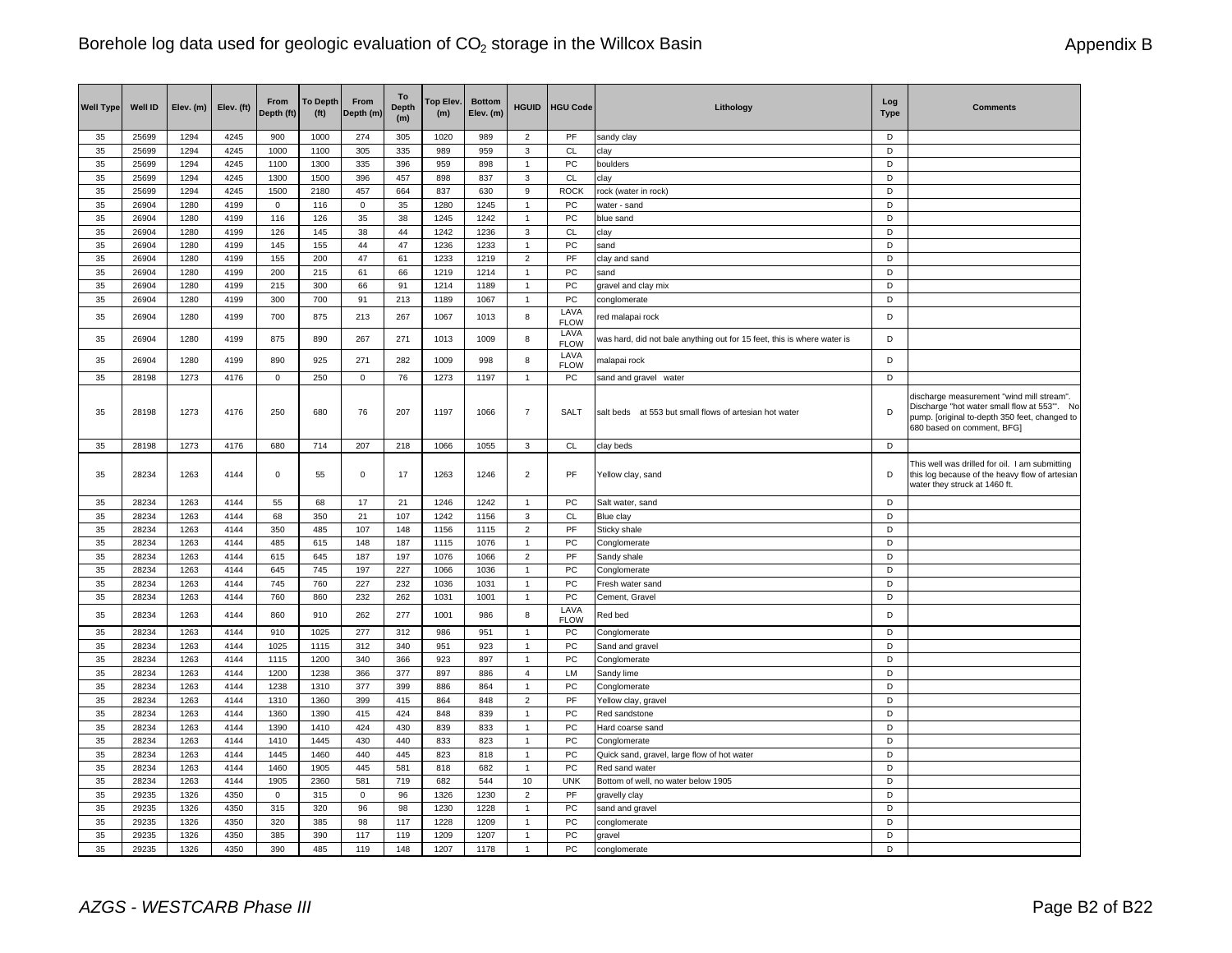| <b>Well Type</b> | Well ID        | Elev. (m)    | Elev. (ft)   | From<br>Depth (ft) | <b>To Depth</b><br>(f <sup>t</sup> ) | From<br>Depth (m) | To<br><b>Depth</b><br>(m) | Top Elev.<br>(m) | <b>Bottom</b><br>Elev. (m) | <b>HGUID</b>        | <b>HGU Code</b>     | Lithology                             | Log<br><b>Type</b> | <b>Comments</b>                     |
|------------------|----------------|--------------|--------------|--------------------|--------------------------------------|-------------------|---------------------------|------------------|----------------------------|---------------------|---------------------|---------------------------------------|--------------------|-------------------------------------|
| 35               | 29235          | 1326         | 4350         | 485                | 495                                  | 148               | 151                       | 1178             | 1175                       | $\mathbf{1}$        | PC                  | gravel                                | D                  |                                     |
| 35               | 29235          | 1326         | 4350         | 495                | 500                                  | 151               | 152                       | 1175             | 1174                       | $\mathbf{1}$        | PC                  | conglomerate                          | D                  |                                     |
| 35               | 29235          | 1326         | 4350         | 500                | 510                                  | 152               | 155                       | 1174             | 1171                       | $\mathbf{1}$        | PC                  | gravel                                | D                  |                                     |
| 35               | 29235          | 1326         | 4350         | 510                | 580                                  | 155               | 177                       | 1171             | 1149                       | $\mathbf{1}$        | PC                  | conglomerate                          | D                  |                                     |
| 35               | 29235          | 1326         | 4350         | 580                | 585                                  | 177               | 178                       | 1149             | 1148                       | $\mathbf{1}$        | PC                  | gravel                                | D                  |                                     |
| 35               | 29235          | 1326         | 4350         | 585                | 745                                  | 178               | 227                       | 1148             | 1099                       | $\mathbf{1}$        | PC                  | conglomerate                          | D                  |                                     |
| 35               | 29235          | 1326         | 4350         | 745                | 755                                  | 227               | 230                       | 1099             | 1096                       | $\mathbf{1}$        | PC                  | gravel and boulders                   | D                  |                                     |
| 35               | 29235          | 1326         | 4350         | 755                | 1010                                 | 230               | 308                       | 1096             | 1018                       | $\mathbf{1}$        | PC                  | conglomerate                          | D<br>D             |                                     |
| 35               | 29235<br>29235 | 1326         | 4350         | 1010<br>1680       | 1680                                 | 308               | 512                       | 1018             | 814                        | $\overline{2}$      | PF                  | heavy sticky shale                    | D                  |                                     |
| 35<br>35         | 29235          | 1326<br>1326 | 4350<br>4350 | 1765               | 1765<br>1820                         | 512<br>538        | 538<br>555                | 814<br>788       | 788<br>771                 | 1<br>$\overline{1}$ | PC<br>PC            | conglomerate                          | D                  |                                     |
| 35               | 29235          | 1326         | 4350         | 1820               | 1830                                 | 555               | 558                       | 771              | 768                        | 9                   | <b>ROCK</b>         | conglomerate                          | D                  |                                     |
| 35               | 29235          | 1326         | 4350         | 1830               | 1925                                 | 558               | 587                       | 768              | 739                        | 1                   | PC                  | rock layers<br>conglomerate           | D                  |                                     |
| 35               | 29915          | 1273         | 4176         | $\mathsf 0$        | 20                                   | $\mathbf 0$       | 6                         | 1273             | 1267                       | $\mathbf{1}$        | PC                  | surface sand                          | D                  | measurement taken from ground level |
| 35               | 29915          | 1273         | 4176         | 20                 | 60                                   | 6                 | 18                        | 1267             | 1255                       | $\mathbf{1}$        | PC                  | sand                                  | D                  |                                     |
| 35               | 29915          | 1273         | 4176         | 60                 | 125                                  | 18                | 38                        | 1255             | 1235                       | $\mathbf{1}$        | PC                  | pea gravel                            | D                  |                                     |
| 35               | 29915          | 1273         | 4176         | 125                | 190                                  | 38                | 58                        | 1235             | 1215                       | 3                   | <b>CL</b>           | bentonite                             | D                  |                                     |
| 35               | 29915          | 1273         | 4176         | 190                | 360                                  | 58                | 110                       | 1215             | 1163                       | $\overline{2}$      | PF                  | bentonite with streaks of gravel      | D                  |                                     |
| 35               | 29915          | 1273         | 4176         | 360                | 470                                  | 110               | 143                       | 1163             | 1130                       | $\mathbf{1}$        | PC                  | well rounded gravel with sand streaks | D                  |                                     |
| 35               | 29915          | 1273         | 4176         | 470                | 540                                  | 143               | 165                       | 1130             | 1108                       | $\overline{c}$      | PF                  | clay & gravel streaks                 | D                  |                                     |
| 35               | 29915          | 1273         | 4176         | 540                | 565                                  | 165               | 172                       | 1108             | 1101                       | $\mathbf{1}$        | PC                  | gravel                                | D                  |                                     |
| 35               | 29915          | 1273         | 4176         | 565                | 610                                  | 172               | 186                       | 1101             | 1087                       | $\mathbf{1}$        | ${\sf PC}$          | gravel with clay streaks              | D                  |                                     |
| 35               | 29915          | 1273         | 4176         | 610                | 650                                  | 186               | 198                       | 1087             | 1075                       | 1                   | PC                  | gravel & sand                         | D                  |                                     |
| 35               | 29915          | 1273         | 4176         | 650                | 840                                  | 198               | 256                       | 1075             | 1017                       | $\overline{1}$      | PC                  | gravel with clay streaks              | D                  |                                     |
| 35               | 29915          | 1273         | 4176         | 840                | 900                                  | 256               | 274                       | 1017             | 999                        | $\mathbf{1}$        | PC                  | well rounded gravel                   | D                  |                                     |
| 35               | 29915          | 1273         | 4176         | 900                | 1055                                 | 274               | 322                       | 999              | 951                        | $\mathbf{1}$        | PC                  | gravel & sand                         | D                  |                                     |
| 35               | 29915          | 1273         | 4176         | 1055               | 1210                                 | 322               | 369                       | 951              | 904                        | $\mathbf{1}$        | PC                  | gravel with clay streaks              | D                  |                                     |
| 35               | 29915          | 1273         | 4176         | 1210               | 1355                                 | 369               | 413                       | 904              | 860                        | $\overline{2}$      | PF                  | clay with gravel streaks              | D                  |                                     |
| 35               | 29915          | 1273         | 4176         | 1355               | 1415                                 | 413               | 431                       | 860              | 842                        | 3                   | <b>CL</b>           | very hard clay                        | D                  |                                     |
| 35               | 29915          | 1273         | 4176         | 1415               | 1500                                 | 431               | 457                       | 842              | 816                        | $\overline{2}$      | PF                  | clay with thin streaks of sand        | D                  |                                     |
| 35               | 30169          | 1311         | 4301         | $\mathbf 0$        | 15                                   | $\mathbf 0$       | $5\phantom{.0}$           | 1311             | 1306                       | 6                   | GYP                 | soil & gypsum                         | D                  |                                     |
| 35               | 30169          | 1311         | 4301         | 15                 | 161                                  | 5                 | 49                        | 1306             | 1262                       | $\overline{2}$      | PF                  | clay & sandy clay                     | D                  |                                     |
| 35               | 30169          | 1311         | 4301         | 161                | 190                                  | 49                | 58                        | 1262             | 1253                       | 1                   | PC                  | sand & gravel                         | D                  |                                     |
| 35               | 30169          | 1311         | 4301         | 190                | 210                                  | 58                | 64                        | 1253             | 1247                       | $\mathbf{1}$        | PC                  | boulders & gravel                     | D                  |                                     |
| 35               | 30169          | 1311         | 4301         | 210                | 270                                  | 64                | 82                        | 1247             | 1229                       | $\overline{1}$      | PC                  | gravel & clay-streaks                 | D                  |                                     |
| 35               | 30169          | 1311         | 4301         | 270                | 280                                  | 82                | 85                        | 1229             | 1226                       | $\mathbf{1}$        | PC                  | boulders                              | D                  |                                     |
| 35               | 30169          | 1311         | 4301         | 280                | 385                                  | 85                | 117                       | 1226             | 1194                       | $\overline{1}$      | PC                  | sand, gravel & clay                   | D                  |                                     |
| 35               | 30169          | 1311         | 4301         | 385                | 520                                  | 117               | 158                       | 1194             | 1153                       | $\mathbf{1}$        | PC                  | sand & gravel                         | D                  |                                     |
| 35               | 30169          | 1311         | 4301         | 520                | 550                                  | 158               | 168                       | 1153             | 1143                       | $\mathbf{1}$        | PC                  | boulders                              | D                  |                                     |
| 35               | 30169          | 1311         | 4301         | 550                | 645                                  | 168               | 197                       | 1143             | 1114                       | 8                   | LAVA<br><b>FLOW</b> | malapai                               | D                  |                                     |
| 35               | 30169          | 1311         | 4301         | 645                | 710                                  | 197               | 216                       | 1114             | 1095                       | $\overline{2}$      | PF                  | clay & gravel                         | D                  |                                     |
| 35               | 30240          | 1336         | 4383         | $\mathsf 0$        | 240                                  | $\mathbf{0}$      | 73                        | 1336             | 1263                       | $\mathbf{1}$        | PC                  | sand, gravel & water                  | D                  |                                     |
| 35               | 30240          | 1336         | 4383         | 240                | 400                                  | 73                | 122                       | 1263             | 1214                       | 1                   | PC                  | sand, gravel, clay & water            | D                  |                                     |
| 35               | 30240          | 1336         | 4383         | 400                | 1000                                 | 122               | 305                       | 1214             | 1031                       | $\mathbf{1}$        | PC                  | sand, boulders, clay & water          | D                  |                                     |
| 35               | 30240          | 1336         | 4383         | 1000               | 1400                                 | 305               | 427                       | 1031             | 909                        | $\overline{2}$      | PF                  | clay & boulders                       | D                  |                                     |
| 35               | 30240          | 1336         | 4383         | 1400               | 2074                                 | 427               | 632                       | 909              | 704                        | 1                   | PC                  | basal conglomerate (water @ 1500')    | D                  |                                     |
| 35               | 30299          | 1341         | 4400         | 0                  | 3                                    | $\mathbf 0$       | $\overline{1}$            | 1341             | 1340                       | $\mathbf{1}$        | PC                  | soil                                  | D                  |                                     |
| 35               | 30299          | 1341         | 4400         | $\mathbf{3}$       | 6                                    | $\mathbf{1}$      | $\overline{2}$            | 1340             | 1339                       | 1                   | PC                  | gravel                                | D                  |                                     |
| 35               | 30299          | 1341         | 4400         | 6                  | 12                                   | $\overline{2}$    | $\overline{4}$            | 1339             | 1337                       | $\mathbf{1}$        | PC                  | clay                                  | D                  |                                     |
| 35               | 30299          | 1341         | 4400         | 12                 | 70                                   | 4                 | 21                        | 1337             | 1320                       | $\mathbf{1}$        | PC                  | gravel with clay streaks              | D                  |                                     |
| 35               | 30299          | 1341         | 4400         | 70                 | 140                                  | 21                | 43                        | 1320             | 1298                       | $\mathbf{1}$        | PC                  | sand, gravel & clay streaks           | D                  |                                     |
| 35               | 30299          | 1341         | 4400         | 140                | 185                                  | 43                | 56                        | 1298             | 1285                       | $\overline{1}$      | PC                  | medium hard brown sand                | D                  |                                     |
| 35               | 30299          | 1341         | 4400         | 185                | 275                                  | 56                | 84                        | 1285             | 1257                       | $\mathbf{1}$        | PC                  | brown sand & gravel (water @ 265')    | D                  |                                     |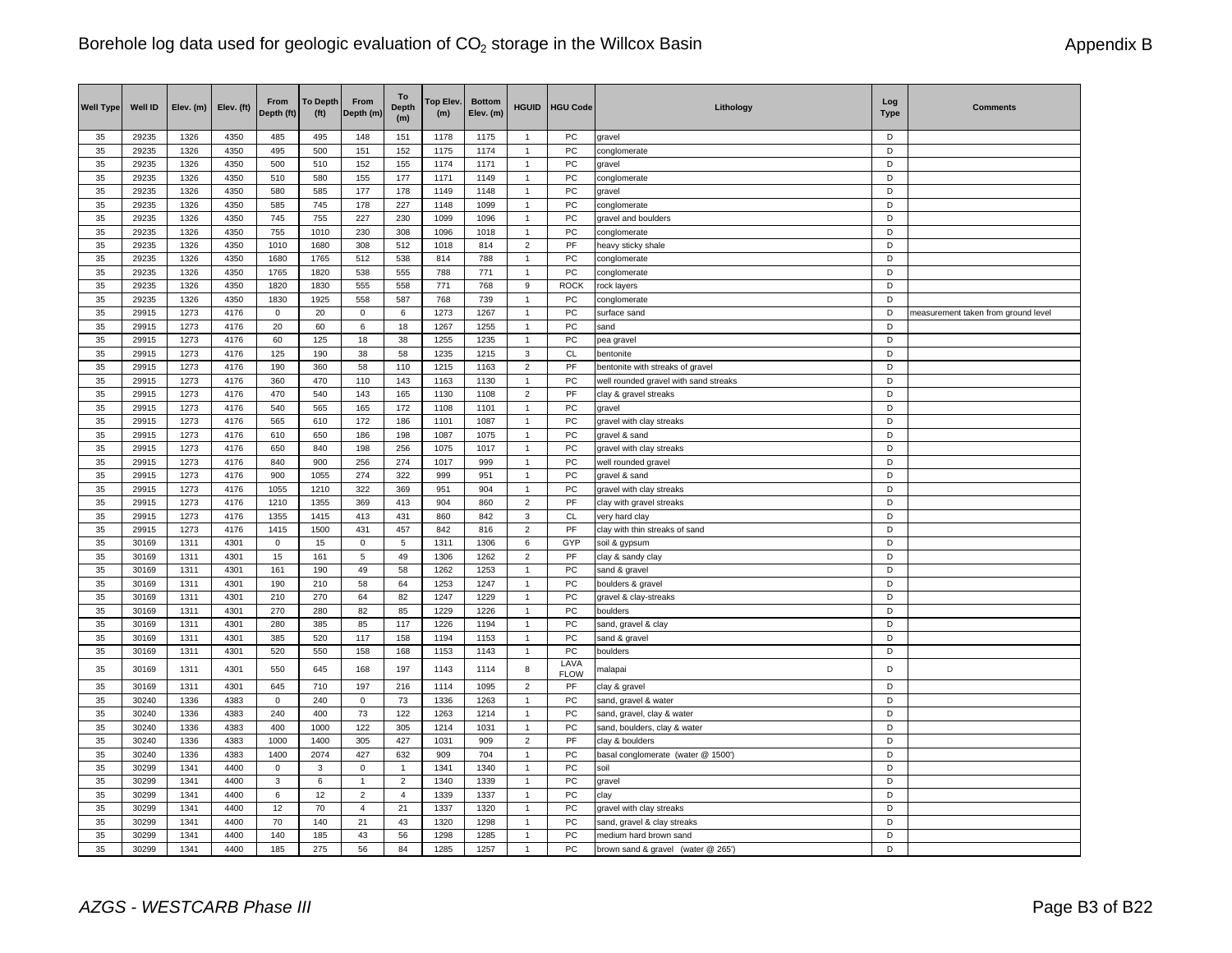| <b>Well Type</b> | <b>Well ID</b>   | Elev. (m)    | Elev. (ft)   | From<br>Depth (ft) | <b>To Depth</b><br>(f <sup>t</sup> ) | From<br>Depth (m) | To<br><b>Depth</b><br>(m) | Top Elev.<br>(m) | <b>Bottom</b><br>Elev. (m) | <b>HGUID</b>                 | <b>HGU Code</b>                  | Lithology                                                      | Log<br><b>Type</b> | <b>Comments</b> |
|------------------|------------------|--------------|--------------|--------------------|--------------------------------------|-------------------|---------------------------|------------------|----------------------------|------------------------------|----------------------------------|----------------------------------------------------------------|--------------------|-----------------|
| 35               | 30299            | 1341         | 4400         | 275                | 365                                  | 84                | 111                       | 1257             | 1230                       | $\mathbf{1}$                 | PC                               | black gravel                                                   | D                  |                 |
| 35               | 30299            | 1341         | 4400         | 365                | 405                                  | 111               | 123                       | 1230             | 1218                       | $\mathbf{1}$                 | PC                               | brown sand                                                     | D                  |                 |
| 35<br>35         | 30299<br>30299   | 1341<br>1341 | 4400<br>4400 | 405<br>485         | 485<br>535                           | 123<br>148        | 148                       | 1218<br>1193     | 1193<br>1178               | $\mathbf{1}$<br>$\mathbf{1}$ | PC<br>PC                         | brown sand, gravel & boulders                                  | D<br>D             |                 |
| 35               | 30299            | 1341         | 4400         | 535                | 545                                  | 163               | 163<br>166                | 1178             | 1175                       | 8                            | LAVA                             | brown sand, gravel & malapai<br>black malapai                  | D                  |                 |
| 35               | 30299            | 1341         | 4400         | 545                | 560                                  | 166               | 171                       | 1175             | 1170                       | $\overline{1}$               | <b>FLOW</b><br>PC                | black boulders                                                 | D                  |                 |
| 35               | 30299            | 1341         | 4400         | 560                | 590                                  | 171               | 180                       | 1170             | 1161                       | $\mathbf{1}$                 | PC                               | gray sand & gravel with clay stringers                         | D                  |                 |
| 35               | 30299            | 1341         | 4400         | 590                | 610                                  | 180               | 186                       | 1161             | 1155                       | $\overline{1}$               | PC                               | brown sand & gravel                                            | $\mathsf D$        |                 |
| 35               | 30299            | 1341         | 4400         | 610                | 620                                  | 186               | 189                       | 1155             | 1152                       | $\mathbf{1}$                 | PC                               | hard, black malapai gravel                                     | D                  |                 |
| 35               | 31276            | 1293         | 4242         | $\Omega$           | 6                                    | $\mathsf 0$       | $\overline{2}$            | 1293             | 1291                       | 3                            | CL                               | top soil                                                       | D                  |                 |
| 35               | 31276            | 1293         | 4242         | 6                  | 21                                   | $\overline{2}$    | 6                         | 1291             | 1287                       | 3                            | CL                               | red clay                                                       | D                  |                 |
| 35               | 31276            | 1293         | 4242         | 21                 | 60                                   | 6                 | 18                        | 1287             | 1275                       | 3                            | CL                               | brown clay                                                     | D                  |                 |
| 35               | 31276            | 1293         | 4242         | 60                 | 102                                  | 18                | 31                        | 1275             | 1262                       | $\overline{2}$               | PF                               | clay & boulders                                                | D                  |                 |
| 35               | 31276            | 1293         | 4242         | 102                | 171                                  | 31                | 52                        | 1262             | 1241                       | $\overline{2}$               | PF                               | white shale with sandy streaks                                 | D                  |                 |
| 35               | 31276            | 1293         | 4242         | 171                | 200                                  | 52                | 61                        | 1241             | 1232                       | $\overline{2}$               | PF                               | red clay shale with sandy streaks                              | D                  |                 |
| 35               | 31276            | 1293         | 4242         | 200                | 226                                  | 61                | 69                        | 1232             | 1224                       | $\mathbf{1}$                 | PC                               | clay boulders with sandy streaks                               | D                  |                 |
| 35               | 31276            | 1293         | 4242         | 226                | 237                                  | 69                | 72                        | 1224             | 1221                       | $\overline{2}$               | PF                               | clay with sand streaks                                         | D                  |                 |
| 35               | 31276            | 1293         | 4242         | 237                | 475                                  | 72                | 145                       | 1221             | 1148                       | 8                            | LAVA<br><b>FLOW</b>              | malapai                                                        | D                  |                 |
| 35               | 32141            | 1322         | 4337         | $\mathbf 0$        | 100                                  | $\mathbf 0$       | 30                        | 1322             | 1292                       | $\mathbf{1}$                 | PC                               | surface soil, sand and gravel                                  | D                  |                 |
| 35               | 32141            | 1322         | 4337         | 100                | 160                                  | 30                | 49                        | 1292             | 1273                       | $\mathbf{1}$                 | PC                               | sand and gravel (water at 100)                                 | D                  |                 |
| 35               | 32141            | 1322         | 4337         | 160                | 510                                  | 49                | 155                       | 1273             | 1167                       | 1                            | PC                               | sand and gravel                                                | $\mathsf D$        |                 |
| 35               | 32141            | 1322         | 4337         | 510                | 580                                  | 155               | 177                       | 1167             | 1145                       | $\mathbf{1}$                 | ${\sf PC}$                       | coarse gravel                                                  | D                  |                 |
| 35               | 32141            | 1322         | 4337         | 580                | 690                                  | 177               | 210                       | 1145             | 1112                       | 8                            | LAVA<br><b>FLOW</b>              | basalt or andesite                                             | D                  |                 |
| 35               | 32141            | 1322         | 4337         | 690                | 760                                  | 210               | 232                       | 1112             | 1090                       | $\mathbf{1}$                 | ${\sf PC}$                       | coarse sand and fine gravel                                    | D                  |                 |
| 35               | 32141            | 1322         | 4337         | 760                | 880                                  | 232               | 268                       | 1090             | 1054                       | 1                            | PC                               | conglomerate                                                   | D                  |                 |
| 35               | 32141            | 1322         | 4337         | 880                | 1000                                 | 268               | 305                       | 1054             | 1017                       | 1                            | PC                               | conglomerate with pea gravel                                   | D                  |                 |
| 35               | 32141            | 1322         | 4337         | 1000               | 1100                                 | 305               | 335                       | 1017             | 987                        | 10                           | <b>UNK</b>                       | [unknown]                                                      | D                  |                 |
| 35               | 32270            | 1347         | 4419         | $\mathbf 0$        | 100                                  | $\mathsf 0$       | 30                        | 1347             | 1317                       | 10                           | <b>UNK</b>                       | overburden                                                     | D                  |                 |
| 35               | 32270            | 1347         | 4419         | 100                | 460                                  | 30                | 140                       | 1317             | 1207                       | $\overline{1}$               | PC                               | med fine sand, 1/4" gravel, sandy clay                         | D                  |                 |
| 35               | 32270            | 1347         | 4419         | 460                | 500                                  | 140               | 152                       | 1207             | 1195                       | $\mathbf{1}$                 | PC                               | coarse sand 1/4" gravel                                        | D                  |                 |
| 35               | 32270            | 1347         | 4419         | 500                | 540                                  | 152               | 165                       | 1195             | 1182                       | 8                            | LAVA<br><b>FLOW</b>              | solid hard andesite                                            | D                  |                 |
| 35               | 32270            | 1347         | 4419         | 540                | 600                                  | 165               | 183                       | 1182             | 1164                       | 8                            | LAVA<br><b>FLOW</b>              | fractures and hard andesite                                    | D                  |                 |
| 35               | 32270            | 1347         | 4419         | 600                | 700                                  | 183               | 213                       | 1164             | 1134                       | 5                            | EVAP                             | ss, med fine sand, gypsum                                      | D                  |                 |
| 35               | 32270            | 1347         | 4419         | 700                | 805                                  | 213               | 245                       | 1134             | 1102                       | $\mathbf{1}$                 | PC                               | angular rock chips, rounded gravel, coarse sand - all cemented | D                  |                 |
| 55               | 201632           | 1313         | 4308         | $\mathbf 0$        | 100                                  | $\mathbf 0$       | 30                        | 1313             | 1283                       | 3                            | CL                               | red clay                                                       | D                  |                 |
| 55               | 201632           | 1313         | 4308         | 100                | 600                                  | 30                | 183                       | 1283             | 1130                       | 1                            | PC                               | clay conglomerate                                              | D                  |                 |
| 55<br>55         | 201632<br>201632 | 1313<br>1313 | 4308<br>4308 | 600<br>1225        | 1225<br>1295                         | 183<br>373        | 373<br>395                | 1130<br>940      | 940<br>918                 | $\mathbf{1}$<br>8            | PC<br>LAVA                       | conglomerate<br>malapai rock                                   | D<br>D             |                 |
|                  |                  |              |              |                    |                                      |                   |                           |                  |                            |                              | <b>FLOW</b>                      |                                                                |                    |                 |
| 55               | 202150           | 1303         | 4274         | $\mathbf 0$        | 50                                   | $\mathbf 0$       | 15                        | 1303             | 1288                       | 3                            | CL                               | clay                                                           | D                  |                 |
| 55               | 202150           | 1303         | 4274         | 50                 | 70                                   | 15                | 21                        | 1288             | 1281                       | 1<br>$\overline{1}$          | PC                               | clay with gravel                                               | D                  |                 |
| 55               | 202150<br>202150 | 1303         | 4274<br>4274 | 70                 | 80<br>110                            | 21<br>24          | 24                        | 1281<br>1278     | 1278                       | $\overline{2}$               | PC<br>$\ensuremath{\mathsf{PF}}$ | sand and gravel                                                | D<br>D             |                 |
| 55               |                  | 1303<br>1303 | 4274         | 80<br>110          | 120                                  | 34                | 34                        | 1269             | 1269<br>1266               |                              | PF                               | clay some gravel                                               | D                  |                 |
| 55<br>55         | 202150<br>202150 | 1303         | 4274         | 120                | 130                                  | 37                | 37<br>40                  | 1266             | 1263                       | $\overline{2}$<br>3          | CL                               | clay some sand                                                 | D                  |                 |
| 55               | 202150           | 1303         | 4274         | 130                | 180                                  | 40                | 55                        | 1263             | 1248                       | $\mathbf{1}$                 | PC                               | clay<br>clay sand gravel                                       | D                  |                 |
| 55               | 202150           | 1303         | 4274         | 180                | 190                                  | 55                | 58                        | 1248             | 1245                       | 1                            | PC                               | sand gravel                                                    | D                  |                 |
| 55               | 202150           | 1303         | 4274         | 190                | 230                                  | 58                | 70                        | 1245             | 1233                       | $\overline{2}$               | PF                               | clay sand gravel                                               | D                  |                 |
| 55               | 202150           | 1303         | 4274         | 230                | 240                                  | 70                | 73                        | 1233             | 1230                       | $\overline{2}$               | PF                               | clay sand some gravel                                          | D                  |                 |
| 55               | 202150           | 1303         | 4274         | 240                | 250                                  | 73                | 76                        | 1230             | 1227                       | $\overline{2}$               | PF                               | clay sand gravel                                               | D                  |                 |
| 55               | 202150           | 1303         | 4274         | 250                | 280                                  | 76                | 85                        | 1227             | 1217                       | $\overline{2}$               | PF                               | clay sand some gravel                                          | D                  |                 |
|                  |                  |              |              |                    |                                      |                   |                           |                  |                            |                              |                                  |                                                                |                    |                 |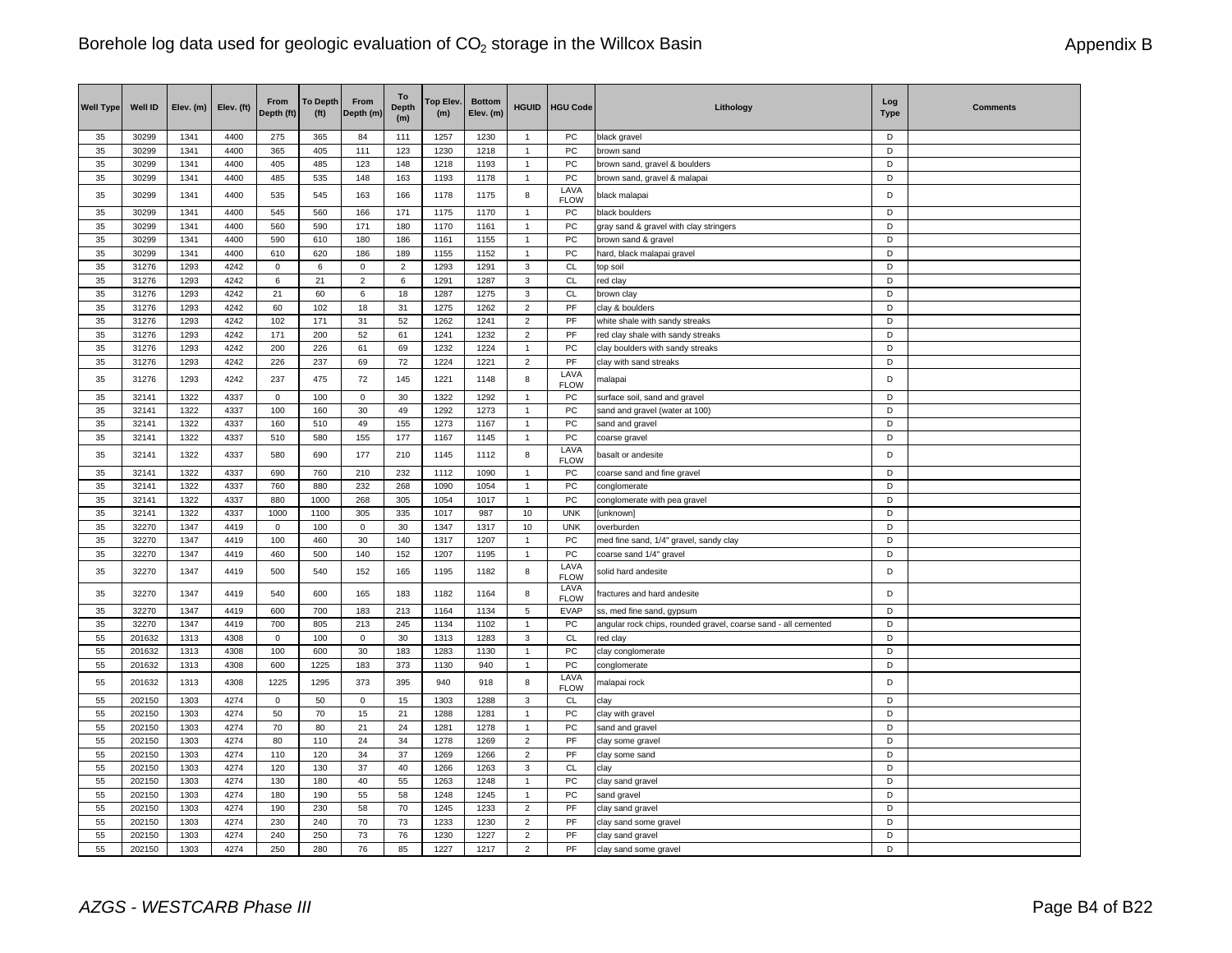| <b>Well Type</b> | Well ID          | Elev. (m)    | Elev. (ft)   | From<br>Depth (ft) | <b>To Depth</b><br>(f <sup>t</sup> ) | From<br>Depth (m) | To<br><b>Depth</b><br>(m) | Top Elev.<br>(m) | <b>Bottom</b><br>Elev. (m) | <b>HGUID</b>                     | <b>HGU Code</b>            | Lithology                                             | Log<br><b>Type</b> | <b>Comments</b> |
|------------------|------------------|--------------|--------------|--------------------|--------------------------------------|-------------------|---------------------------|------------------|----------------------------|----------------------------------|----------------------------|-------------------------------------------------------|--------------------|-----------------|
| 55               | 202150           | 1303         | 4274         | 280                | 290                                  | 85                | 88                        | 1217             | 1214                       | $\overline{\mathbf{c}}$          | PF                         | clay with slight gravel                               | D                  |                 |
| 55               | 202150           | 1303         | 4274         | 290                | 300                                  | 88                | 91                        | 1214             | 1211                       | $\overline{2}$                   | PF                         | clay sand some gravel                                 | D                  |                 |
| 55               | 202150           | 1303         | 4274         | 300                | 310                                  | 91                | 94                        | 1211             | 1208                       | $\overline{2}$                   | PF                         | clay some gravel                                      | D                  |                 |
| 55               | 202150           | 1303         | 4274         | 310                | 320                                  | 94                | 98                        | 1208             | 1205                       | $\overline{\mathbf{c}}$          | PF                         | clay gravel and sand                                  | D                  |                 |
| 55               | 202150           | 1303         | 4274         | 320                | 340                                  | 98                | 104                       | 1205             | 1199                       | $\overline{c}$                   | PF                         | clay sand and gravel                                  | D                  |                 |
| 55               | 202150           | 1303         | 4274         | 340                | 350                                  | 104               | 107                       | 1199             | 1196                       | $\overline{2}$                   | PF                         | clay, gravel and rock                                 | D                  |                 |
| 55               | 202150           | 1303         | 4274         | 350                | 360                                  | 107               | 110                       | 1196             | 1193                       | $\overline{\mathbf{c}}$          | PF                         | clay, sand and gravel                                 | D                  |                 |
| 55               | 202150           | 1303         | 4274         | 360                | 380                                  | 110               | 116                       | 1193             | 1187                       | $\mathbf{1}$                     | PC                         | sand, clay and gravel                                 | D                  |                 |
| 55               | 202150           | 1303         | 4274         | 380                | 400                                  | 116               | 122                       | 1187             | 1181                       | $\overline{1}$                   | PC                         | sand, clay and gravel                                 | D                  |                 |
| 55               | 202150           | 1303         | 4274         | 400                | 540                                  | 122               | 165                       | 1181             | 1138                       | $\mathbf{1}$                     | PC                         | sand and gravel                                       | D                  |                 |
| 55               | 202150           | 1303         | 4274         | 540                | 580                                  | 165               | 177                       | 1138             | 1126                       | $\mathbf{1}$                     | PC                         | sand, gravel, and some clay                           | D                  |                 |
| 55               | 202150           | 1303         | 4274         | 580                | 620                                  | 177               | 189                       | 1126             | 1114                       | $\mathbf{1}$                     | PC                         | sand gravel clay                                      | D                  |                 |
| 55               | 202150           | 1303         | 4274         | 620                | 630                                  | 189               | 192                       | 1114             | 1111                       | $\overline{2}$                   | PF                         | clay, sand and gravel                                 | D<br>D             |                 |
| 55               | 202150           | 1303         | 4274         | 630                | 760                                  | 192               | 232                       | 1111             | 1071                       | $\overline{2}$                   | PF                         | clay and sand                                         |                    |                 |
| 55<br>55         | 202150<br>202150 | 1303<br>1303 | 4274<br>4274 | 760<br>800         | 800<br>900                           | 232<br>244        | 244<br>274                | 1071<br>1059     | 1059                       | $\overline{2}$                   | PF<br>PF                   | clay, some sand                                       | D<br>D             |                 |
|                  |                  |              |              |                    |                                      |                   |                           |                  | 1028                       | $\overline{2}$<br>$\overline{1}$ |                            | clay, sand and gravel                                 | D                  |                 |
| 55               | 202150           | 1303         | 4274         | 900<br>940         | 940                                  | 274               | 287                       | 1028             | 1016                       |                                  | PC                         | sand, gravel, and some clay                           | D                  |                 |
| 55<br>55         | 202150<br>202150 | 1303<br>1303 | 4274<br>4274 | 950                | 950<br>960                           | 287<br>290        | 290<br>293                | 1016<br>1013     | 1013<br>1010               | $\mathbf{1}$<br>1                | PC<br>PC                   | sand, gravel, and some clay<br>sand, gravel, and clay | D                  |                 |
| 55               | 202150           | 1303         | 4274         | 960                | 970                                  | 293               | 296                       | 1010             | 1007                       | $\mathbf{1}$                     | PC                         |                                                       | D                  |                 |
| 55               | 202150           | 1303         | 4274         | 970                | 980                                  | 296               | 299                       | 1007             | 1004                       | $\mathbf{1}$                     | PC                         | sand, gravel, and some clay                           | D                  |                 |
| 55               | 202150           | 1303         | 4274         | 980                | 990                                  | 299               | 302                       | 1004             |                            | $\mathbf{1}$                     | PC                         | sand and gravel                                       | D                  |                 |
| 55               | 202150           | 1303         | 4274         | 990                | 1000                                 | 302               | 305                       | 1001             | 1001<br>998                | $\mathbf{1}$                     | ${\sf PC}$                 | sand, gravel, and clay<br>sand, and some clay         | D                  |                 |
| 55               | 202150           | 1303         | 4274         | 1000               | 1010                                 | 305               | 308                       | 998              | 995                        | $\mathbf{1}$                     | PC                         | sand Lt. and some clay                                | D                  |                 |
| 55               | 202150           | 1303         | 4274         | 1010               | 1050                                 | 308               | 320                       | 995              | 983                        | $\mathbf{1}$                     | ${\sf PC}$                 | sand some clay                                        | D                  |                 |
| 55               | 202150           | 1303         | 4274         | 1050               | 1080                                 | 320               | 329                       | 983              | 974                        | 1                                | PC                         | sand, gravel, and some clay                           | D                  |                 |
| 55               | 202150           | 1303         | 4274         | 1080               | 1090                                 | 329               | 332                       | 974              | 971                        | $\overline{1}$                   | PC                         | sand, and clay                                        | D                  |                 |
| 55               | 202150           | 1303         | 4274         | 1090               | 1100                                 | 332               | 335                       | 971              | 968                        | $\overline{1}$                   | PC                         | sand, gravel, and clay                                | D                  |                 |
| 55               | 202150           | 1303         | 4274         | 1100               | 1120                                 | 335               | 341                       | 968              | 961                        | $\mathbf{1}$                     | PC                         | sand, gravel, and some clay                           | D                  |                 |
| 55               | 202150           | 1303         | 4274         | 1120               | 1190                                 | 341               | 363                       | 961              | 940                        | $\overline{1}$                   | PC                         | sand, gravel, and clay                                | D                  |                 |
| 55               | 202150           | 1303         | 4274         | 1190               | 1200                                 | 363               | 366                       | 940              | 937                        | $\mathbf{1}$                     | PC                         | sand and gravel                                       | D                  |                 |
| 55               | 202150           | 1303         | 4274         | 1200               | 1220                                 | 366               | 372                       | 937              | 931                        | $\mathbf{1}$                     | PC                         | sand, gravel, and some clay                           | D                  |                 |
| 55               | 202150           | 1303         | 4274         | 1220               | 1230                                 | 372               | 375                       | 931              | 928                        | $\mathbf{1}$                     | PC                         | sand and gravel                                       | D                  |                 |
| 55               | 202150           | 1303         | 4274         | 1230               | 1240                                 | 375               | 378                       | 928              | 925                        | $\mathbf{1}$                     | PC                         | sand, gravel, and some clay                           | D                  |                 |
| 55               | 202150           | 1303         | 4274         | 1240               | 1250                                 | 378               | 381                       | 925              | 922                        | $\mathbf{1}$                     | PC                         | sand and gravel                                       | D                  |                 |
| 55               | 203605           | 1320         | 4331         | $\mathbf{1}$       | 10                                   | $\mathbf 0$       | $\mathbf{3}$              | 1320             | 1317                       | 3                                | <b>CL</b>                  | top soil                                              | D                  |                 |
| 55               | 203605           | 1320         | 4331         | 10                 | 30                                   | 3                 | 9                         | 1317             | 1311                       | 3                                | CL                         | clay                                                  | D                  |                 |
| 55               | 203605           | 1320         | 4331         | 30                 | 870                                  | 9                 | 265                       | 1311             | 1055                       | $\overline{2}$                   | PF                         | streaks of clay and fine sand                         | D                  |                 |
| 55               | 203605           | 1320         | 4331         | 870                | 1465                                 | 265               | 447                       | 1055             | 874                        | $\overline{c}$                   | PF                         | clay and streaks of fine to coarse sand               | D                  |                 |
| 55               | 205103           | 1324         | 4344         | $\mathsf 0$        | 140                                  | 0                 | 43                        | 1324             | 1281                       | $\overline{1}$                   | PC                         | sands and gravels with clay                           | D                  |                 |
| 55               | 205103           | 1324         | 4344         | 140                | 420                                  | 43                | 128                       | 1281             | 1196                       | $\mathbf{1}$                     | PC                         | sands and gravels                                     | D                  |                 |
| 55               | 205103           | 1324         | 4344         | 420                | 500                                  | 128               | 152                       | 1196             | 1172                       | 8                                | LAVA<br><b>FLOW</b>        | sands and gravels, hard basalt                        | D                  |                 |
| 55               | 205268           | 1307         | 4289         | 0                  | 190                                  | 0                 | 58                        | 1307             | 1249                       | 10                               | <b>UNK</b>                 | overburden                                            | D                  |                 |
| 55               | 205268           | 1307         | 4289         | 190                | 200                                  | 58                | 61                        | 1249             | 1246                       | $\overline{1}$                   | PC                         | sand                                                  | D                  |                 |
| 55               | 205268           | 1307         | 4289         | 200                | 240                                  | 61                | 73                        | 1246             | 1234                       | 3                                | $\mathsf{CL}$              | clay                                                  | D                  |                 |
| 55               | 205268           | 1307         | 4289         | 240                | 245                                  | 73                | 75                        | 1234             | 1233                       | 1                                | PC                         | gravel                                                | D                  |                 |
| 55               | 205268           | 1307         | 4289         | 245                | 430                                  | 75                | 131                       | 1233             | 1176                       | 3                                | <b>CL</b>                  | clay                                                  | D                  |                 |
| 55               | 205268           | 1307         | 4289         | 430                | 440                                  | 131               | 134                       | 1176             | 1173                       | $\mathbf{1}$                     | PC                         | sand                                                  | D                  |                 |
| 55               | 205268           | 1307         | 4289         | 440                | 700                                  | 134               | 213                       | 1173             | 1094                       | 3                                | <b>CL</b>                  | clay                                                  | D                  |                 |
| 55               | 205268           | 1307         | 4289         | 700                | 710                                  | 213               | 216                       | 1094             | 1091                       | $\mathbf{1}$                     | PC                         | sand                                                  | D                  |                 |
| 55               | 205268           | 1307         | 4289         | 710                | 1000                                 | 216               | 305                       | 1091             | 1003                       | 3                                | CL                         | clay                                                  | D                  |                 |
| 55               | 206115           | 1307         | 4288         | $\mathsf 0$        | 5                                    | $\mathsf 0$       | $\overline{2}$            | 1307             | 1306                       | $\overline{\mathbf{c}}$          | $\ensuremath{\mathsf{PF}}$ | top soil                                              | D                  |                 |
| 55               | 206115           | 1307         | 4288         | 5                  | 130                                  | $\overline{2}$    | 40                        | 1306             | 1267                       | $\mathbf{1}$                     | PC                         | streaks of clay and gravel                            | D                  |                 |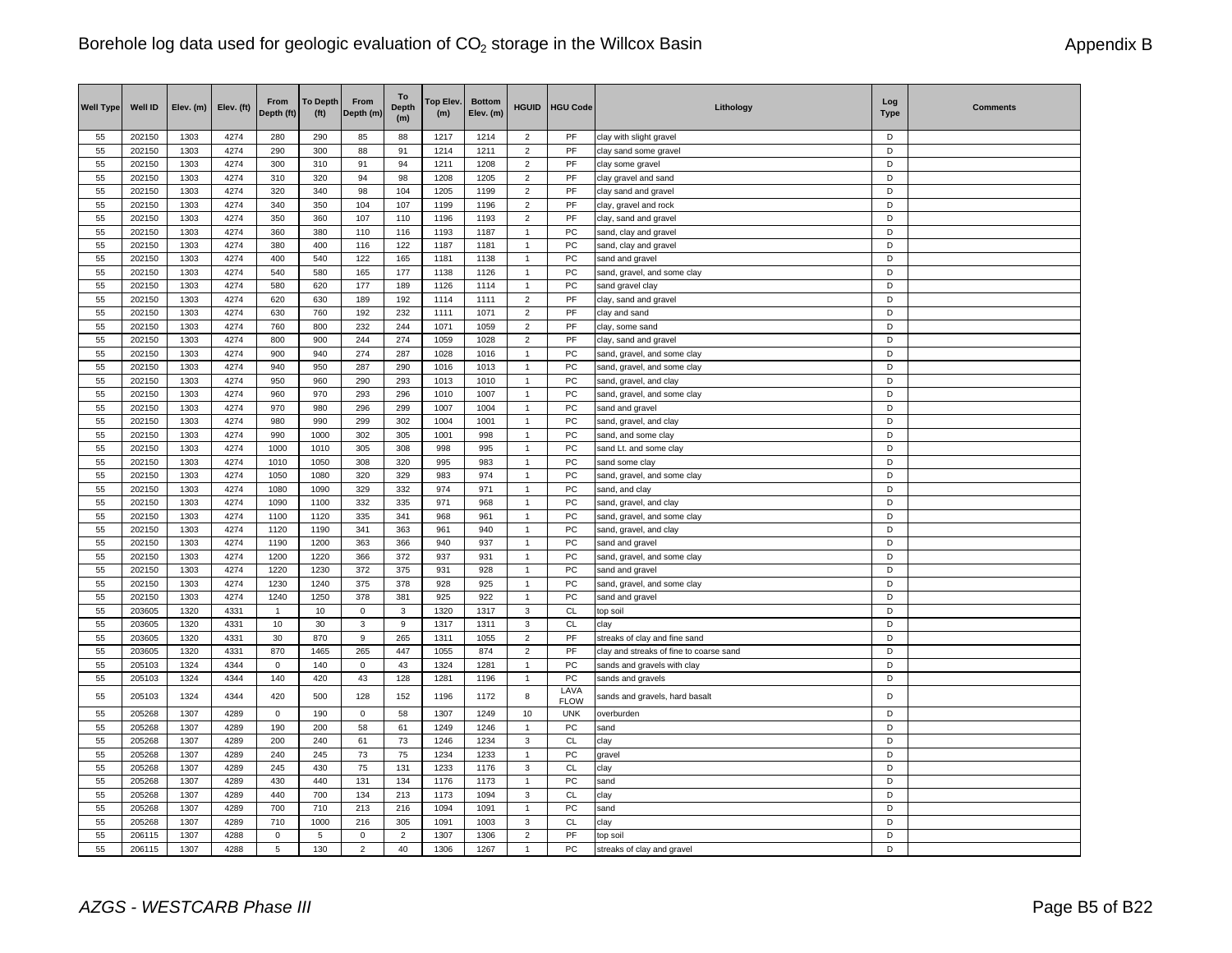| <b>Well Type</b> | Well ID          | Elev. (m)    | Elev. (ft)   | From<br>Depth (ft) | <b>To Depth</b><br>(f <sup>t</sup> ) | From<br>Depth (m) | To<br><b>Depth</b><br>(m) | Top Elev.<br>(m) | <b>Bottom</b><br>Elev. (m) | <b>HGUID</b>                   | <b>HGU Code</b>     | Lithology                                                        | Log<br><b>Type</b> | <b>Comments</b> |
|------------------|------------------|--------------|--------------|--------------------|--------------------------------------|-------------------|---------------------------|------------------|----------------------------|--------------------------------|---------------------|------------------------------------------------------------------|--------------------|-----------------|
| 55               | 206115           | 1307         | 4288         | 130                | 150                                  | 40                | 46                        | 1267             | 1261                       | $\overline{1}$                 | PC                  | gravel                                                           | D                  |                 |
| 55               | 206115           | 1307         | 4288         | 150                | 500                                  | 46                | 152                       | 1261             | 1155                       | $\mathbf{1}$                   | PC                  | streaks of clay and gravel                                       | D                  |                 |
| 55               | 206115           | 1307         | 4288         | 500                | 750                                  | 152               | 229                       | 1155             | 1078                       | $\mathbf{1}$                   | PC                  | conglomerate                                                     | D                  |                 |
| 55               | 206115           | 1307         | 4288         | 750                | 890                                  | 229               | 271                       | 1078             | 1036                       | 8                              | LAVA<br><b>FLOW</b> | rock - Malapai                                                   | D                  |                 |
| 55               | 206115           | 1307         | 4288         | 890                | 950                                  | 271               | 290                       | 1036             | 1017                       | $\overline{1}$                 | PC                  | conglomerate                                                     | D                  |                 |
| 55               | 206115           | 1307         | 4288         | 950                | 1050                                 | 290               | 320                       | 1017             | 987                        | 4                              | LM                  | limestone                                                        | D                  |                 |
| 55               | 206584           | 1329         | 4360         | $\mathsf 0$        | 150                                  | $\mathsf 0$       | 46                        | 1329             | 1283                       | $\overline{2}$                 | PF                  | clay and sand                                                    | D                  |                 |
| 55               | 206584           | 1329         | 4360         | 150                | 350                                  | 46                | 107                       | 1283             | 1222                       | $\mathbf{1}$                   | PC                  | clay with streaks of conglomerate                                | D                  |                 |
| 55               | 206584           | 1329         | 4360         | 350                | 950                                  | 107               | 290                       | 1222             | 1039                       | $\overline{1}$                 | PC                  | conglomerate with streaks of clay (10' - 20' in depth)           | D                  |                 |
| 55               | 206584           | 1329         | 4360         | 950                | 1200                                 | 290               | 366                       | 1039             | 963                        | $\overline{1}$                 | PC                  | harder conglomerate - broken formation with thin streaks of clay | D                  |                 |
| 55               | 206584           | 1329         | 4360         | 1200               | 1325                                 | 366               | 404                       | 963              | 925                        | $\mathbf{1}$                   | PC                  | very hard conglomerate - broken formation                        | D                  |                 |
| 55               | 210952           | 1341         | 4400         | $\mathsf 0$        | 20                                   | $\mathsf 0$       | 6                         | 1341             | 1335                       | $\mathbf 3$                    | CL                  | dirt and clay                                                    | D                  |                 |
| 55               | 210952           | 1341         | 4400         | 20                 | 340                                  | 6                 | 104                       | 1335             | 1237                       | $\mathbf{3}$                   | <b>CL</b>           | clay                                                             | $\mathsf D$        |                 |
| 55               | 210952           | 1341         | 4400         | 340                | 360                                  | 104               | 110                       | 1237             | 1231                       | $\overline{1}$                 | PC                  | clay conglomerate                                                | D                  |                 |
| 55               | 210952           | 1341         | 4400         | 360                | 480                                  | 110               | 146                       | 1231             | 1195                       | 8                              | LAVA<br><b>FLOW</b> | malapai rock                                                     | D                  |                 |
| 55               | 210973           | 1330         | 4364         | $\mathsf 0$        | 100                                  | $\mathsf 0$       | $30\,$                    | 1330             | 1300                       | $\mathbf 3$                    | CL                  | adobe clay - red                                                 | D                  |                 |
| 55               | 210973           | 1330         | 4364         | 100                | 110                                  | 30                | 34                        | 1300             | 1297                       | $\overline{1}$                 | PC                  | gravel                                                           | D                  |                 |
| 55               | 210973           | 1330         | 4364         | 110                | 650                                  | 34                | 198                       | 1297             | 1132                       | $\overline{1}$                 | PC                  | conglomerate                                                     | D                  |                 |
| 55               | 210973           | 1330         | 4364         | 650                | 680                                  | 198               | 207                       | 1132             | 1123                       | $\mathbf{1}$                   | PC                  | rock with traces of sand                                         | D                  |                 |
| 55               | 210973           | 1330         | 4364         | 680                | 706                                  | 207               | 215                       | 1123             | 1115                       | $\overline{1}$                 | PC                  | conglomerate                                                     | D                  |                 |
| 55               | 210973           | 1330         | 4364         | 706                | 711                                  | 215               | 217                       | 1115             | 1113                       | $\overline{1}$                 | PC                  | rock with traces of sand                                         | D                  |                 |
| 55               | 210973           | 1330         | 4364         | 711                | 948                                  | 217               | 289                       | 1113             | 1041                       | 1                              | PC                  | conglomerate                                                     | D                  |                 |
| 55               | 210973           | 1330         | 4364         | 948                | 962                                  | 289               | 293                       | 1041             | 1037                       | $\overline{1}$                 | PC                  | rock with traces of sand                                         | D                  |                 |
| 55               | 210973           | 1330         | 4364         | 962                | 1065                                 | 293               | 325                       | 1037             | 1006                       | $\mathbf{1}$                   | PC                  | conglomerate                                                     | D                  |                 |
| 55               | 210973           | 1330<br>1330 | 4364<br>4364 | 1065<br>1072       | 1072<br>1293                         | 325<br>327        | 327<br>394                | 1006             | 1003                       | $\mathbf{1}$<br>$\mathbf{1}$   | PC<br>PC            | rock with traces of sand                                         | D<br>D             |                 |
| 55<br>55         | 210973<br>210973 | 1330         | 4364         | 1293               | 1301                                 | 394               | 397                       | 1003<br>936      | 936<br>934                 | $\overline{\mathbf{c}}$        | PF                  | conglomerate<br>white and brown rock                             | D                  |                 |
| 55               | 210973           | 1330         | 4364         | 1301               | 1306                                 | 397               | 398                       | 934              | 932                        | 3                              | CL                  | clav                                                             | D                  |                 |
| 55               | 210973           | 1330         | 4364         | 1306               | 1314                                 | 398               | 401                       | 932              | 930                        | $\mathbf{1}$                   | PC                  | rock and sand                                                    | $\mathsf D$        |                 |
| 55               | 210973           | 1330         | 4364         | 1314               | 1342                                 | 401               | 409                       | 930              | 921                        | 3                              | CL                  | clay (very sticky - water saturated)                             | D                  |                 |
| 55               | 210973           | 1330         | 4364         | 1342               | 1425                                 | 409               | 434                       | 921              | 896                        | $\mathbf{3}$                   | CL                  | clay with 1 to 2' streaks of rock                                | D                  |                 |
| 55               | 500122           | 1305         | 4283         | 0                  | 5                                    | $\mathbf 0$       | $\overline{2}$            | 1305             | 1304                       | 3                              | CL                  | top soil                                                         | D                  |                 |
| 55               | 500122           | 1305         | 4283         | 5                  | 60                                   | $\sqrt{2}$        | 18                        | 1304             | 1287                       | $\mathbf{3}$                   | CL                  | clay                                                             | D                  |                 |
| 55               | 500122           | 1305         | 4283         | 60                 | 70                                   | 18                | 21                        | 1287             | 1284                       | $\mathbf{1}$                   | PC                  | sand                                                             | D                  |                 |
| 55               | 500122           | 1305         | 4283         | 70                 | 120                                  | 21                | 37                        | 1284             | 1269                       | 3                              | CL                  | clay                                                             | D                  |                 |
| 55               | 500122           | 1305         | 4283         | 120                | 180                                  | 37                | 55                        | 1269             | 1251                       | $\overline{2}$                 | PF                  | sandy clay                                                       | D                  |                 |
| 55               | 500122           | 1305         | 4283         | 180                | 188                                  | 55                | 57                        | 1251             | 1248                       | $\mathbf{1}$                   | PC                  | sand                                                             | D                  |                 |
| 55               | 500122           | 1305         | 4283         | 188                | 260                                  | 57                | 79                        | 1248             | 1226                       | $\mathbf{3}$                   | <b>CL</b>           | clay                                                             | D                  |                 |
| 55               | 500122           | 1305         | 4283         | 260                | 330                                  | 79                | 101                       | 1226             | 1205                       | $\mathbf{1}$                   | PC                  | sand and clay                                                    | D                  |                 |
| 55               | 500122           | 1305         | 4283         | 330                | 345                                  | 101               | 105                       | 1205             | 1200                       | $\overline{1}$                 | PC                  | sand                                                             | D                  |                 |
| 55               | 500122           | 1305         | 4283         | 345                | 375                                  | 105               | 114                       | 1200             | 1191                       | 3                              | CL                  | joint clay                                                       | D                  |                 |
| 55               | 500122           | 1305         | 4283         | 375                | 405                                  | 114               | 123                       | 1191             | 1182                       | $\overline{2}$                 | PF                  | sandy clay                                                       | D                  |                 |
| 55               | 500122           | 1305         | 4283         | 405                | 420                                  | 123               | 128                       | 1182             | 1177                       | $\overline{1}$                 | PC                  | sand                                                             | D                  |                 |
| 55               | 500122           | 1305         | 4283         | 420                | 460                                  | 128               | 140                       | 1177             | 1165                       | 3                              | <b>CL</b>           | clay                                                             | D<br>D             |                 |
| 55<br>55         | 500122<br>500122 | 1305<br>1305 | 4283<br>4283 | 460<br>468         | 468<br>528                           | 140<br>143        | 143<br>161                | 1165<br>1163     | 1163<br>1144               | $\mathbf{1}$<br>$\overline{2}$ | PC<br>PF            | sand<br>sandy clay                                               | D                  |                 |
| 55               | 500122           | 1305         | 4283         | 528                | 578                                  | 161               | 176                       | 1144             | 1129                       | 3                              | <b>CL</b>           | clay                                                             | D                  |                 |
| 55               | 500122           | 1305         | 4283         | 578                | 585                                  | 176               | 178                       | 1129             | 1127                       | $\overline{1}$                 | ${\sf PC}$          | sand                                                             | D                  |                 |
| 55               | 500122           | 1305         | 4283         | 585                | 648                                  | 178               | 198                       | 1127             | 1108                       | 3                              | <b>CL</b>           | clay                                                             | D                  |                 |
| 55               | 500122           | 1305         | 4283         | 648                | 656                                  | 198               | 200                       | 1108             | 1105                       | $\overline{1}$                 | PC                  | sand                                                             | D                  |                 |
| 55               | 500122           | 1305         | 4283         | 656                | 728                                  | 200               | 222                       | 1105             | 1083                       | $\overline{2}$                 | PF                  | sandy clay                                                       | $\overline{D}$     |                 |
| 55               | 500122           | 1305         | 4283         | 728                | 778                                  | 222               | 237                       | 1083             | 1068                       | 3                              | CL                  | hard clay                                                        | D                  |                 |
| 55               | 500122           | 1305         | 4283         | 778                | 784                                  | 237               | 239                       | 1068             | 1066                       | $\mathbf{1}$                   | PC                  | sand                                                             | D                  |                 |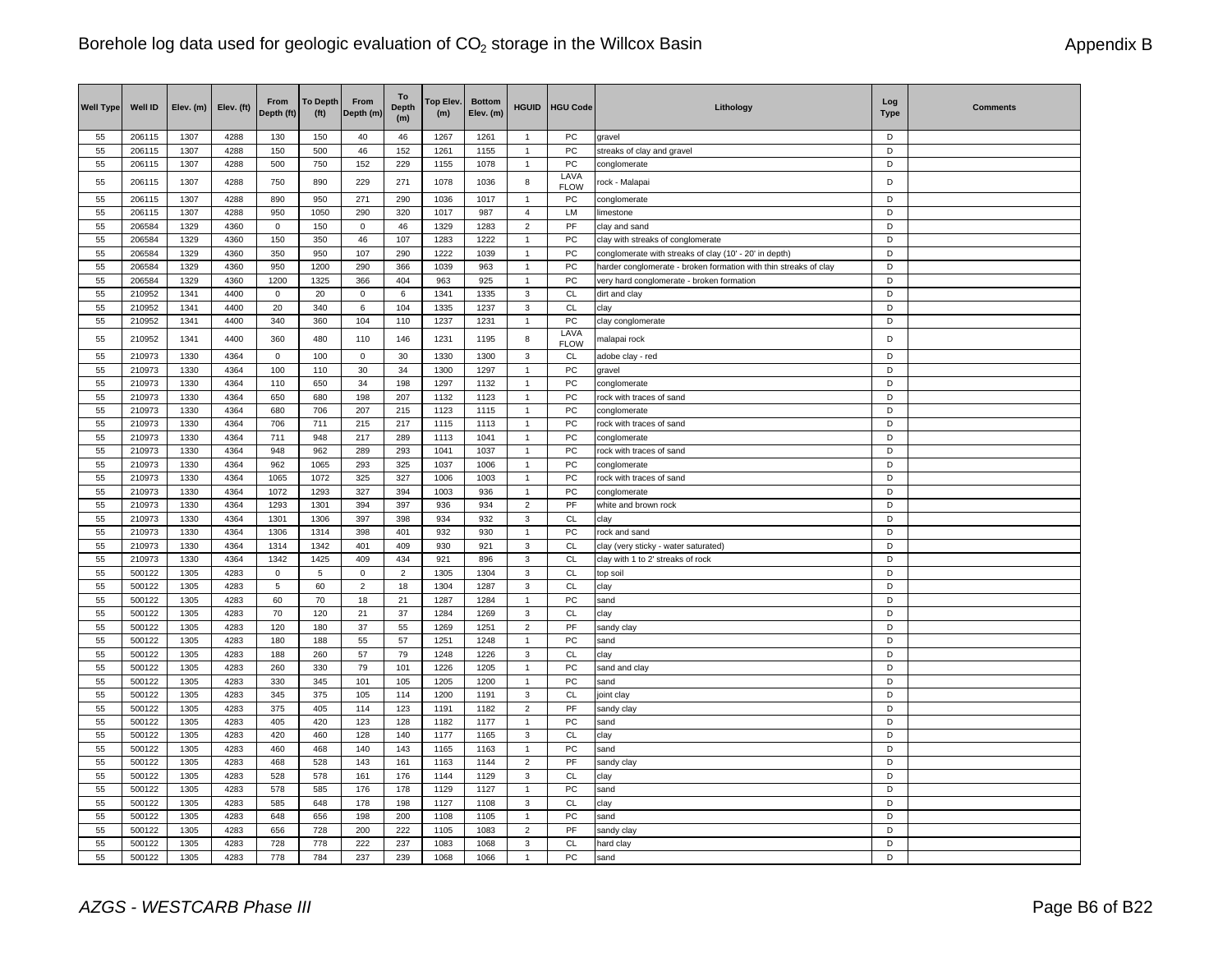| <b>Well Type</b> | Well ID          | Elev. (m)    | Elev. (ft)   | From<br>Depth (ft)  | <b>To Depth</b><br>(f <sup>t</sup> ) | From<br>Depth (m) | To<br><b>Depth</b><br>(m) | Top Elev.<br>(m) | <b>Bottom</b><br>Elev. (m) | <b>HGUID</b>   | <b>HGU Code</b>  | Lithology                                  | Log<br><b>Type</b> | <b>Comments</b> |
|------------------|------------------|--------------|--------------|---------------------|--------------------------------------|-------------------|---------------------------|------------------|----------------------------|----------------|------------------|--------------------------------------------|--------------------|-----------------|
| 55               | 500122           | 1305         | 4283         | 784                 | 890                                  | 239               | 271                       | 1066             | 1034                       | 3              | CL               | clay                                       | D                  |                 |
| 55               | 500122           | 1305         | 4283         | 890                 | 919                                  | 271               | 280                       | 1034             | 1025                       | $\overline{2}$ | PF               | sandy clay                                 | D                  |                 |
| 55               | 500122           | 1305         | 4283         | 919                 | 928                                  | 280               | 283                       | 1025             | 1023                       | 1              | PC               | sand                                       | D                  |                 |
| 55               | 500122           | 1305         | 4283         | 928                 | 970                                  | 283               | 296                       | 1023             | 1010                       | $\overline{2}$ | PF               | sandy clay                                 | D                  |                 |
| 55               | 500122           | 1305         | 4283         | 970                 | 978                                  | 296               | 298                       | 1010             | 1007                       | 3              | $\mathsf{CL}$    | clay                                       | D                  |                 |
| 55               | 500122           | 1305         | 4283         | 978                 | 1000                                 | 298               | 305                       | 1007             | 1001                       | 3              | CL               | clay                                       | D                  |                 |
| 55               | 505800           | 1286         | 4219         | $\mathbf 0$         | 32                                   | $\mathbf 0$       | 10                        | 1286             | 1276                       | 3              | <b>CL</b>        | top soil red clay                          | D                  |                 |
| 55               | 505800           | 1286         | 4219         | 32                  | 43                                   | 10                | 13                        | 1276             | 1273                       | $\mathbf{1}$   | PC               | dry sand and gravel                        | D                  |                 |
| 55               | 505800           | 1286         | 4219         | 43                  | 132                                  | 13                | 40                        | 1273             | 1246                       | 3              | $\mathsf{CL}$    | red clay                                   | D<br>D             |                 |
| 55<br>55         | 505800<br>505800 | 1286<br>1286 | 4219<br>4219 | 132<br>138          | 138<br>178                           | 40<br>42          | 42<br>54                  | 1246<br>1244     | 1244<br>1232               | 1<br>3         | ${\sf PC}$<br>CL | sand and gravel; water at 110'<br>red clay | D                  |                 |
| 55               | 505800           | 1286         | 4219         | 178                 | 184                                  | 54                | 56                        | 1232             | 1230                       | $\mathbf{1}$   | PC               | sand and gravel                            | D                  |                 |
| 55               | 505800           | 1286         | 4219         | 184                 | 210                                  | 56                | 64                        | 1230             | 1222                       | 3              | CL               | red clay                                   | D                  |                 |
| 55               | 505800           | 1286         | 4219         | 210                 | 216                                  | 64                | 66                        | 1222             | 1220                       | $\mathbf{1}$   | ${\sf PC}$       | sand and gravel                            | D                  |                 |
| 55               | 505800           | 1286         | 4219         | 216                 | 285                                  | 66                | 87                        | 1220             | 1199                       | 3              | CL               | Brown clay                                 | D                  |                 |
| 55               | 505800           | 1286         | 4219         | 285                 | 287                                  | 87                | 87                        | 1199             | 1198                       | $\mathbf{1}$   | PC               | sand and gravel                            | D                  |                 |
| 55               | 505800           | 1286         | 4219         | 287                 | 345                                  | $87\,$            | 105                       | 1198             | 1181                       | 3              | CL               | Brown clay                                 | D                  |                 |
| 55               | 505800           | 1286         | 4219         | 345                 | 352                                  | 105               | 107                       | 1181             | 1179                       | 1              | ${\sf PC}$       | sand and gravel                            | D                  |                 |
| 55               | 505800           | 1286         | 4219         | 352                 | 408                                  | 107               | 124                       | 1179             | 1162                       | 3              | <b>CL</b>        | Brown clay                                 | D                  |                 |
| 55               | 505800           | 1286         | 4219         | 408                 | 413                                  | 124               | 126                       | 1162             | 1160                       | $\mathbf{1}$   | PC               | sand and gravel                            | D                  |                 |
| 55               | 505800           | 1286         | 4219         | 413                 | 447                                  | 126               | 136                       | 1160             | 1150                       | 3              | CL               | Brown clay                                 | D                  |                 |
| 55               | 505800           | 1286         | 4219         | 447                 | 462                                  | 136               | 141                       | 1150             | 1145                       | $\mathbf{1}$   | ${\sf PC}$       | sand and gravel                            | D                  |                 |
| 55               | 505800           | 1286         | 4219         | 462                 | 487                                  | 141               | 148                       | 1145             | 1137                       | 3              | <b>CL</b>        | Brown clay                                 | D                  |                 |
| 55               | 505800           | 1286         | 4219         | 487                 | 492                                  | 148               | 150                       | 1137             | 1136                       | $\mathbf{1}$   | PC               | sand and gravel                            | D                  |                 |
| 55               | 505800           | 1286         | 4219         | 492                 | 512                                  | 150               | 156                       | 1136             | 1130                       | 3              | CL               | Brown clay                                 | D                  |                 |
| 55               | 505800           | 1286         | 4219         | 512                 | 532                                  | 156               | 162                       | 1130             | 1124                       | 3              | CL               | red clay                                   | D                  |                 |
| 55               | 505800           | 1286         | 4219         | 532                 | 547                                  | 162               | 167                       | 1124             | 1119                       | $\overline{1}$ | PC               | sand and gravel                            | D                  |                 |
| 55               | 505800           | 1286         | 4219         | 547                 | 596                                  | 167               | 182                       | 1119             | 1104                       | 3              | CL               | Brown clay                                 | D                  |                 |
| 55               | 505800           | 1286         | 4219         | 596                 | 637                                  | 182               | 194                       | 1104             | 1092                       | 3              | <b>CL</b>        | red clay                                   | D                  |                 |
| 55               | 505800           | 1286         | 4219         | 637                 | 648                                  | 194               | 198                       | 1092             | 1088                       | $\mathbf{1}$   | ${\sf PC}$       | sand and gravel                            | D                  |                 |
| 55               | 505800           | 1286         | 4219         | 648                 | 940                                  | 198               | 287                       | 1088             | 999                        | 3              | CL               | red clay                                   | D                  |                 |
| 55               | 505800           | 1286         | 4219         | 940                 | 1092                                 | 287               | 333                       | 999              | 953                        | 3              | CL               | red and barn clay layer to close to check  | D                  |                 |
| 55               | 505800           | 1286         | 4219         | 1092                | 1350                                 | 333               | 411                       | 953              | 874                        | 3              | <b>CL</b>        | red clay with white charl layers           | D                  |                 |
| 55               | 515771           | 1302         | 4272         | $\mathbf 0$         | 600                                  | $\mathbf 0$       | 183                       | 1302             | 1119                       | 10             | <b>UNK</b>       | [unknown]                                  | D                  |                 |
| 55               | 515771           | 1302         | 4272         | 600                 | 625                                  | 183               | 191                       | 1119             | 1112                       | 3              | CL               | clay                                       | D                  |                 |
| 55               | 515771           | 1302         | 4272         | 625                 | 630                                  | 191               | 192                       | 1112             | 1110                       | $\mathbf{1}$   | PC               | sand                                       | D                  |                 |
| 55               | 515771           | 1302         | 4272         | 630                 | 645                                  | 192               | 197                       | 1110             | 1106                       | 3              | <b>CL</b>        | clay                                       | D                  |                 |
| 55               | 515771           | 1302         | 4272         | 645                 | 650                                  | 197               | 198                       | 1106             | 1104                       | $\mathbf{1}$   | ${\sf PC}$       | sand                                       | D                  |                 |
| 55               | 515771           | 1302         | 4272         | 650                 | 830                                  | 198               | 253                       | 1104             | 1049                       | 3              | <b>CL</b>        | clay                                       | D                  |                 |
| 55               | 515771           | 1302         | 4272         | 830                 | 845                                  | 253               | 258                       | 1049             | 1045                       | $\mathbf{1}$   | ${\sf PC}$       | sand                                       | D                  |                 |
| 55               | 515771           | 1302         | 4272         | 845                 | 920                                  | 258               | 280                       | 1045             | 1022                       | 3              | CL               | clay                                       | D                  |                 |
| 55               | 515771           | 1302         | 4272         | 920                 | 1020                                 | 280               | 311                       | 1022             | 991                        | $\overline{2}$ | PF               | sand and clay streaks                      | D                  |                 |
| 55<br>55         | 515771           | 1302         | 4272<br>4299 | 1020<br>$\mathbf 0$ | 1053                                 | 311               | 321                       | 991              | 981<br>1303                | 3<br>1         | <b>CL</b><br>PC  | clay                                       | D<br>D             |                 |
| 55               | 551624<br>551624 | 1310<br>1310 | 4299         | 25                  | 25<br>35                             | $\mathbf 0$<br>8  | 8<br>11                   | 1310<br>1303     | 1300                       | $\mathbf{1}$   | PC               | top soil<br>gravel                         | D                  |                 |
| 55               | 551624           | 1310         | 4299         | 35                  | 177                                  | 11                | 54                        | 1300             | 1256                       | $\overline{2}$ | PF               | clay with some sandstone                   | D                  |                 |
| 55               | 551624           | 1310         | 4299         | 177                 | 220                                  | 54                | 67                        | 1256             | 1243                       | 3              | $\mathsf{CL}$    | clay                                       | D                  |                 |
| 55               | 551624           | 1310         | 4299         | 220                 | 232                                  | 67                | 71                        | 1243             | 1240                       | $\mathbf{1}$   | ${\sf PC}$       | gravel                                     | D                  |                 |
| 55               | 551624           | 1310         | 4299         | 232                 | 350                                  | 71                | 107                       | 1240             | 1204                       | $\mathbf{1}$   | PC               | sand (some clay)                           | D                  |                 |
| 55               | 551624           | 1310         | 4299         | 350                 | 440                                  | 107               | 134                       | 1204             | 1176                       | $\overline{2}$ | PF               | clay with sand streaks                     | D                  |                 |
| 55               | 551624           | 1310         | 4299         | 440                 | 460                                  | 134               | 140                       | 1176             | 1170                       | $\mathbf{1}$   | PC               | sand                                       | D                  |                 |
| 55               | 551624           | 1310         | 4299         | 460                 | 540                                  | 140               | 165                       | 1170             | 1146                       | $\overline{2}$ | PF               | clay with sand streaks                     | D                  |                 |
|                  |                  |              |              |                     |                                      |                   |                           |                  |                            |                | LAVA             |                                            |                    |                 |
| 55               | 551624           | 1310         | 4299         | 540                 | 970                                  | 165               | 296                       | 1146             | 1015                       | 8              | <b>FLOW</b>      | hard rock with streaks of clay             | D                  |                 |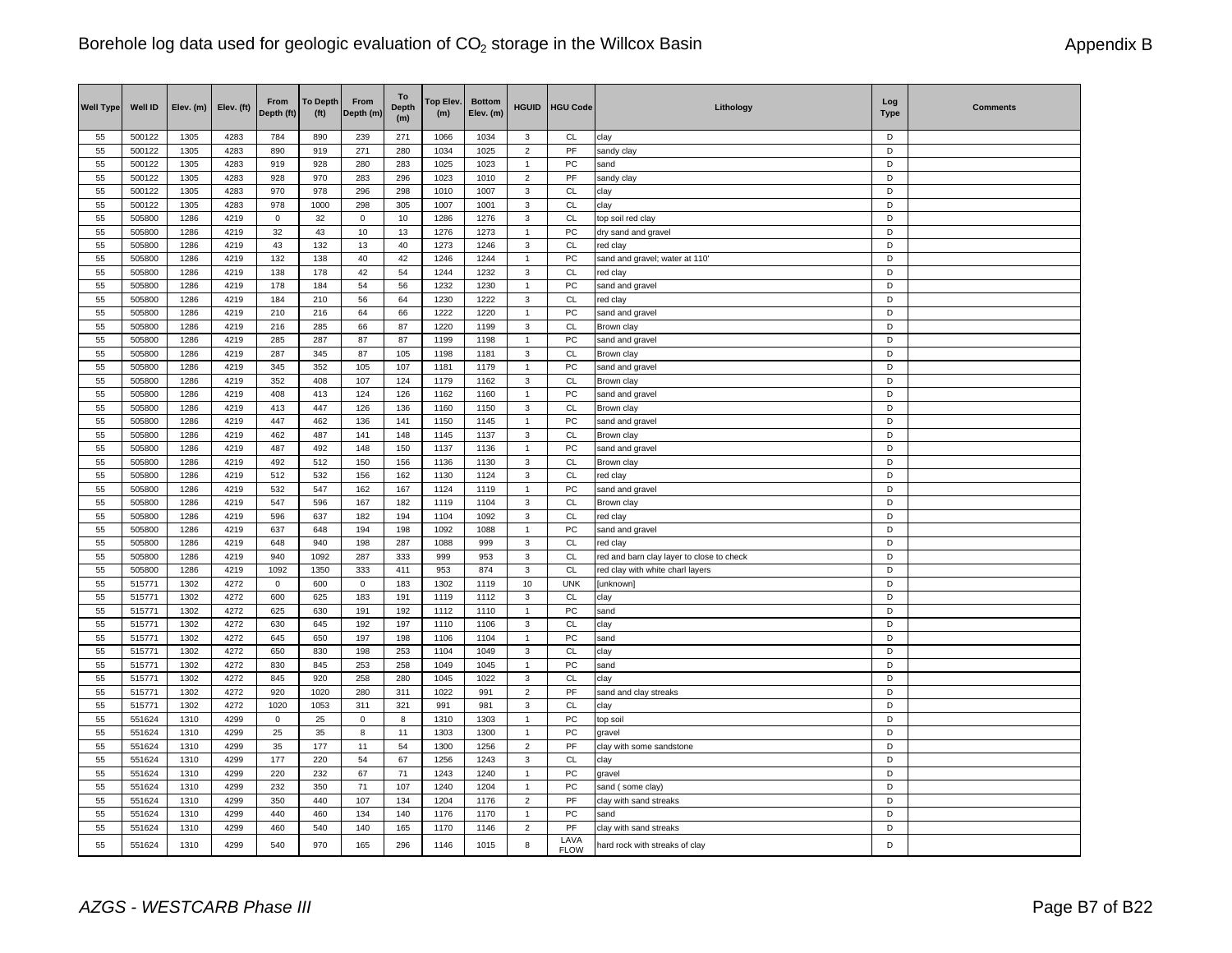| <b>Well Type</b> | Well ID          | Elev. (m)    | Elev. (ft)   | From<br>Depth (ft) | <b>To Depth</b><br>(f <sup>t</sup> ) | From<br>Depth (m) | To<br><b>Depth</b><br>(m) | Top Elev.<br>(m) | <b>Bottom</b><br>Elev. (m) | <b>HGUID</b>            | <b>HGU Code</b>            | Lithology                                           | Log<br><b>Type</b> | <b>Comments</b> |
|------------------|------------------|--------------|--------------|--------------------|--------------------------------------|-------------------|---------------------------|------------------|----------------------------|-------------------------|----------------------------|-----------------------------------------------------|--------------------|-----------------|
| 55               | 551624           | 1310         | 4299         | 970                | 1020                                 | 296               | 311                       | 1015             | 999                        | $\overline{1}$          | PC                         | gravel and sand                                     | D                  |                 |
| 55               | 551624           | 1310         | 4299         | 1020               | 1203                                 | 311               | 367                       | 999              | 944                        | 8                       | LAVA<br><b>FLOW</b>        | hard rock (60,000 lb - drilled - 10 to 15 min / ft) | D                  |                 |
| 55               | 559752           | 1477         | 4845         | $\mathsf 0$        | 1025                                 | $\mathbf{0}$      | 312                       | 1477             | 1164                       | $\overline{2}$          | PF                         | alluvial                                            | D                  |                 |
| 55               | 563647           | 1341         | 4401         | $\mathbf 0$        | 285                                  | $\Omega$          | 87                        | 1341             | 1254                       | 10                      | <b>UNK</b>                 | overburden                                          | D                  |                 |
| 55               | 563647           | 1341         | 4401         | 285                | 320                                  | 87                | 98                        | 1254             | 1244                       | $\mathbf{1}$            | ${\sf PC}$                 | sand                                                | D                  |                 |
| 55               | 563647           | 1341         | 4401         | 320                | 330                                  | 98                | 101                       | 1244             | 1241                       | $\mathbf{3}$            | CL                         | clay                                                | D                  |                 |
| 55               | 563647           | 1341         | 4401         | 330                | 390                                  | 101               | 119                       | 1241             | 1222                       | $\mathbf{1}$            | PC                         | sand                                                | D                  |                 |
| 55               | 563647           | 1341         | 4401         | 390                | 400                                  | 119               | 122                       | 1222             | 1219                       | 3                       | <b>CL</b>                  | clay                                                | D                  |                 |
| 55               | 563647           | 1341         | 4401         | 400                | 455                                  | 122               | 139                       | 1219             | 1203                       | $\mathbf{1}$            | PC                         | sand                                                | D                  |                 |
| 55               | 563647           | 1341         | 4401         | 455                | 475                                  | 139               | 145                       | 1203             | 1197                       | $\mathsf 3$             | CL                         | clay                                                | D                  |                 |
| 55               | 563647           | 1341         | 4401         | 475                | 540                                  | 145               | 165                       | 1197             | 1177                       | $\mathbf{1}$            | PC                         | sand                                                | D                  |                 |
| 55               | 563647           | 1341         | 4401         | 540                | 640                                  | 165               | 195                       | 1177             | 1146                       | $\overline{\mathbf{c}}$ | $\ensuremath{\mathsf{PF}}$ | sand and clay                                       | D                  |                 |
| 55               | 563647           | 1341<br>1341 | 4401<br>4401 | 640<br>690         | 690<br>1000                          | 195<br>210        | 210                       | 1146             | 1131                       | $\overline{1}$          | PC<br>PF                   | sand                                                | D<br>D             |                 |
| 55               | 563647           |              |              |                    |                                      |                   | 305                       | 1131             | 1037                       | $\mathbf 2$             | LAVA                       | clay with sand streaks                              |                    |                 |
| 55               | 566135           | 1397         | 4583         | $\mathsf 0$        | 419                                  | $\mathbf 0$       | 128                       | 1397             | 1269                       | 8                       | <b>FLOW</b>                | brown andesite, 1st water 340', static 255'         | D                  |                 |
| 55               | 577269           | 1299         | 4262         | $\mathsf 0$        | 210                                  | 0                 | 64                        | 1299             | 1235                       | 10                      | <b>UNK</b>                 | overburden                                          | D                  |                 |
| 55               | 577269           | 1299         | 4262         | 210                | 225                                  | 64                | 69                        | 1235             | 1231                       | $\mathbf{1}$            | PC                         | sand                                                | D                  |                 |
| 55               | 577269           | 1299         | 4262         | 225                | 345                                  | 69                | 105                       | 1231             | 1194                       | 3                       | CL                         | clay                                                | D                  |                 |
| 55               | 577269           | 1299         | 4262         | 345                | 355                                  | 105               | 108                       | 1194             | 1191                       | $\mathbf{1}$            | PC                         | sand                                                | D                  |                 |
| 55               | 577269           | 1299         | 4262         | 355                | 520                                  | 108               | 158                       | 1191             | 1141                       | 3                       | CL                         | clay                                                | D                  |                 |
| 55               | 577269           | 1299         | 4262         | 520                | 530                                  | 158               | 162                       | 1141             | 1138                       | $\mathbf{1}$            | PC                         | sand                                                | D                  |                 |
| 55               | 577269           | 1299         | 4262         | 530                | 550                                  | 162               | 168                       | 1138             | 1132                       | 3                       | <b>CL</b>                  | clay                                                | D                  |                 |
| 55               | 577269           | 1299         | 4262         | 550                | 565                                  | 168               | 172                       | 1132             | 1127                       | 1                       | PC                         | sand                                                | D                  |                 |
| 55               | 577269           | 1299         | 4262         | 565                | 610                                  | 172               | 186                       | 1127             | 1113                       | 3                       | <b>CL</b>                  | clay                                                | D                  |                 |
| 55               | 577269           | 1299         | 4262         | 610                | 630                                  | 186               | 192                       | 1113             | 1107                       | $\mathbf{1}$            | PC                         | sand                                                | D                  |                 |
| 55               | 577269           | 1299         | 4262         | 630                | 765                                  | 192               | 233                       | 1107             | 1066                       | 3                       | CL                         | clay                                                | D                  |                 |
| 55               | 577269           | 1299         | 4262         | 765                | 780                                  | 233               | 238                       | 1066             | 1061                       | $\mathbf{1}$            | ${\sf PC}$                 | sand                                                | D                  |                 |
| 55<br>55         | 577269<br>577269 | 1299<br>1299 | 4262<br>4262 | 780<br>810         | 810<br>820                           | 238<br>247        | 247<br>250                | 1061<br>1052     | 1052<br>1049               | 3<br>$\mathbf{1}$       | CL<br>PC                   | clay                                                | D<br>D             |                 |
| 55               | 577269           | 1299         | 4262         | 820                | 830                                  | 250               | 253                       | 1049             | 1046                       | 3                       | <b>CL</b>                  | sand<br>clay                                        | D                  |                 |
| 55               | 577269           | 1299         | 4262         | 830                | 1022                                 | 253               | 312                       | 1046             | 988                        | $\mathbf{1}$            | PC                         | conglomerate                                        | D                  |                 |
| 55               | 577619           | 1317         | 4322         | $\mathsf 0$        | 20                                   | $\mathbf 0$       | 6                         | 1317             | 1311                       | 3                       | CL                         | dirt and clay                                       | D                  |                 |
| 55               | 577619           | 1317         | 4322         | 20                 | 420                                  | 6                 | 128                       | 1311             | 1189                       | 3                       | CL                         | clay                                                | D                  |                 |
| 55               | 577619           | 1317         | 4322         | 420                | 880                                  | 128               | 268                       | 1189             | 1049                       | $\overline{1}$          | PC                         | clay conglomerate                                   | D                  |                 |
| 55               | 577619           | 1317         | 4322         | 880                | 1200                                 | 268               | 366                       | 1049             | 952                        | $\mathbf{1}$            | PC                         | hard conglomerate                                   | D                  |                 |
| 55               | 577619           | 1317         | 4322         | 1200               | 1300                                 | 366               | 396                       | 952              | 921                        | $\mathbf{1}$            | PC                         | conglomerate                                        | D                  |                 |
| 55               | 578921           | 1315         | 4313         | $\mathsf 0$        | 20                                   | $\mathbf 0$       | 6                         | 1315             | 1309                       | 3                       | CL                         | dirt and clay                                       | D                  |                 |
| 55               | 578921           | 1315         | 4313         | 20                 | 460                                  | 6                 | 140                       | 1309             | 1174                       | 3                       | <b>CL</b>                  | clay                                                | D                  |                 |
| 55               | 578921           | 1315         | 4313         | 460                | 880                                  | 140               | 268                       | 1174             | 1046                       | $\overline{1}$          | PC                         | clay conglomerate                                   | D                  |                 |
| 55               | 578921           | 1315         | 4313         | 880                | 1200                                 | 268               | 366                       | 1046             | 949                        | $\mathbf{1}$            | ${\sf PC}$                 | hard conglomerate                                   | D                  |                 |
| 55               | 578921           | 1315         | 4313         | 1200               | 1300                                 | 366               | 396                       | 949              | 918                        | 1                       | ${\sf PC}$                 | conglomerate                                        | D                  |                 |
| 55               | 582197           | 1443         | 4734         | $\mathbf 0$        | 10                                   | $\mathbf 0$       | 3                         | 1443             | 1440                       | $\overline{2}$          | PF                         | top soil                                            | D                  |                 |
| 55               | 582197           | 1443         | 4734         | 10                 | 80                                   | $\mathbf{3}$      | 24                        | 1440             | 1419                       | 8                       | LAVA<br><b>FLOW</b>        | nalapai                                             | D                  |                 |
| 55               | 582197           | 1443         | 4734         | 80                 | 100                                  | 24                | 30                        | 1419             | 1413                       | 8                       | LAVA<br><b>FLOW</b>        | cinder                                              | D                  |                 |
| 55               | 582197           | 1443         | 4734         | 100                | 140                                  | 30                | 43                        | 1413             | 1400                       | 8                       | LAVA<br><b>FLOW</b>        | malapai                                             | D                  |                 |
| 55               | 582197           | 1443         | 4734         | 140                | 150                                  | 43                | 46                        | 1400             | 1397                       | 8                       | LAVA<br><b>FLOW</b>        | cinder                                              | D                  |                 |
| 55               | 582197           | 1443         | 4734         | 150                | 490                                  | 46                | 149                       | 1397             | 1294                       | 8                       | LAVA<br><b>FLOW</b>        | malapai                                             | D                  |                 |
| 55               | 582197           | 1443         | 4734         | 490                | 525                                  | 149               | 160                       | 1294             | 1283                       | 8                       | LAVA<br><b>FLOW</b>        | broken and fractured malapai                        | D                  |                 |
| 55               | 583333           | 1318         | 4324         | $\mathbf 0$        | 265                                  | $\mathbf{0}$      | 81                        | 1318             | 1237                       | 10                      | <b>UNK</b>                 | overburden                                          | D                  |                 |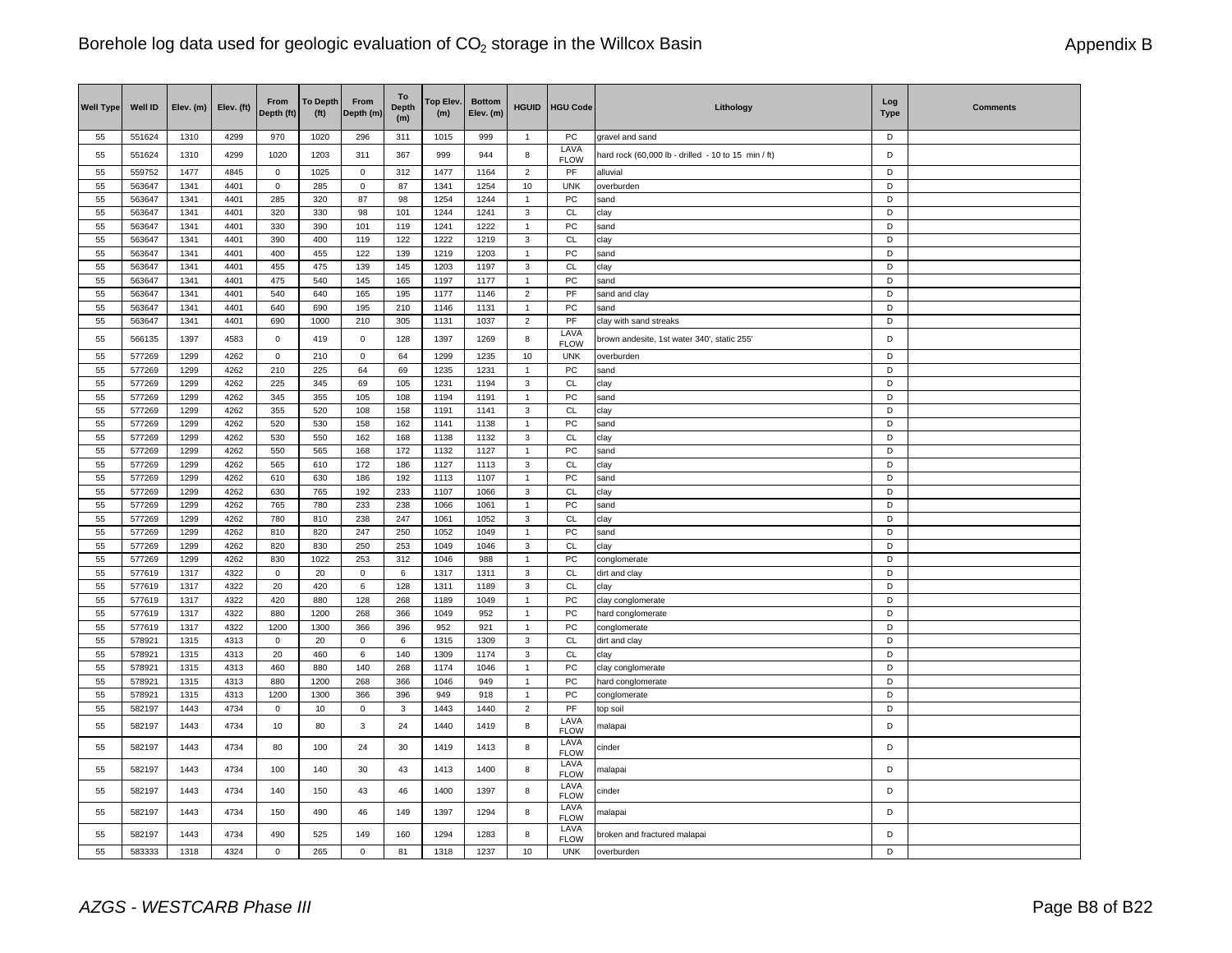| <b>Well Type</b> | <b>Well ID</b>   | Elev. (m)    | Elev. (ft)   | From<br>Depth (ft) | <b>To Depth</b><br>(f <sup>t</sup> ) | From<br>Depth (m) | To<br><b>Depth</b><br>(m) | Top Elev.<br>(m) | <b>Bottom</b><br>Elev. (m) | <b>HGUID</b>                     | <b>HGU Code</b>     | Lithology                             | Log<br><b>Type</b> | <b>Comments</b> |
|------------------|------------------|--------------|--------------|--------------------|--------------------------------------|-------------------|---------------------------|------------------|----------------------------|----------------------------------|---------------------|---------------------------------------|--------------------|-----------------|
| 55               | 583333           | 1318         | 4324         | 265                | 345                                  | 81                | 105                       | 1237             | 1213                       | $\overline{2}$                   | PF                  | clay and sand                         | D                  |                 |
| 55               | 583333           | 1318         | 4324         | 345                | 375                                  | 105               | 114                       | 1213             | 1204                       | $\mathbf{1}$                     | PC                  | sand                                  | D                  |                 |
| 55               | 583333           | 1318         | 4324         | 375                | 405                                  | 114               | 123                       | 1204             | 1194                       | 3                                | CL                  | clay                                  | D                  |                 |
| 55               | 583333           | 1318         | 4324         | 405                | 495                                  | 123               | 151                       | 1194             | 1167                       | $\overline{1}$                   | PC                  | sand and clay                         | D                  |                 |
| 55               | 583333           | 1318         | 4324         | 495                | 510                                  | 151               | 155                       | 1167             | 1162                       | $\mathbf{1}$                     | PC                  | gravel and sand                       | D                  |                 |
| 55               | 583333           | 1318         | 4324         | 510                | 650                                  | 155               | 198                       | 1162             | 1120                       | $\overline{2}$                   | PF                  | clay and sand                         | D                  |                 |
| 55               | 583333           | 1318         | 4324         | 650                | 670                                  | 198               | 204                       | 1120             | 1114                       | $\overline{1}$                   | PC                  | gravel                                | D                  |                 |
| 55               | 583333           | 1318         | 4324         | 670                | 750                                  | 204               | 229                       | 1114             | 1089                       | $\mathsf 3$                      | <b>CL</b>           | clay                                  | D                  |                 |
| 55               | 583333           | 1318         | 4324         | 750                | 760                                  | 229               | 232                       | 1089             | 1086                       | $\mathbf{1}$                     | PC                  | sand                                  | D                  |                 |
| 55               | 583333           | 1318         | 4324         | 760                | 1105                                 | 232               | 337                       | 1086             | 981                        | $\overline{1}$                   | PC                  | conglomerate                          | D<br>D             |                 |
| 55               | 585871           | 1345         | 4413         | $\mathsf 0$        | 330                                  | $\mathbf 0$       | 101                       | 1345             | 1244                       | $\overline{1}$                   | PC<br>LAVA          | volcanic conglomerate                 |                    |                 |
| 55               | 585871           | 1345         | 4413         | 330                | 471                                  | 101               | 144                       | 1244             | 1201                       | 8                                | <b>FLOW</b>         | andesite, 1st water 370', static 320' | D                  |                 |
| 55               | 586012           | 1309         | 4295         | $\mathbf 0$        | 320                                  | $\mathbf 0$       | 98                        | 1309             | 1212                       | $\mathbf{3}$                     | CL                  | clay                                  | D                  |                 |
| 55               | 586012           | 1309         | 4295         | 320                | 540                                  | 98                | 165                       | 1212             | 1145                       | $\overline{1}$                   | PC                  | clay conglomerate                     | D                  |                 |
| 55<br>55         | 586012<br>586012 | 1309         | 4295<br>4295 | 540<br>850         | 850<br>1280                          | 165<br>259        | 259                       | 1145<br>1050     | 1050<br>919                | $\overline{1}$<br>$\overline{1}$ | PC<br>PC            | conglomerate                          | D<br>D             |                 |
| 55               | 591753           | 1309<br>1327 | 4354         | $\mathbf 0$        | 395                                  | $\mathbf 0$       | 390<br>120                | 1327             | 1207                       | 10                               | <b>UNK</b>          | hard conglomerate<br>overburden       | D                  |                 |
| 55               | 591753           | 1327         | 4354         | 395                | 420                                  | 120               | 128                       | 1207             | 1199                       | $\overline{1}$                   | PC                  | gravel                                | D                  |                 |
| 55               | 591753           | 1327         | 4354         | 420                | 450                                  | 128               | 137                       | 1199             | 1190                       | $\mathbf{1}$                     | PC                  | gravel and clay                       | D                  |                 |
| 55               | 591753           | 1327         | 4354         | 450                | 465                                  | 137               | 142                       | 1190             | 1185                       | $\mathbf{1}$                     | PC                  | gravel                                | D                  |                 |
| 55               | 591753           | 1327         | 4354         | 465                | 590                                  | 142               | 180                       | 1185             | 1147                       | $\ensuremath{\mathsf{3}}$        | CL                  | clay                                  | D                  |                 |
| 55               | 591753           | 1327         | 4354         | 590                | 605                                  | 180               | 184                       | 1147             | 1143                       | $\mathbf{1}$                     | PC                  | sand                                  | D                  |                 |
| 55               | 591753           | 1327         | 4354         | 605                | 740                                  | 184               | 226                       | 1143             | 1102                       | $\overline{2}$                   | PF                  | clay and gravel                       | D                  |                 |
| 55               | 591753           | 1327         | 4354         | 740                | 755                                  | 226               | 230                       | 1102             | 1097                       | $\overline{1}$                   | PC                  | gravel                                | D                  |                 |
| 55               | 591753           | 1327         | 4354         | 755                | 865                                  | 230               | 264                       | 1097             | 1063                       | $\overline{2}$                   | PF                  | clay and gravel                       | D                  |                 |
| 55               | 591753           | 1327         | 4354         | 865                | 915                                  | 264               | 279                       | 1063             | 1048                       | $\overline{1}$                   | PC                  | conglomerate                          | D                  |                 |
| 55               | 591753           | 1327         | 4354         | 915                | 925                                  | 279               | 282                       | 1048             | 1045                       | 8                                | LAVA<br><b>FLOW</b> | ard rock                              | D                  |                 |
| 55               | 591753           | 1327         | 4354         | 925                | 1010                                 | 282               | 308                       | 1045             | 1019                       | $\overline{1}$                   | PC                  | conglomerate                          | D                  |                 |
| 55               | 594688           | 1301         | 4269         | $\mathsf 0$        | 230                                  | $\mathbf 0$       | 70                        | 1301             | 1231                       | 10                               | <b>UNK</b>          | overburden                            | D                  |                 |
| 55               | 594688           | 1301         | 4269         | 230                | 235                                  | 70                | 72                        | 1231             | 1229                       | $\overline{1}$                   | PC                  | sand                                  | D                  |                 |
| 55               | 594688           | 1301         | 4269         | 235                | 275                                  | 72                | 84                        | 1229             | 1217                       | 3                                | <b>CL</b>           | clay                                  | D                  |                 |
| 55               | 594688           | 1301         | 4269         | 275                | 285                                  | 84                | 87                        | 1217             | 1214                       | $\overline{1}$                   | PC                  | sand                                  | D                  |                 |
| 55               | 594688           | 1301         | 4269         | 285                | 340                                  | 87                | 104                       | 1214             | 1197                       | 3                                | CL                  | clay                                  | D                  |                 |
| 55               | 594688           | 1301         | 4269         | 340                | 375                                  | 104               | 114                       | 1197             | 1187                       | $\mathbf{1}$                     | PC                  | sand                                  | D                  |                 |
| 55               | 594688           | 1301         | 4269         | 375                | 405                                  | 114               | 123                       | 1187             | 1178                       | $\mathbf{3}$                     | <b>CL</b>           | clay                                  | D                  |                 |
| 55               | 594688           | 1301         | 4269         | 405                | 525                                  | 123               | 160                       | 1178             | 1141                       | $\mathbf{1}$                     | PC                  | sand and clay                         | D                  |                 |
| 55               | 594688           | 1301         | 4269         | 525                | 570                                  | 160               | 174                       | 1141             | 1127                       | 3                                | CL                  | clay                                  | D                  |                 |
| 55               | 594688           | 1301         | 4269         | 570                | 585                                  | 174               | 178                       | 1127             | 1123                       | $\mathbf{1}$                     | PC                  | sand                                  | D                  |                 |
| 55               | 594688           | 1301         | 4269         | 585                | 845                                  | 178               | 258                       | 1123             | 1044                       | $\mathbf{1}$                     | PC                  | sand and clay                         | D                  |                 |
| 55               | 594688           | 1301         | 4269         | 845                | 855                                  | 258               | 261                       | 1044             | 1040                       | $\overline{1}$                   | PC                  | sand                                  | D                  |                 |
| 55               | 594688           | 1301         | 4269         | 855                | 1005                                 | 261               | 306                       | 1040             | 995                        | $\mathbf 2$                      | PF                  | clay and sand streaks                 | D                  |                 |
| 55               | 613592           | 1336         | 4382         | 500                | 530                                  | 152               | 162                       | 1183             | 1174                       | $\mathbf{3}$                     | <b>CL</b>           | clay                                  | D                  |                 |
| 55               | 613592           | 1336         | 4382         | 530                | 545                                  | 162               | 166                       | 1174             | 1170                       | $\mathbf{1}$                     | PC                  | sand                                  | D                  |                 |
| 55               | 613592           | 1336         | 4382         | 545                | 610                                  | 166               | 186                       | 1170             | 1150                       | 3                                | CL                  | clay                                  | D                  |                 |
| 55               | 613592           | 1336         | 4382         | 610                | 620                                  | 186               | 189                       | 1150             | 1147                       | $\mathbf{1}$                     | PC                  | gravel                                | D                  |                 |
| 55               | 613592           | 1336         | 4382         | 620                | 710                                  | 189               | 216                       | 1147             | 1119                       | $\mathbf{1}$                     | PC                  | sand and clay                         | D                  |                 |
| 55               | 613592           | 1336         | 4382         | 710                | 870                                  | 216               | 265                       | 1119             | 1071                       | $\mathbf{3}$                     | <b>CL</b>           | clay                                  | D                  |                 |
| 55               | 613592           | 1336         | 4382         | 870                | 1165                                 | 265               | 355                       | 1071             | 981                        | $\mathbf{1}$                     | PC                  | sand and clay                         | D                  |                 |
| 55               | 613707           | 1302         | 4272         | 502                | 525                                  | 153               | 160                       | 1149             | 1142                       | $\mathbf{3}$                     | CL                  | clay                                  | D                  |                 |
| 55               | 613707           | 1302         | 4272         | 525                | 535                                  | 160               | 163                       | 1142             | 1139                       | $\overline{1}$                   | PC                  | conglomerate                          | D                  |                 |
| 55               | 613707           | 1302         | 4272         | 535                | 550                                  | 163               | 168                       | 1139             | 1134                       | 8                                | LAVA<br><b>FLOW</b> | basalt                                | D                  |                 |
| 55               | 613707           | 1302         | 4272         | 550                | 556                                  | 168               | 169                       | 1134             | 1133                       | 8                                | LAVA<br><b>FLOW</b> | fractured basalt                      | D                  |                 |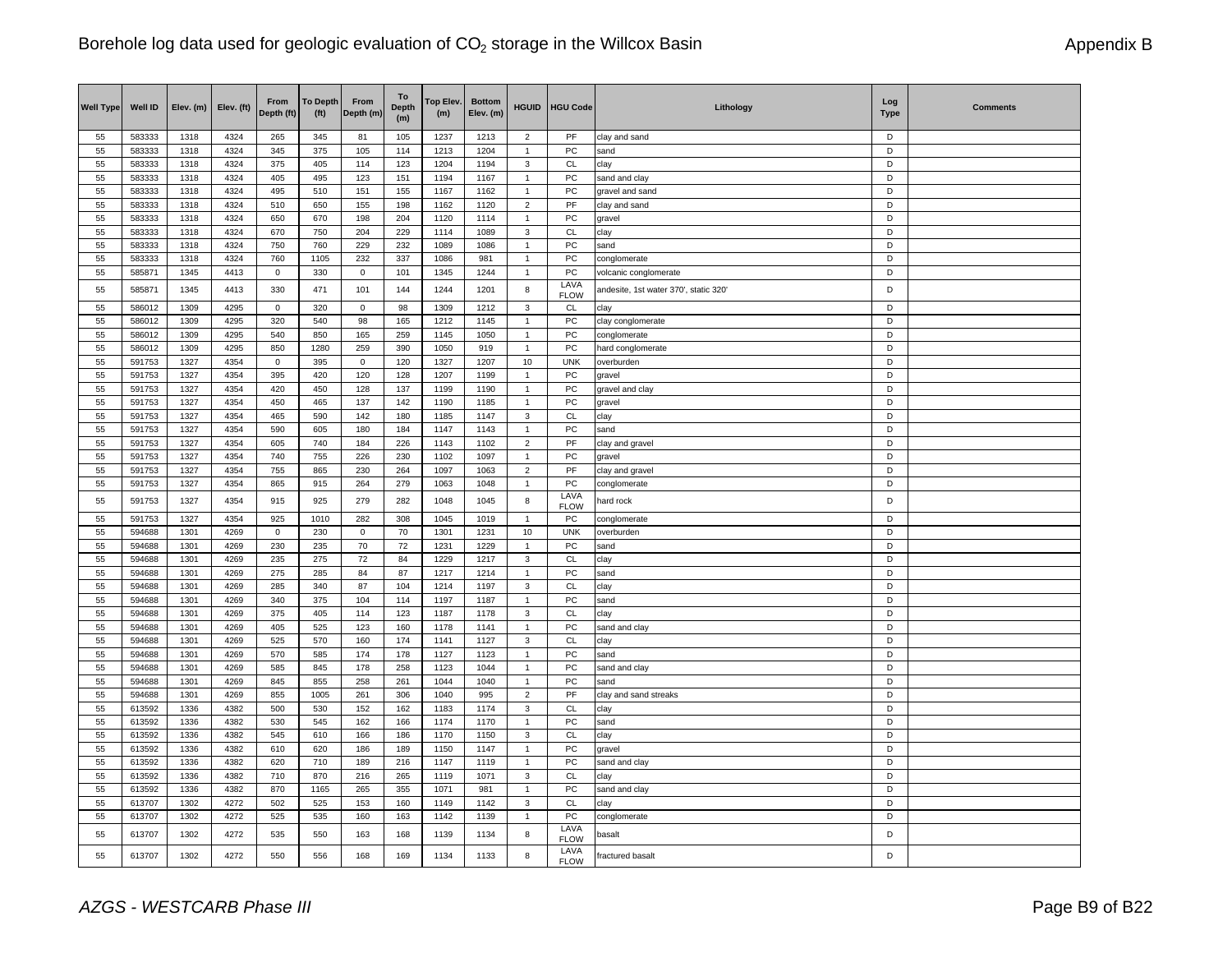| 613707<br>1302<br>4272<br>556<br>562<br>171<br>1133<br>1131<br><b>CL</b><br>D<br>55<br>169<br>3<br>clay<br>LAVA<br>D<br>1302<br>4272<br>582<br>171<br>177<br>1131<br>1125<br>8<br>55<br>613707<br>562<br>basalt<br><b>FLOW</b><br>LAVA<br>8<br>D<br>55<br>613707<br>1302<br>4272<br>582<br>590<br>177<br>180<br>1125<br>1122<br>fractured basalt<br><b>FLOW</b><br>55<br>613707<br>1302<br>4272<br>590<br>650<br>180<br>198<br>1122<br>1104<br>${\sf PC}$<br>D<br>$\mathbf{1}$<br>sand with streaks of clay<br>55<br>D<br>613707<br>1302<br>4272<br>650<br>675<br>198<br>206<br>1104<br>1096<br>PC<br>$\mathbf{1}$<br>conglomerate<br>55<br>1322<br>4337<br>600<br>660<br>183<br>1121<br>PC<br>D<br>808157<br>201<br>1139<br>$\mathbf{1}$<br>sand<br>55<br>808157<br>1322<br>4337<br>660<br>805<br>201<br>245<br>1121<br>1077<br>3<br>CL<br>D<br>clay<br>55<br>808157<br>1322<br>4337<br>805<br>250<br>1077<br>1072<br>PC<br>D<br>820<br>245<br>sand<br>1<br>3<br><b>CL</b><br>D<br>55<br>1322<br>4337<br>820<br>250<br>277<br>1072<br>1045<br>808157<br>910<br>clay<br>55<br>808157<br>1322<br>4337<br>910<br>920<br>277<br>280<br>1045<br>1042<br>PC<br>D<br>$\mathbf{1}$<br>sand<br>1322<br><b>CL</b><br>55<br>808157<br>4337<br>920<br>965<br>280<br>294<br>1042<br>1028<br>3<br>D<br>clay<br>${\sf PC}$<br>55<br>808157<br>1322<br>4337<br>965<br>975<br>294<br>297<br>1028<br>1025<br>D<br>$\mathbf{1}$<br>sand<br>1322<br>4337<br>975<br>312<br><b>CL</b><br>D<br>55<br>808157<br>1025<br>297<br>1025<br>1010<br>3<br>clay<br>PC<br>1322<br>4337<br>1025<br>D<br>55<br>808157<br>1035<br>312<br>315<br>1010<br>1006<br>$\mathbf{1}$<br>sand<br><b>CL</b><br>55<br>4337<br>1035<br>323<br>D<br>808157<br>1322<br>1060<br>315<br>1006<br>999<br>3<br>clay<br>PC<br>55<br>808157<br>1322<br>4337<br>1060<br>1085<br>323<br>331<br>999<br>991<br>D<br>1<br>sand<br>55<br>808157<br>1322<br>4337<br>1085<br>1100<br>331<br>335<br>987<br>CL<br>991<br>3<br>clay<br>D<br>OG<br>PF<br>1300<br>4265<br>D<br>103<br>$\mathbf 0$<br>6<br>$\mathbf 0$<br>$\overline{2}$<br>1300<br>1298<br>$\overline{2}$<br>sandy loam<br>Cenozoic at TD<br>OG<br>6<br>$\mathbf 2$<br>PC<br>D<br>103<br>1300<br>4265<br>50<br>15<br>1298<br>1285<br>1<br>cletch(sp)<br>OG<br>PC<br>103<br>1300<br>4265<br>50<br>105<br>32<br>D<br>15<br>1285<br>1268<br>$\mathbf{1}$<br>clay and boulders red<br>OG<br>103<br>1300<br>4265<br>105<br>135<br>32<br>41<br>1268<br>1259<br><b>CL</b><br>D<br>3<br>red clay<br>OG<br>103<br>135<br>45<br>${\sf PC}$<br>1300<br>4265<br>146<br>41<br>1259<br>1255<br>$\mathbf{1}$<br>sand and gravel water<br>D<br>PF<br>D<br>OG<br>103<br>1300<br>4265<br>146<br>205<br>45<br>62<br>1255<br>1238<br>$\overline{2}$<br>grey shale<br>OG<br>PF<br>D<br>103<br>1300<br>4265<br>205<br>280<br>62<br>85<br>1238<br>1215<br>$\overline{2}$<br>red clay and boulders<br>OG<br>103<br>93<br>PC<br>D<br>1300<br>4265<br>280<br>305<br>85<br>1215<br>1207<br>$\mathbf{1}$<br>sand and gravel water<br>LAVA<br>OG<br>103<br>1300<br>4265<br>305<br>508<br>93<br>155<br>1207<br>1145<br>8<br>D<br>chirk (sp.) a pretty red and dam hard<br><b>FLOW</b><br>OG<br>1300<br>4265<br>D<br>103<br>508<br>658<br>155<br>201<br>1145<br>1099<br>$\overline{2}$<br>PF<br>grey shale<br>OG<br>4265<br>LM<br>D<br>103<br>1300<br>658<br>668<br>201<br>204<br>1099<br>1096<br>$\overline{4}$<br>lime grey<br>OG<br><b>UNK</b><br>G<br>203<br>1280<br>4201<br>$\mathsf 0$<br>210<br>$\mathbf 0$<br>64<br>1280<br>1216<br>10<br>no log<br>OG<br>203<br>1280<br>4201<br>210<br>1216<br>1204<br>PC<br>G<br>250<br>64<br>76<br>Tan to gray loose arkosic sand, fine to coarse gravel<br>1<br>OG<br>203<br>1280<br>4201<br>250<br>280<br>76<br>85<br>1204<br>1195<br>3<br>CL<br>Blue gray clay with incl'd reddened quartz gravel<br>G<br>OG<br>PC<br>G<br>203<br>1280<br>4201<br>280<br>300<br>85<br>91<br>1195<br>1189<br>Gray loose arkosic sand fine gravel angular to sub rounded<br>1<br>OG<br>PC<br>G<br>203<br>1280<br>4201<br>300<br>320<br>91<br>98<br>1189<br>1183<br>$\mathbf{1}$<br>Gray muddy loose sand<br>G<br>OG<br>203<br>1280<br>4201<br>320<br>375<br>98<br>114<br>1183<br>1166<br>PC<br>$\mathbf{1}$<br>Gray loose arkosic sand, with chert and pyrite<br>G<br>OG<br>203<br>1280<br>4201<br>375<br>400<br>114<br>122<br>1166<br>1159<br>3<br>CL<br>gray green clay, in part sandy<br>OG<br>203<br>1280<br>4201<br>400<br>500<br>122<br>152<br>1159<br>1128<br>3<br><b>CL</b><br>G<br>Gray clay, consolidated in part with incl'd. Sandy grave<br>OG<br>203<br>1280<br>4201<br>500<br>540<br>152<br>165<br>1128<br>1116<br>10<br><b>UNK</b><br>G<br>Samples missing<br>CL<br>OG<br>203<br>1280<br>4201<br>540<br>G<br>550<br>165<br>168<br>1116<br>1113<br>3<br>Gray clay with lime stringers<br>OG<br>203<br>1280<br>4201<br>550<br>1098<br>3<br>CL<br>G<br>600<br>168<br>183<br>1113<br>Gray clay w/ incl'd qtz Gr<br>PC<br>G<br>OG<br>203<br>1280<br>4201<br>600<br>650<br>183<br>198<br>1098<br>1082<br>$\mathbf{1}$<br>Gray sand with clay cement.<br>OG<br>203<br>1280<br>4201<br>650<br>198<br>${\sf PC}$<br>G<br>680<br>207<br>1082<br>1073<br>$\mathbf{1}$<br>Gray loose arkosic sand. Fine to pebble size.<br>G<br>OG<br>203<br>1280<br>4201<br>680<br>750<br>207<br>229<br>1073<br>PC<br>1052<br>$\mathbf{1}$<br>Gray to tan loose gravel. Mainly quartz.<br>750<br>G<br>OG<br>203<br>1280<br>4201<br>800<br>229<br>244<br>1052<br>1037<br>PC<br>$\mathbf{1}$<br>Gray fine to medium quartz sand becoming arkosic<br>OG<br>4201<br>800<br>271<br>PC<br>G<br>203<br>1280<br>890<br>244<br>1037<br>1009<br>$\mathbf{1}$<br>Very fine to very coarse loose sand angular to sub rounded<br>OG<br>203<br>1280<br>4201<br>890<br>900<br>271<br>274<br>1009<br><b>CL</b><br>G<br>1006<br>3<br>Gray to pink clay<br>OG<br>${\sf PC}$<br>G<br>203<br>1280<br>4201<br>900<br>950<br>274<br>290<br>1006<br>991<br>$\overline{1}$<br>tan to brown fine very loose sand with gray clay cement<br>OG<br>203<br>1280<br>4201<br>950<br>290<br>PC<br>G<br>1000<br>305<br>991<br>976<br>Dark red brown arkosic. High % of granitic material.<br>$\mathbf{1}$<br>OG<br>203<br>1000<br>PC<br>G<br>1280<br>4201<br>1400<br>305<br>427<br>976<br>854<br>Same with limestone pebbles, clay cementing<br>$\mathbf{1}$<br>OG<br>203<br>1280<br>4201<br>1400<br>1705<br>427<br>520<br>854<br>761<br>$\mathbf{1}$<br>PC<br>G<br>Dark red brown to purplish granitic sand. Loose<br>OG<br>203<br>1280<br>4201<br>1705<br>520<br>550<br>761<br><b>UNK</b><br>G<br>1805<br>730<br>10<br>Samples missing<br>PC<br>G<br>OG<br>203<br>1280<br>4201<br>1805<br>2020<br>550<br>730<br>665<br>616<br>$\mathbf{1}$<br>Dark red brown granitic sand, loose; fine to coarse.<br>$\overline{G}$<br>OG<br>203<br>1280<br>4201<br>616<br>665<br>549<br>PC<br>2400<br>$\mathbf{1}$ | <b>Well Type</b> | Well ID | Elev. (m) | Elev. (ft) | From<br>Depth (ft) | <b>To Depth</b><br>(f <sup>t</sup> ) | From<br>Depth (m) | To<br><b>Depth</b><br>(m) | Top Elev.<br>(m) | <b>Bottom</b><br>Elev. (m) | <b>HGUID</b> | <b>HGU Code</b> | Lithology                                | Log<br>Type | <b>Comments</b> |
|----------------------------------------------------------------------------------------------------------------------------------------------------------------------------------------------------------------------------------------------------------------------------------------------------------------------------------------------------------------------------------------------------------------------------------------------------------------------------------------------------------------------------------------------------------------------------------------------------------------------------------------------------------------------------------------------------------------------------------------------------------------------------------------------------------------------------------------------------------------------------------------------------------------------------------------------------------------------------------------------------------------------------------------------------------------------------------------------------------------------------------------------------------------------------------------------------------------------------------------------------------------------------------------------------------------------------------------------------------------------------------------------------------------------------------------------------------------------------------------------------------------------------------------------------------------------------------------------------------------------------------------------------------------------------------------------------------------------------------------------------------------------------------------------------------------------------------------------------------------------------------------------------------------------------------------------------------------------------------------------------------------------------------------------------------------------------------------------------------------------------------------------------------------------------------------------------------------------------------------------------------------------------------------------------------------------------------------------------------------------------------------------------------------------------------------------------------------------------------------------------------------------------------------------------------------------------------------------------------------------------------------------------------------------------------------------------------------------------------------------------------------------------------------------------------------------------------------------------------------------------------------------------------------------------------------------------------------------------------------------------------------------------------------------------------------------------------------------------------------------------------------------------------------------------------------------------------------------------------------------------------------------------------------------------------------------------------------------------------------------------------------------------------------------------------------------------------------------------------------------------------------------------------------------------------------------------------------------------------------------------------------------------------------------------------------------------------------------------------------------------------------------------------------------------------------------------------------------------------------------------------------------------------------------------------------------------------------------------------------------------------------------------------------------------------------------------------------------------------------------------------------------------------------------------------------------------------------------------------------------------------------------------------------------------------------------------------------------------------------------------------------------------------------------------------------------------------------------------------------------------------------------------------------------------------------------------------------------------------------------------------------------------------------------------------------------------------------------------------------------------------------------------------------------------------------------------------------------------------------------------------------------------------------------------------------------------------------------------------------------------------------------------------------------------------------------------------------------------------------------------------------------------------------------------------------------------------------------------------------------------------------------------------------------------------------------------------------------------------------------------------------------------------------------------------------------------------------------------------------------------------------------------------------------------------------------------------------------------------------------------------------------------------------------------------------------------------------------------------------------------------------------------------------------------------------------------------------------------------------------------------------------------------------------------------------------------------------------------------------------------------------------------------------------------------------------------------------------------------------------------------------------------------------------------------------------------------------------------------------------------------------------------------------------------------------------------------------------------------------------------------------------------------------------------------------------------------------------------------------------------------------------------------------------------------------------------------------------------------------------------------------------------------------------------------------------------------------------------------------------------------------------------------------------------------------------------------------------------|------------------|---------|-----------|------------|--------------------|--------------------------------------|-------------------|---------------------------|------------------|----------------------------|--------------|-----------------|------------------------------------------|-------------|-----------------|
|                                                                                                                                                                                                                                                                                                                                                                                                                                                                                                                                                                                                                                                                                                                                                                                                                                                                                                                                                                                                                                                                                                                                                                                                                                                                                                                                                                                                                                                                                                                                                                                                                                                                                                                                                                                                                                                                                                                                                                                                                                                                                                                                                                                                                                                                                                                                                                                                                                                                                                                                                                                                                                                                                                                                                                                                                                                                                                                                                                                                                                                                                                                                                                                                                                                                                                                                                                                                                                                                                                                                                                                                                                                                                                                                                                                                                                                                                                                                                                                                                                                                                                                                                                                                                                                                                                                                                                                                                                                                                                                                                                                                                                                                                                                                                                                                                                                                                                                                                                                                                                                                                                                                                                                                                                                                                                                                                                                                                                                                                                                                                                                                                                                                                                                                                                                                                                                                                                                                                                                                                                                                                                                                                                                                                                                                                                                                                                                                                                                                                                                                                                                                                                                                                                                                                                                                                                                    |                  |         |           |            |                    |                                      |                   |                           |                  |                            |              |                 |                                          |             |                 |
|                                                                                                                                                                                                                                                                                                                                                                                                                                                                                                                                                                                                                                                                                                                                                                                                                                                                                                                                                                                                                                                                                                                                                                                                                                                                                                                                                                                                                                                                                                                                                                                                                                                                                                                                                                                                                                                                                                                                                                                                                                                                                                                                                                                                                                                                                                                                                                                                                                                                                                                                                                                                                                                                                                                                                                                                                                                                                                                                                                                                                                                                                                                                                                                                                                                                                                                                                                                                                                                                                                                                                                                                                                                                                                                                                                                                                                                                                                                                                                                                                                                                                                                                                                                                                                                                                                                                                                                                                                                                                                                                                                                                                                                                                                                                                                                                                                                                                                                                                                                                                                                                                                                                                                                                                                                                                                                                                                                                                                                                                                                                                                                                                                                                                                                                                                                                                                                                                                                                                                                                                                                                                                                                                                                                                                                                                                                                                                                                                                                                                                                                                                                                                                                                                                                                                                                                                                                    |                  |         |           |            |                    |                                      |                   |                           |                  |                            |              |                 |                                          |             |                 |
|                                                                                                                                                                                                                                                                                                                                                                                                                                                                                                                                                                                                                                                                                                                                                                                                                                                                                                                                                                                                                                                                                                                                                                                                                                                                                                                                                                                                                                                                                                                                                                                                                                                                                                                                                                                                                                                                                                                                                                                                                                                                                                                                                                                                                                                                                                                                                                                                                                                                                                                                                                                                                                                                                                                                                                                                                                                                                                                                                                                                                                                                                                                                                                                                                                                                                                                                                                                                                                                                                                                                                                                                                                                                                                                                                                                                                                                                                                                                                                                                                                                                                                                                                                                                                                                                                                                                                                                                                                                                                                                                                                                                                                                                                                                                                                                                                                                                                                                                                                                                                                                                                                                                                                                                                                                                                                                                                                                                                                                                                                                                                                                                                                                                                                                                                                                                                                                                                                                                                                                                                                                                                                                                                                                                                                                                                                                                                                                                                                                                                                                                                                                                                                                                                                                                                                                                                                                    |                  |         |           |            |                    |                                      |                   |                           |                  |                            |              |                 |                                          |             |                 |
|                                                                                                                                                                                                                                                                                                                                                                                                                                                                                                                                                                                                                                                                                                                                                                                                                                                                                                                                                                                                                                                                                                                                                                                                                                                                                                                                                                                                                                                                                                                                                                                                                                                                                                                                                                                                                                                                                                                                                                                                                                                                                                                                                                                                                                                                                                                                                                                                                                                                                                                                                                                                                                                                                                                                                                                                                                                                                                                                                                                                                                                                                                                                                                                                                                                                                                                                                                                                                                                                                                                                                                                                                                                                                                                                                                                                                                                                                                                                                                                                                                                                                                                                                                                                                                                                                                                                                                                                                                                                                                                                                                                                                                                                                                                                                                                                                                                                                                                                                                                                                                                                                                                                                                                                                                                                                                                                                                                                                                                                                                                                                                                                                                                                                                                                                                                                                                                                                                                                                                                                                                                                                                                                                                                                                                                                                                                                                                                                                                                                                                                                                                                                                                                                                                                                                                                                                                                    |                  |         |           |            |                    |                                      |                   |                           |                  |                            |              |                 |                                          |             |                 |
|                                                                                                                                                                                                                                                                                                                                                                                                                                                                                                                                                                                                                                                                                                                                                                                                                                                                                                                                                                                                                                                                                                                                                                                                                                                                                                                                                                                                                                                                                                                                                                                                                                                                                                                                                                                                                                                                                                                                                                                                                                                                                                                                                                                                                                                                                                                                                                                                                                                                                                                                                                                                                                                                                                                                                                                                                                                                                                                                                                                                                                                                                                                                                                                                                                                                                                                                                                                                                                                                                                                                                                                                                                                                                                                                                                                                                                                                                                                                                                                                                                                                                                                                                                                                                                                                                                                                                                                                                                                                                                                                                                                                                                                                                                                                                                                                                                                                                                                                                                                                                                                                                                                                                                                                                                                                                                                                                                                                                                                                                                                                                                                                                                                                                                                                                                                                                                                                                                                                                                                                                                                                                                                                                                                                                                                                                                                                                                                                                                                                                                                                                                                                                                                                                                                                                                                                                                                    |                  |         |           |            |                    |                                      |                   |                           |                  |                            |              |                 |                                          |             |                 |
|                                                                                                                                                                                                                                                                                                                                                                                                                                                                                                                                                                                                                                                                                                                                                                                                                                                                                                                                                                                                                                                                                                                                                                                                                                                                                                                                                                                                                                                                                                                                                                                                                                                                                                                                                                                                                                                                                                                                                                                                                                                                                                                                                                                                                                                                                                                                                                                                                                                                                                                                                                                                                                                                                                                                                                                                                                                                                                                                                                                                                                                                                                                                                                                                                                                                                                                                                                                                                                                                                                                                                                                                                                                                                                                                                                                                                                                                                                                                                                                                                                                                                                                                                                                                                                                                                                                                                                                                                                                                                                                                                                                                                                                                                                                                                                                                                                                                                                                                                                                                                                                                                                                                                                                                                                                                                                                                                                                                                                                                                                                                                                                                                                                                                                                                                                                                                                                                                                                                                                                                                                                                                                                                                                                                                                                                                                                                                                                                                                                                                                                                                                                                                                                                                                                                                                                                                                                    |                  |         |           |            |                    |                                      |                   |                           |                  |                            |              |                 |                                          |             |                 |
|                                                                                                                                                                                                                                                                                                                                                                                                                                                                                                                                                                                                                                                                                                                                                                                                                                                                                                                                                                                                                                                                                                                                                                                                                                                                                                                                                                                                                                                                                                                                                                                                                                                                                                                                                                                                                                                                                                                                                                                                                                                                                                                                                                                                                                                                                                                                                                                                                                                                                                                                                                                                                                                                                                                                                                                                                                                                                                                                                                                                                                                                                                                                                                                                                                                                                                                                                                                                                                                                                                                                                                                                                                                                                                                                                                                                                                                                                                                                                                                                                                                                                                                                                                                                                                                                                                                                                                                                                                                                                                                                                                                                                                                                                                                                                                                                                                                                                                                                                                                                                                                                                                                                                                                                                                                                                                                                                                                                                                                                                                                                                                                                                                                                                                                                                                                                                                                                                                                                                                                                                                                                                                                                                                                                                                                                                                                                                                                                                                                                                                                                                                                                                                                                                                                                                                                                                                                    |                  |         |           |            |                    |                                      |                   |                           |                  |                            |              |                 |                                          |             |                 |
|                                                                                                                                                                                                                                                                                                                                                                                                                                                                                                                                                                                                                                                                                                                                                                                                                                                                                                                                                                                                                                                                                                                                                                                                                                                                                                                                                                                                                                                                                                                                                                                                                                                                                                                                                                                                                                                                                                                                                                                                                                                                                                                                                                                                                                                                                                                                                                                                                                                                                                                                                                                                                                                                                                                                                                                                                                                                                                                                                                                                                                                                                                                                                                                                                                                                                                                                                                                                                                                                                                                                                                                                                                                                                                                                                                                                                                                                                                                                                                                                                                                                                                                                                                                                                                                                                                                                                                                                                                                                                                                                                                                                                                                                                                                                                                                                                                                                                                                                                                                                                                                                                                                                                                                                                                                                                                                                                                                                                                                                                                                                                                                                                                                                                                                                                                                                                                                                                                                                                                                                                                                                                                                                                                                                                                                                                                                                                                                                                                                                                                                                                                                                                                                                                                                                                                                                                                                    |                  |         |           |            |                    |                                      |                   |                           |                  |                            |              |                 |                                          |             |                 |
|                                                                                                                                                                                                                                                                                                                                                                                                                                                                                                                                                                                                                                                                                                                                                                                                                                                                                                                                                                                                                                                                                                                                                                                                                                                                                                                                                                                                                                                                                                                                                                                                                                                                                                                                                                                                                                                                                                                                                                                                                                                                                                                                                                                                                                                                                                                                                                                                                                                                                                                                                                                                                                                                                                                                                                                                                                                                                                                                                                                                                                                                                                                                                                                                                                                                                                                                                                                                                                                                                                                                                                                                                                                                                                                                                                                                                                                                                                                                                                                                                                                                                                                                                                                                                                                                                                                                                                                                                                                                                                                                                                                                                                                                                                                                                                                                                                                                                                                                                                                                                                                                                                                                                                                                                                                                                                                                                                                                                                                                                                                                                                                                                                                                                                                                                                                                                                                                                                                                                                                                                                                                                                                                                                                                                                                                                                                                                                                                                                                                                                                                                                                                                                                                                                                                                                                                                                                    |                  |         |           |            |                    |                                      |                   |                           |                  |                            |              |                 |                                          |             |                 |
|                                                                                                                                                                                                                                                                                                                                                                                                                                                                                                                                                                                                                                                                                                                                                                                                                                                                                                                                                                                                                                                                                                                                                                                                                                                                                                                                                                                                                                                                                                                                                                                                                                                                                                                                                                                                                                                                                                                                                                                                                                                                                                                                                                                                                                                                                                                                                                                                                                                                                                                                                                                                                                                                                                                                                                                                                                                                                                                                                                                                                                                                                                                                                                                                                                                                                                                                                                                                                                                                                                                                                                                                                                                                                                                                                                                                                                                                                                                                                                                                                                                                                                                                                                                                                                                                                                                                                                                                                                                                                                                                                                                                                                                                                                                                                                                                                                                                                                                                                                                                                                                                                                                                                                                                                                                                                                                                                                                                                                                                                                                                                                                                                                                                                                                                                                                                                                                                                                                                                                                                                                                                                                                                                                                                                                                                                                                                                                                                                                                                                                                                                                                                                                                                                                                                                                                                                                                    |                  |         |           |            |                    |                                      |                   |                           |                  |                            |              |                 |                                          |             |                 |
|                                                                                                                                                                                                                                                                                                                                                                                                                                                                                                                                                                                                                                                                                                                                                                                                                                                                                                                                                                                                                                                                                                                                                                                                                                                                                                                                                                                                                                                                                                                                                                                                                                                                                                                                                                                                                                                                                                                                                                                                                                                                                                                                                                                                                                                                                                                                                                                                                                                                                                                                                                                                                                                                                                                                                                                                                                                                                                                                                                                                                                                                                                                                                                                                                                                                                                                                                                                                                                                                                                                                                                                                                                                                                                                                                                                                                                                                                                                                                                                                                                                                                                                                                                                                                                                                                                                                                                                                                                                                                                                                                                                                                                                                                                                                                                                                                                                                                                                                                                                                                                                                                                                                                                                                                                                                                                                                                                                                                                                                                                                                                                                                                                                                                                                                                                                                                                                                                                                                                                                                                                                                                                                                                                                                                                                                                                                                                                                                                                                                                                                                                                                                                                                                                                                                                                                                                                                    |                  |         |           |            |                    |                                      |                   |                           |                  |                            |              |                 |                                          |             |                 |
|                                                                                                                                                                                                                                                                                                                                                                                                                                                                                                                                                                                                                                                                                                                                                                                                                                                                                                                                                                                                                                                                                                                                                                                                                                                                                                                                                                                                                                                                                                                                                                                                                                                                                                                                                                                                                                                                                                                                                                                                                                                                                                                                                                                                                                                                                                                                                                                                                                                                                                                                                                                                                                                                                                                                                                                                                                                                                                                                                                                                                                                                                                                                                                                                                                                                                                                                                                                                                                                                                                                                                                                                                                                                                                                                                                                                                                                                                                                                                                                                                                                                                                                                                                                                                                                                                                                                                                                                                                                                                                                                                                                                                                                                                                                                                                                                                                                                                                                                                                                                                                                                                                                                                                                                                                                                                                                                                                                                                                                                                                                                                                                                                                                                                                                                                                                                                                                                                                                                                                                                                                                                                                                                                                                                                                                                                                                                                                                                                                                                                                                                                                                                                                                                                                                                                                                                                                                    |                  |         |           |            |                    |                                      |                   |                           |                  |                            |              |                 |                                          |             |                 |
|                                                                                                                                                                                                                                                                                                                                                                                                                                                                                                                                                                                                                                                                                                                                                                                                                                                                                                                                                                                                                                                                                                                                                                                                                                                                                                                                                                                                                                                                                                                                                                                                                                                                                                                                                                                                                                                                                                                                                                                                                                                                                                                                                                                                                                                                                                                                                                                                                                                                                                                                                                                                                                                                                                                                                                                                                                                                                                                                                                                                                                                                                                                                                                                                                                                                                                                                                                                                                                                                                                                                                                                                                                                                                                                                                                                                                                                                                                                                                                                                                                                                                                                                                                                                                                                                                                                                                                                                                                                                                                                                                                                                                                                                                                                                                                                                                                                                                                                                                                                                                                                                                                                                                                                                                                                                                                                                                                                                                                                                                                                                                                                                                                                                                                                                                                                                                                                                                                                                                                                                                                                                                                                                                                                                                                                                                                                                                                                                                                                                                                                                                                                                                                                                                                                                                                                                                                                    |                  |         |           |            |                    |                                      |                   |                           |                  |                            |              |                 |                                          |             |                 |
|                                                                                                                                                                                                                                                                                                                                                                                                                                                                                                                                                                                                                                                                                                                                                                                                                                                                                                                                                                                                                                                                                                                                                                                                                                                                                                                                                                                                                                                                                                                                                                                                                                                                                                                                                                                                                                                                                                                                                                                                                                                                                                                                                                                                                                                                                                                                                                                                                                                                                                                                                                                                                                                                                                                                                                                                                                                                                                                                                                                                                                                                                                                                                                                                                                                                                                                                                                                                                                                                                                                                                                                                                                                                                                                                                                                                                                                                                                                                                                                                                                                                                                                                                                                                                                                                                                                                                                                                                                                                                                                                                                                                                                                                                                                                                                                                                                                                                                                                                                                                                                                                                                                                                                                                                                                                                                                                                                                                                                                                                                                                                                                                                                                                                                                                                                                                                                                                                                                                                                                                                                                                                                                                                                                                                                                                                                                                                                                                                                                                                                                                                                                                                                                                                                                                                                                                                                                    |                  |         |           |            |                    |                                      |                   |                           |                  |                            |              |                 |                                          |             |                 |
|                                                                                                                                                                                                                                                                                                                                                                                                                                                                                                                                                                                                                                                                                                                                                                                                                                                                                                                                                                                                                                                                                                                                                                                                                                                                                                                                                                                                                                                                                                                                                                                                                                                                                                                                                                                                                                                                                                                                                                                                                                                                                                                                                                                                                                                                                                                                                                                                                                                                                                                                                                                                                                                                                                                                                                                                                                                                                                                                                                                                                                                                                                                                                                                                                                                                                                                                                                                                                                                                                                                                                                                                                                                                                                                                                                                                                                                                                                                                                                                                                                                                                                                                                                                                                                                                                                                                                                                                                                                                                                                                                                                                                                                                                                                                                                                                                                                                                                                                                                                                                                                                                                                                                                                                                                                                                                                                                                                                                                                                                                                                                                                                                                                                                                                                                                                                                                                                                                                                                                                                                                                                                                                                                                                                                                                                                                                                                                                                                                                                                                                                                                                                                                                                                                                                                                                                                                                    |                  |         |           |            |                    |                                      |                   |                           |                  |                            |              |                 |                                          |             |                 |
|                                                                                                                                                                                                                                                                                                                                                                                                                                                                                                                                                                                                                                                                                                                                                                                                                                                                                                                                                                                                                                                                                                                                                                                                                                                                                                                                                                                                                                                                                                                                                                                                                                                                                                                                                                                                                                                                                                                                                                                                                                                                                                                                                                                                                                                                                                                                                                                                                                                                                                                                                                                                                                                                                                                                                                                                                                                                                                                                                                                                                                                                                                                                                                                                                                                                                                                                                                                                                                                                                                                                                                                                                                                                                                                                                                                                                                                                                                                                                                                                                                                                                                                                                                                                                                                                                                                                                                                                                                                                                                                                                                                                                                                                                                                                                                                                                                                                                                                                                                                                                                                                                                                                                                                                                                                                                                                                                                                                                                                                                                                                                                                                                                                                                                                                                                                                                                                                                                                                                                                                                                                                                                                                                                                                                                                                                                                                                                                                                                                                                                                                                                                                                                                                                                                                                                                                                                                    |                  |         |           |            |                    |                                      |                   |                           |                  |                            |              |                 |                                          |             |                 |
|                                                                                                                                                                                                                                                                                                                                                                                                                                                                                                                                                                                                                                                                                                                                                                                                                                                                                                                                                                                                                                                                                                                                                                                                                                                                                                                                                                                                                                                                                                                                                                                                                                                                                                                                                                                                                                                                                                                                                                                                                                                                                                                                                                                                                                                                                                                                                                                                                                                                                                                                                                                                                                                                                                                                                                                                                                                                                                                                                                                                                                                                                                                                                                                                                                                                                                                                                                                                                                                                                                                                                                                                                                                                                                                                                                                                                                                                                                                                                                                                                                                                                                                                                                                                                                                                                                                                                                                                                                                                                                                                                                                                                                                                                                                                                                                                                                                                                                                                                                                                                                                                                                                                                                                                                                                                                                                                                                                                                                                                                                                                                                                                                                                                                                                                                                                                                                                                                                                                                                                                                                                                                                                                                                                                                                                                                                                                                                                                                                                                                                                                                                                                                                                                                                                                                                                                                                                    |                  |         |           |            |                    |                                      |                   |                           |                  |                            |              |                 |                                          |             |                 |
|                                                                                                                                                                                                                                                                                                                                                                                                                                                                                                                                                                                                                                                                                                                                                                                                                                                                                                                                                                                                                                                                                                                                                                                                                                                                                                                                                                                                                                                                                                                                                                                                                                                                                                                                                                                                                                                                                                                                                                                                                                                                                                                                                                                                                                                                                                                                                                                                                                                                                                                                                                                                                                                                                                                                                                                                                                                                                                                                                                                                                                                                                                                                                                                                                                                                                                                                                                                                                                                                                                                                                                                                                                                                                                                                                                                                                                                                                                                                                                                                                                                                                                                                                                                                                                                                                                                                                                                                                                                                                                                                                                                                                                                                                                                                                                                                                                                                                                                                                                                                                                                                                                                                                                                                                                                                                                                                                                                                                                                                                                                                                                                                                                                                                                                                                                                                                                                                                                                                                                                                                                                                                                                                                                                                                                                                                                                                                                                                                                                                                                                                                                                                                                                                                                                                                                                                                                                    |                  |         |           |            |                    |                                      |                   |                           |                  |                            |              |                 |                                          |             |                 |
|                                                                                                                                                                                                                                                                                                                                                                                                                                                                                                                                                                                                                                                                                                                                                                                                                                                                                                                                                                                                                                                                                                                                                                                                                                                                                                                                                                                                                                                                                                                                                                                                                                                                                                                                                                                                                                                                                                                                                                                                                                                                                                                                                                                                                                                                                                                                                                                                                                                                                                                                                                                                                                                                                                                                                                                                                                                                                                                                                                                                                                                                                                                                                                                                                                                                                                                                                                                                                                                                                                                                                                                                                                                                                                                                                                                                                                                                                                                                                                                                                                                                                                                                                                                                                                                                                                                                                                                                                                                                                                                                                                                                                                                                                                                                                                                                                                                                                                                                                                                                                                                                                                                                                                                                                                                                                                                                                                                                                                                                                                                                                                                                                                                                                                                                                                                                                                                                                                                                                                                                                                                                                                                                                                                                                                                                                                                                                                                                                                                                                                                                                                                                                                                                                                                                                                                                                                                    |                  |         |           |            |                    |                                      |                   |                           |                  |                            |              |                 |                                          |             |                 |
|                                                                                                                                                                                                                                                                                                                                                                                                                                                                                                                                                                                                                                                                                                                                                                                                                                                                                                                                                                                                                                                                                                                                                                                                                                                                                                                                                                                                                                                                                                                                                                                                                                                                                                                                                                                                                                                                                                                                                                                                                                                                                                                                                                                                                                                                                                                                                                                                                                                                                                                                                                                                                                                                                                                                                                                                                                                                                                                                                                                                                                                                                                                                                                                                                                                                                                                                                                                                                                                                                                                                                                                                                                                                                                                                                                                                                                                                                                                                                                                                                                                                                                                                                                                                                                                                                                                                                                                                                                                                                                                                                                                                                                                                                                                                                                                                                                                                                                                                                                                                                                                                                                                                                                                                                                                                                                                                                                                                                                                                                                                                                                                                                                                                                                                                                                                                                                                                                                                                                                                                                                                                                                                                                                                                                                                                                                                                                                                                                                                                                                                                                                                                                                                                                                                                                                                                                                                    |                  |         |           |            |                    |                                      |                   |                           |                  |                            |              |                 |                                          |             |                 |
|                                                                                                                                                                                                                                                                                                                                                                                                                                                                                                                                                                                                                                                                                                                                                                                                                                                                                                                                                                                                                                                                                                                                                                                                                                                                                                                                                                                                                                                                                                                                                                                                                                                                                                                                                                                                                                                                                                                                                                                                                                                                                                                                                                                                                                                                                                                                                                                                                                                                                                                                                                                                                                                                                                                                                                                                                                                                                                                                                                                                                                                                                                                                                                                                                                                                                                                                                                                                                                                                                                                                                                                                                                                                                                                                                                                                                                                                                                                                                                                                                                                                                                                                                                                                                                                                                                                                                                                                                                                                                                                                                                                                                                                                                                                                                                                                                                                                                                                                                                                                                                                                                                                                                                                                                                                                                                                                                                                                                                                                                                                                                                                                                                                                                                                                                                                                                                                                                                                                                                                                                                                                                                                                                                                                                                                                                                                                                                                                                                                                                                                                                                                                                                                                                                                                                                                                                                                    |                  |         |           |            |                    |                                      |                   |                           |                  |                            |              |                 |                                          |             |                 |
|                                                                                                                                                                                                                                                                                                                                                                                                                                                                                                                                                                                                                                                                                                                                                                                                                                                                                                                                                                                                                                                                                                                                                                                                                                                                                                                                                                                                                                                                                                                                                                                                                                                                                                                                                                                                                                                                                                                                                                                                                                                                                                                                                                                                                                                                                                                                                                                                                                                                                                                                                                                                                                                                                                                                                                                                                                                                                                                                                                                                                                                                                                                                                                                                                                                                                                                                                                                                                                                                                                                                                                                                                                                                                                                                                                                                                                                                                                                                                                                                                                                                                                                                                                                                                                                                                                                                                                                                                                                                                                                                                                                                                                                                                                                                                                                                                                                                                                                                                                                                                                                                                                                                                                                                                                                                                                                                                                                                                                                                                                                                                                                                                                                                                                                                                                                                                                                                                                                                                                                                                                                                                                                                                                                                                                                                                                                                                                                                                                                                                                                                                                                                                                                                                                                                                                                                                                                    |                  |         |           |            |                    |                                      |                   |                           |                  |                            |              |                 |                                          |             |                 |
|                                                                                                                                                                                                                                                                                                                                                                                                                                                                                                                                                                                                                                                                                                                                                                                                                                                                                                                                                                                                                                                                                                                                                                                                                                                                                                                                                                                                                                                                                                                                                                                                                                                                                                                                                                                                                                                                                                                                                                                                                                                                                                                                                                                                                                                                                                                                                                                                                                                                                                                                                                                                                                                                                                                                                                                                                                                                                                                                                                                                                                                                                                                                                                                                                                                                                                                                                                                                                                                                                                                                                                                                                                                                                                                                                                                                                                                                                                                                                                                                                                                                                                                                                                                                                                                                                                                                                                                                                                                                                                                                                                                                                                                                                                                                                                                                                                                                                                                                                                                                                                                                                                                                                                                                                                                                                                                                                                                                                                                                                                                                                                                                                                                                                                                                                                                                                                                                                                                                                                                                                                                                                                                                                                                                                                                                                                                                                                                                                                                                                                                                                                                                                                                                                                                                                                                                                                                    |                  |         |           |            |                    |                                      |                   |                           |                  |                            |              |                 |                                          |             |                 |
|                                                                                                                                                                                                                                                                                                                                                                                                                                                                                                                                                                                                                                                                                                                                                                                                                                                                                                                                                                                                                                                                                                                                                                                                                                                                                                                                                                                                                                                                                                                                                                                                                                                                                                                                                                                                                                                                                                                                                                                                                                                                                                                                                                                                                                                                                                                                                                                                                                                                                                                                                                                                                                                                                                                                                                                                                                                                                                                                                                                                                                                                                                                                                                                                                                                                                                                                                                                                                                                                                                                                                                                                                                                                                                                                                                                                                                                                                                                                                                                                                                                                                                                                                                                                                                                                                                                                                                                                                                                                                                                                                                                                                                                                                                                                                                                                                                                                                                                                                                                                                                                                                                                                                                                                                                                                                                                                                                                                                                                                                                                                                                                                                                                                                                                                                                                                                                                                                                                                                                                                                                                                                                                                                                                                                                                                                                                                                                                                                                                                                                                                                                                                                                                                                                                                                                                                                                                    |                  |         |           |            |                    |                                      |                   |                           |                  |                            |              |                 |                                          |             |                 |
|                                                                                                                                                                                                                                                                                                                                                                                                                                                                                                                                                                                                                                                                                                                                                                                                                                                                                                                                                                                                                                                                                                                                                                                                                                                                                                                                                                                                                                                                                                                                                                                                                                                                                                                                                                                                                                                                                                                                                                                                                                                                                                                                                                                                                                                                                                                                                                                                                                                                                                                                                                                                                                                                                                                                                                                                                                                                                                                                                                                                                                                                                                                                                                                                                                                                                                                                                                                                                                                                                                                                                                                                                                                                                                                                                                                                                                                                                                                                                                                                                                                                                                                                                                                                                                                                                                                                                                                                                                                                                                                                                                                                                                                                                                                                                                                                                                                                                                                                                                                                                                                                                                                                                                                                                                                                                                                                                                                                                                                                                                                                                                                                                                                                                                                                                                                                                                                                                                                                                                                                                                                                                                                                                                                                                                                                                                                                                                                                                                                                                                                                                                                                                                                                                                                                                                                                                                                    |                  |         |           |            |                    |                                      |                   |                           |                  |                            |              |                 |                                          |             |                 |
|                                                                                                                                                                                                                                                                                                                                                                                                                                                                                                                                                                                                                                                                                                                                                                                                                                                                                                                                                                                                                                                                                                                                                                                                                                                                                                                                                                                                                                                                                                                                                                                                                                                                                                                                                                                                                                                                                                                                                                                                                                                                                                                                                                                                                                                                                                                                                                                                                                                                                                                                                                                                                                                                                                                                                                                                                                                                                                                                                                                                                                                                                                                                                                                                                                                                                                                                                                                                                                                                                                                                                                                                                                                                                                                                                                                                                                                                                                                                                                                                                                                                                                                                                                                                                                                                                                                                                                                                                                                                                                                                                                                                                                                                                                                                                                                                                                                                                                                                                                                                                                                                                                                                                                                                                                                                                                                                                                                                                                                                                                                                                                                                                                                                                                                                                                                                                                                                                                                                                                                                                                                                                                                                                                                                                                                                                                                                                                                                                                                                                                                                                                                                                                                                                                                                                                                                                                                    |                  |         |           |            |                    |                                      |                   |                           |                  |                            |              |                 |                                          |             |                 |
|                                                                                                                                                                                                                                                                                                                                                                                                                                                                                                                                                                                                                                                                                                                                                                                                                                                                                                                                                                                                                                                                                                                                                                                                                                                                                                                                                                                                                                                                                                                                                                                                                                                                                                                                                                                                                                                                                                                                                                                                                                                                                                                                                                                                                                                                                                                                                                                                                                                                                                                                                                                                                                                                                                                                                                                                                                                                                                                                                                                                                                                                                                                                                                                                                                                                                                                                                                                                                                                                                                                                                                                                                                                                                                                                                                                                                                                                                                                                                                                                                                                                                                                                                                                                                                                                                                                                                                                                                                                                                                                                                                                                                                                                                                                                                                                                                                                                                                                                                                                                                                                                                                                                                                                                                                                                                                                                                                                                                                                                                                                                                                                                                                                                                                                                                                                                                                                                                                                                                                                                                                                                                                                                                                                                                                                                                                                                                                                                                                                                                                                                                                                                                                                                                                                                                                                                                                                    |                  |         |           |            |                    |                                      |                   |                           |                  |                            |              |                 |                                          |             |                 |
|                                                                                                                                                                                                                                                                                                                                                                                                                                                                                                                                                                                                                                                                                                                                                                                                                                                                                                                                                                                                                                                                                                                                                                                                                                                                                                                                                                                                                                                                                                                                                                                                                                                                                                                                                                                                                                                                                                                                                                                                                                                                                                                                                                                                                                                                                                                                                                                                                                                                                                                                                                                                                                                                                                                                                                                                                                                                                                                                                                                                                                                                                                                                                                                                                                                                                                                                                                                                                                                                                                                                                                                                                                                                                                                                                                                                                                                                                                                                                                                                                                                                                                                                                                                                                                                                                                                                                                                                                                                                                                                                                                                                                                                                                                                                                                                                                                                                                                                                                                                                                                                                                                                                                                                                                                                                                                                                                                                                                                                                                                                                                                                                                                                                                                                                                                                                                                                                                                                                                                                                                                                                                                                                                                                                                                                                                                                                                                                                                                                                                                                                                                                                                                                                                                                                                                                                                                                    |                  |         |           |            |                    |                                      |                   |                           |                  |                            |              |                 |                                          |             |                 |
|                                                                                                                                                                                                                                                                                                                                                                                                                                                                                                                                                                                                                                                                                                                                                                                                                                                                                                                                                                                                                                                                                                                                                                                                                                                                                                                                                                                                                                                                                                                                                                                                                                                                                                                                                                                                                                                                                                                                                                                                                                                                                                                                                                                                                                                                                                                                                                                                                                                                                                                                                                                                                                                                                                                                                                                                                                                                                                                                                                                                                                                                                                                                                                                                                                                                                                                                                                                                                                                                                                                                                                                                                                                                                                                                                                                                                                                                                                                                                                                                                                                                                                                                                                                                                                                                                                                                                                                                                                                                                                                                                                                                                                                                                                                                                                                                                                                                                                                                                                                                                                                                                                                                                                                                                                                                                                                                                                                                                                                                                                                                                                                                                                                                                                                                                                                                                                                                                                                                                                                                                                                                                                                                                                                                                                                                                                                                                                                                                                                                                                                                                                                                                                                                                                                                                                                                                                                    |                  |         |           |            |                    |                                      |                   |                           |                  |                            |              |                 |                                          |             |                 |
|                                                                                                                                                                                                                                                                                                                                                                                                                                                                                                                                                                                                                                                                                                                                                                                                                                                                                                                                                                                                                                                                                                                                                                                                                                                                                                                                                                                                                                                                                                                                                                                                                                                                                                                                                                                                                                                                                                                                                                                                                                                                                                                                                                                                                                                                                                                                                                                                                                                                                                                                                                                                                                                                                                                                                                                                                                                                                                                                                                                                                                                                                                                                                                                                                                                                                                                                                                                                                                                                                                                                                                                                                                                                                                                                                                                                                                                                                                                                                                                                                                                                                                                                                                                                                                                                                                                                                                                                                                                                                                                                                                                                                                                                                                                                                                                                                                                                                                                                                                                                                                                                                                                                                                                                                                                                                                                                                                                                                                                                                                                                                                                                                                                                                                                                                                                                                                                                                                                                                                                                                                                                                                                                                                                                                                                                                                                                                                                                                                                                                                                                                                                                                                                                                                                                                                                                                                                    |                  |         |           |            |                    |                                      |                   |                           |                  |                            |              |                 |                                          |             |                 |
|                                                                                                                                                                                                                                                                                                                                                                                                                                                                                                                                                                                                                                                                                                                                                                                                                                                                                                                                                                                                                                                                                                                                                                                                                                                                                                                                                                                                                                                                                                                                                                                                                                                                                                                                                                                                                                                                                                                                                                                                                                                                                                                                                                                                                                                                                                                                                                                                                                                                                                                                                                                                                                                                                                                                                                                                                                                                                                                                                                                                                                                                                                                                                                                                                                                                                                                                                                                                                                                                                                                                                                                                                                                                                                                                                                                                                                                                                                                                                                                                                                                                                                                                                                                                                                                                                                                                                                                                                                                                                                                                                                                                                                                                                                                                                                                                                                                                                                                                                                                                                                                                                                                                                                                                                                                                                                                                                                                                                                                                                                                                                                                                                                                                                                                                                                                                                                                                                                                                                                                                                                                                                                                                                                                                                                                                                                                                                                                                                                                                                                                                                                                                                                                                                                                                                                                                                                                    |                  |         |           |            |                    |                                      |                   |                           |                  |                            |              |                 |                                          |             |                 |
|                                                                                                                                                                                                                                                                                                                                                                                                                                                                                                                                                                                                                                                                                                                                                                                                                                                                                                                                                                                                                                                                                                                                                                                                                                                                                                                                                                                                                                                                                                                                                                                                                                                                                                                                                                                                                                                                                                                                                                                                                                                                                                                                                                                                                                                                                                                                                                                                                                                                                                                                                                                                                                                                                                                                                                                                                                                                                                                                                                                                                                                                                                                                                                                                                                                                                                                                                                                                                                                                                                                                                                                                                                                                                                                                                                                                                                                                                                                                                                                                                                                                                                                                                                                                                                                                                                                                                                                                                                                                                                                                                                                                                                                                                                                                                                                                                                                                                                                                                                                                                                                                                                                                                                                                                                                                                                                                                                                                                                                                                                                                                                                                                                                                                                                                                                                                                                                                                                                                                                                                                                                                                                                                                                                                                                                                                                                                                                                                                                                                                                                                                                                                                                                                                                                                                                                                                                                    |                  |         |           |            |                    |                                      |                   |                           |                  |                            |              |                 |                                          |             |                 |
|                                                                                                                                                                                                                                                                                                                                                                                                                                                                                                                                                                                                                                                                                                                                                                                                                                                                                                                                                                                                                                                                                                                                                                                                                                                                                                                                                                                                                                                                                                                                                                                                                                                                                                                                                                                                                                                                                                                                                                                                                                                                                                                                                                                                                                                                                                                                                                                                                                                                                                                                                                                                                                                                                                                                                                                                                                                                                                                                                                                                                                                                                                                                                                                                                                                                                                                                                                                                                                                                                                                                                                                                                                                                                                                                                                                                                                                                                                                                                                                                                                                                                                                                                                                                                                                                                                                                                                                                                                                                                                                                                                                                                                                                                                                                                                                                                                                                                                                                                                                                                                                                                                                                                                                                                                                                                                                                                                                                                                                                                                                                                                                                                                                                                                                                                                                                                                                                                                                                                                                                                                                                                                                                                                                                                                                                                                                                                                                                                                                                                                                                                                                                                                                                                                                                                                                                                                                    |                  |         |           |            |                    |                                      |                   |                           |                  |                            |              |                 |                                          |             |                 |
|                                                                                                                                                                                                                                                                                                                                                                                                                                                                                                                                                                                                                                                                                                                                                                                                                                                                                                                                                                                                                                                                                                                                                                                                                                                                                                                                                                                                                                                                                                                                                                                                                                                                                                                                                                                                                                                                                                                                                                                                                                                                                                                                                                                                                                                                                                                                                                                                                                                                                                                                                                                                                                                                                                                                                                                                                                                                                                                                                                                                                                                                                                                                                                                                                                                                                                                                                                                                                                                                                                                                                                                                                                                                                                                                                                                                                                                                                                                                                                                                                                                                                                                                                                                                                                                                                                                                                                                                                                                                                                                                                                                                                                                                                                                                                                                                                                                                                                                                                                                                                                                                                                                                                                                                                                                                                                                                                                                                                                                                                                                                                                                                                                                                                                                                                                                                                                                                                                                                                                                                                                                                                                                                                                                                                                                                                                                                                                                                                                                                                                                                                                                                                                                                                                                                                                                                                                                    |                  |         |           |            |                    |                                      |                   |                           |                  |                            |              |                 |                                          |             |                 |
|                                                                                                                                                                                                                                                                                                                                                                                                                                                                                                                                                                                                                                                                                                                                                                                                                                                                                                                                                                                                                                                                                                                                                                                                                                                                                                                                                                                                                                                                                                                                                                                                                                                                                                                                                                                                                                                                                                                                                                                                                                                                                                                                                                                                                                                                                                                                                                                                                                                                                                                                                                                                                                                                                                                                                                                                                                                                                                                                                                                                                                                                                                                                                                                                                                                                                                                                                                                                                                                                                                                                                                                                                                                                                                                                                                                                                                                                                                                                                                                                                                                                                                                                                                                                                                                                                                                                                                                                                                                                                                                                                                                                                                                                                                                                                                                                                                                                                                                                                                                                                                                                                                                                                                                                                                                                                                                                                                                                                                                                                                                                                                                                                                                                                                                                                                                                                                                                                                                                                                                                                                                                                                                                                                                                                                                                                                                                                                                                                                                                                                                                                                                                                                                                                                                                                                                                                                                    |                  |         |           |            |                    |                                      |                   |                           |                  |                            |              |                 |                                          |             |                 |
|                                                                                                                                                                                                                                                                                                                                                                                                                                                                                                                                                                                                                                                                                                                                                                                                                                                                                                                                                                                                                                                                                                                                                                                                                                                                                                                                                                                                                                                                                                                                                                                                                                                                                                                                                                                                                                                                                                                                                                                                                                                                                                                                                                                                                                                                                                                                                                                                                                                                                                                                                                                                                                                                                                                                                                                                                                                                                                                                                                                                                                                                                                                                                                                                                                                                                                                                                                                                                                                                                                                                                                                                                                                                                                                                                                                                                                                                                                                                                                                                                                                                                                                                                                                                                                                                                                                                                                                                                                                                                                                                                                                                                                                                                                                                                                                                                                                                                                                                                                                                                                                                                                                                                                                                                                                                                                                                                                                                                                                                                                                                                                                                                                                                                                                                                                                                                                                                                                                                                                                                                                                                                                                                                                                                                                                                                                                                                                                                                                                                                                                                                                                                                                                                                                                                                                                                                                                    |                  |         |           |            |                    |                                      |                   |                           |                  |                            |              |                 |                                          |             |                 |
|                                                                                                                                                                                                                                                                                                                                                                                                                                                                                                                                                                                                                                                                                                                                                                                                                                                                                                                                                                                                                                                                                                                                                                                                                                                                                                                                                                                                                                                                                                                                                                                                                                                                                                                                                                                                                                                                                                                                                                                                                                                                                                                                                                                                                                                                                                                                                                                                                                                                                                                                                                                                                                                                                                                                                                                                                                                                                                                                                                                                                                                                                                                                                                                                                                                                                                                                                                                                                                                                                                                                                                                                                                                                                                                                                                                                                                                                                                                                                                                                                                                                                                                                                                                                                                                                                                                                                                                                                                                                                                                                                                                                                                                                                                                                                                                                                                                                                                                                                                                                                                                                                                                                                                                                                                                                                                                                                                                                                                                                                                                                                                                                                                                                                                                                                                                                                                                                                                                                                                                                                                                                                                                                                                                                                                                                                                                                                                                                                                                                                                                                                                                                                                                                                                                                                                                                                                                    |                  |         |           |            |                    |                                      |                   |                           |                  |                            |              |                 |                                          |             |                 |
|                                                                                                                                                                                                                                                                                                                                                                                                                                                                                                                                                                                                                                                                                                                                                                                                                                                                                                                                                                                                                                                                                                                                                                                                                                                                                                                                                                                                                                                                                                                                                                                                                                                                                                                                                                                                                                                                                                                                                                                                                                                                                                                                                                                                                                                                                                                                                                                                                                                                                                                                                                                                                                                                                                                                                                                                                                                                                                                                                                                                                                                                                                                                                                                                                                                                                                                                                                                                                                                                                                                                                                                                                                                                                                                                                                                                                                                                                                                                                                                                                                                                                                                                                                                                                                                                                                                                                                                                                                                                                                                                                                                                                                                                                                                                                                                                                                                                                                                                                                                                                                                                                                                                                                                                                                                                                                                                                                                                                                                                                                                                                                                                                                                                                                                                                                                                                                                                                                                                                                                                                                                                                                                                                                                                                                                                                                                                                                                                                                                                                                                                                                                                                                                                                                                                                                                                                                                    |                  |         |           |            |                    |                                      |                   |                           |                  |                            |              |                 |                                          |             |                 |
|                                                                                                                                                                                                                                                                                                                                                                                                                                                                                                                                                                                                                                                                                                                                                                                                                                                                                                                                                                                                                                                                                                                                                                                                                                                                                                                                                                                                                                                                                                                                                                                                                                                                                                                                                                                                                                                                                                                                                                                                                                                                                                                                                                                                                                                                                                                                                                                                                                                                                                                                                                                                                                                                                                                                                                                                                                                                                                                                                                                                                                                                                                                                                                                                                                                                                                                                                                                                                                                                                                                                                                                                                                                                                                                                                                                                                                                                                                                                                                                                                                                                                                                                                                                                                                                                                                                                                                                                                                                                                                                                                                                                                                                                                                                                                                                                                                                                                                                                                                                                                                                                                                                                                                                                                                                                                                                                                                                                                                                                                                                                                                                                                                                                                                                                                                                                                                                                                                                                                                                                                                                                                                                                                                                                                                                                                                                                                                                                                                                                                                                                                                                                                                                                                                                                                                                                                                                    |                  |         |           |            |                    |                                      |                   |                           |                  |                            |              |                 |                                          |             |                 |
|                                                                                                                                                                                                                                                                                                                                                                                                                                                                                                                                                                                                                                                                                                                                                                                                                                                                                                                                                                                                                                                                                                                                                                                                                                                                                                                                                                                                                                                                                                                                                                                                                                                                                                                                                                                                                                                                                                                                                                                                                                                                                                                                                                                                                                                                                                                                                                                                                                                                                                                                                                                                                                                                                                                                                                                                                                                                                                                                                                                                                                                                                                                                                                                                                                                                                                                                                                                                                                                                                                                                                                                                                                                                                                                                                                                                                                                                                                                                                                                                                                                                                                                                                                                                                                                                                                                                                                                                                                                                                                                                                                                                                                                                                                                                                                                                                                                                                                                                                                                                                                                                                                                                                                                                                                                                                                                                                                                                                                                                                                                                                                                                                                                                                                                                                                                                                                                                                                                                                                                                                                                                                                                                                                                                                                                                                                                                                                                                                                                                                                                                                                                                                                                                                                                                                                                                                                                    |                  |         |           |            |                    |                                      |                   |                           |                  |                            |              |                 |                                          |             |                 |
|                                                                                                                                                                                                                                                                                                                                                                                                                                                                                                                                                                                                                                                                                                                                                                                                                                                                                                                                                                                                                                                                                                                                                                                                                                                                                                                                                                                                                                                                                                                                                                                                                                                                                                                                                                                                                                                                                                                                                                                                                                                                                                                                                                                                                                                                                                                                                                                                                                                                                                                                                                                                                                                                                                                                                                                                                                                                                                                                                                                                                                                                                                                                                                                                                                                                                                                                                                                                                                                                                                                                                                                                                                                                                                                                                                                                                                                                                                                                                                                                                                                                                                                                                                                                                                                                                                                                                                                                                                                                                                                                                                                                                                                                                                                                                                                                                                                                                                                                                                                                                                                                                                                                                                                                                                                                                                                                                                                                                                                                                                                                                                                                                                                                                                                                                                                                                                                                                                                                                                                                                                                                                                                                                                                                                                                                                                                                                                                                                                                                                                                                                                                                                                                                                                                                                                                                                                                    |                  |         |           |            |                    |                                      |                   |                           |                  |                            |              |                 |                                          |             |                 |
|                                                                                                                                                                                                                                                                                                                                                                                                                                                                                                                                                                                                                                                                                                                                                                                                                                                                                                                                                                                                                                                                                                                                                                                                                                                                                                                                                                                                                                                                                                                                                                                                                                                                                                                                                                                                                                                                                                                                                                                                                                                                                                                                                                                                                                                                                                                                                                                                                                                                                                                                                                                                                                                                                                                                                                                                                                                                                                                                                                                                                                                                                                                                                                                                                                                                                                                                                                                                                                                                                                                                                                                                                                                                                                                                                                                                                                                                                                                                                                                                                                                                                                                                                                                                                                                                                                                                                                                                                                                                                                                                                                                                                                                                                                                                                                                                                                                                                                                                                                                                                                                                                                                                                                                                                                                                                                                                                                                                                                                                                                                                                                                                                                                                                                                                                                                                                                                                                                                                                                                                                                                                                                                                                                                                                                                                                                                                                                                                                                                                                                                                                                                                                                                                                                                                                                                                                                                    |                  |         |           |            |                    |                                      |                   |                           |                  |                            |              |                 |                                          |             |                 |
|                                                                                                                                                                                                                                                                                                                                                                                                                                                                                                                                                                                                                                                                                                                                                                                                                                                                                                                                                                                                                                                                                                                                                                                                                                                                                                                                                                                                                                                                                                                                                                                                                                                                                                                                                                                                                                                                                                                                                                                                                                                                                                                                                                                                                                                                                                                                                                                                                                                                                                                                                                                                                                                                                                                                                                                                                                                                                                                                                                                                                                                                                                                                                                                                                                                                                                                                                                                                                                                                                                                                                                                                                                                                                                                                                                                                                                                                                                                                                                                                                                                                                                                                                                                                                                                                                                                                                                                                                                                                                                                                                                                                                                                                                                                                                                                                                                                                                                                                                                                                                                                                                                                                                                                                                                                                                                                                                                                                                                                                                                                                                                                                                                                                                                                                                                                                                                                                                                                                                                                                                                                                                                                                                                                                                                                                                                                                                                                                                                                                                                                                                                                                                                                                                                                                                                                                                                                    |                  |         |           |            |                    |                                      |                   |                           |                  |                            |              |                 |                                          |             |                 |
|                                                                                                                                                                                                                                                                                                                                                                                                                                                                                                                                                                                                                                                                                                                                                                                                                                                                                                                                                                                                                                                                                                                                                                                                                                                                                                                                                                                                                                                                                                                                                                                                                                                                                                                                                                                                                                                                                                                                                                                                                                                                                                                                                                                                                                                                                                                                                                                                                                                                                                                                                                                                                                                                                                                                                                                                                                                                                                                                                                                                                                                                                                                                                                                                                                                                                                                                                                                                                                                                                                                                                                                                                                                                                                                                                                                                                                                                                                                                                                                                                                                                                                                                                                                                                                                                                                                                                                                                                                                                                                                                                                                                                                                                                                                                                                                                                                                                                                                                                                                                                                                                                                                                                                                                                                                                                                                                                                                                                                                                                                                                                                                                                                                                                                                                                                                                                                                                                                                                                                                                                                                                                                                                                                                                                                                                                                                                                                                                                                                                                                                                                                                                                                                                                                                                                                                                                                                    |                  |         |           |            |                    |                                      |                   |                           |                  |                            |              |                 |                                          |             |                 |
|                                                                                                                                                                                                                                                                                                                                                                                                                                                                                                                                                                                                                                                                                                                                                                                                                                                                                                                                                                                                                                                                                                                                                                                                                                                                                                                                                                                                                                                                                                                                                                                                                                                                                                                                                                                                                                                                                                                                                                                                                                                                                                                                                                                                                                                                                                                                                                                                                                                                                                                                                                                                                                                                                                                                                                                                                                                                                                                                                                                                                                                                                                                                                                                                                                                                                                                                                                                                                                                                                                                                                                                                                                                                                                                                                                                                                                                                                                                                                                                                                                                                                                                                                                                                                                                                                                                                                                                                                                                                                                                                                                                                                                                                                                                                                                                                                                                                                                                                                                                                                                                                                                                                                                                                                                                                                                                                                                                                                                                                                                                                                                                                                                                                                                                                                                                                                                                                                                                                                                                                                                                                                                                                                                                                                                                                                                                                                                                                                                                                                                                                                                                                                                                                                                                                                                                                                                                    |                  |         |           |            |                    |                                      |                   |                           |                  |                            |              |                 |                                          |             |                 |
|                                                                                                                                                                                                                                                                                                                                                                                                                                                                                                                                                                                                                                                                                                                                                                                                                                                                                                                                                                                                                                                                                                                                                                                                                                                                                                                                                                                                                                                                                                                                                                                                                                                                                                                                                                                                                                                                                                                                                                                                                                                                                                                                                                                                                                                                                                                                                                                                                                                                                                                                                                                                                                                                                                                                                                                                                                                                                                                                                                                                                                                                                                                                                                                                                                                                                                                                                                                                                                                                                                                                                                                                                                                                                                                                                                                                                                                                                                                                                                                                                                                                                                                                                                                                                                                                                                                                                                                                                                                                                                                                                                                                                                                                                                                                                                                                                                                                                                                                                                                                                                                                                                                                                                                                                                                                                                                                                                                                                                                                                                                                                                                                                                                                                                                                                                                                                                                                                                                                                                                                                                                                                                                                                                                                                                                                                                                                                                                                                                                                                                                                                                                                                                                                                                                                                                                                                                                    |                  |         |           |            |                    |                                      |                   |                           |                  |                            |              |                 |                                          |             |                 |
|                                                                                                                                                                                                                                                                                                                                                                                                                                                                                                                                                                                                                                                                                                                                                                                                                                                                                                                                                                                                                                                                                                                                                                                                                                                                                                                                                                                                                                                                                                                                                                                                                                                                                                                                                                                                                                                                                                                                                                                                                                                                                                                                                                                                                                                                                                                                                                                                                                                                                                                                                                                                                                                                                                                                                                                                                                                                                                                                                                                                                                                                                                                                                                                                                                                                                                                                                                                                                                                                                                                                                                                                                                                                                                                                                                                                                                                                                                                                                                                                                                                                                                                                                                                                                                                                                                                                                                                                                                                                                                                                                                                                                                                                                                                                                                                                                                                                                                                                                                                                                                                                                                                                                                                                                                                                                                                                                                                                                                                                                                                                                                                                                                                                                                                                                                                                                                                                                                                                                                                                                                                                                                                                                                                                                                                                                                                                                                                                                                                                                                                                                                                                                                                                                                                                                                                                                                                    |                  |         |           |            |                    |                                      |                   |                           |                  |                            |              |                 |                                          |             |                 |
|                                                                                                                                                                                                                                                                                                                                                                                                                                                                                                                                                                                                                                                                                                                                                                                                                                                                                                                                                                                                                                                                                                                                                                                                                                                                                                                                                                                                                                                                                                                                                                                                                                                                                                                                                                                                                                                                                                                                                                                                                                                                                                                                                                                                                                                                                                                                                                                                                                                                                                                                                                                                                                                                                                                                                                                                                                                                                                                                                                                                                                                                                                                                                                                                                                                                                                                                                                                                                                                                                                                                                                                                                                                                                                                                                                                                                                                                                                                                                                                                                                                                                                                                                                                                                                                                                                                                                                                                                                                                                                                                                                                                                                                                                                                                                                                                                                                                                                                                                                                                                                                                                                                                                                                                                                                                                                                                                                                                                                                                                                                                                                                                                                                                                                                                                                                                                                                                                                                                                                                                                                                                                                                                                                                                                                                                                                                                                                                                                                                                                                                                                                                                                                                                                                                                                                                                                                                    |                  |         |           |            |                    |                                      |                   |                           |                  |                            |              |                 |                                          |             |                 |
|                                                                                                                                                                                                                                                                                                                                                                                                                                                                                                                                                                                                                                                                                                                                                                                                                                                                                                                                                                                                                                                                                                                                                                                                                                                                                                                                                                                                                                                                                                                                                                                                                                                                                                                                                                                                                                                                                                                                                                                                                                                                                                                                                                                                                                                                                                                                                                                                                                                                                                                                                                                                                                                                                                                                                                                                                                                                                                                                                                                                                                                                                                                                                                                                                                                                                                                                                                                                                                                                                                                                                                                                                                                                                                                                                                                                                                                                                                                                                                                                                                                                                                                                                                                                                                                                                                                                                                                                                                                                                                                                                                                                                                                                                                                                                                                                                                                                                                                                                                                                                                                                                                                                                                                                                                                                                                                                                                                                                                                                                                                                                                                                                                                                                                                                                                                                                                                                                                                                                                                                                                                                                                                                                                                                                                                                                                                                                                                                                                                                                                                                                                                                                                                                                                                                                                                                                                                    |                  |         |           |            |                    |                                      |                   |                           |                  |                            |              |                 |                                          |             |                 |
|                                                                                                                                                                                                                                                                                                                                                                                                                                                                                                                                                                                                                                                                                                                                                                                                                                                                                                                                                                                                                                                                                                                                                                                                                                                                                                                                                                                                                                                                                                                                                                                                                                                                                                                                                                                                                                                                                                                                                                                                                                                                                                                                                                                                                                                                                                                                                                                                                                                                                                                                                                                                                                                                                                                                                                                                                                                                                                                                                                                                                                                                                                                                                                                                                                                                                                                                                                                                                                                                                                                                                                                                                                                                                                                                                                                                                                                                                                                                                                                                                                                                                                                                                                                                                                                                                                                                                                                                                                                                                                                                                                                                                                                                                                                                                                                                                                                                                                                                                                                                                                                                                                                                                                                                                                                                                                                                                                                                                                                                                                                                                                                                                                                                                                                                                                                                                                                                                                                                                                                                                                                                                                                                                                                                                                                                                                                                                                                                                                                                                                                                                                                                                                                                                                                                                                                                                                                    |                  |         |           |            | 2020               |                                      |                   | 732                       |                  |                            |              |                 | Same but becoming lighter with gray cast |             |                 |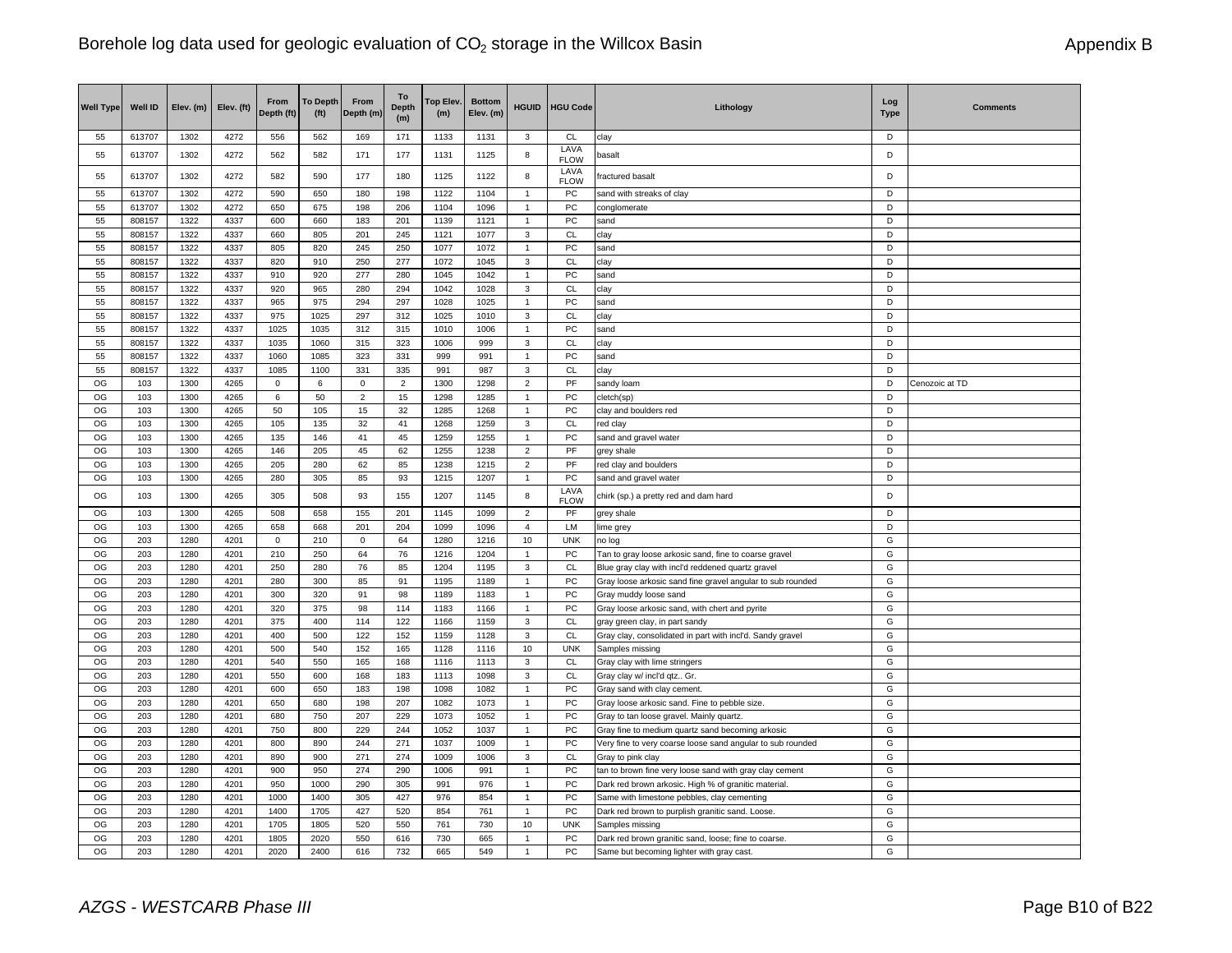| <b>Well Type</b> | <b>Well ID</b> | Elev. (m) | Elev. (ft) | <b>From</b><br>Depth (ft) | <b>To Depth</b><br>(f <sup>t</sup> ) | From<br>Depth (m) | To<br><b>Depth</b><br>(m) | op Elev.<br>(m) | <b>Bottom</b><br>Elev. (m) | <b>HGUID</b>   | <b>HGU Code</b> | Lithology                                                                                                                                                                              | Log<br><b>Type</b>                      | <b>Comments</b>      |
|------------------|----------------|-----------|------------|---------------------------|--------------------------------------|-------------------|---------------------------|-----------------|----------------------------|----------------|-----------------|----------------------------------------------------------------------------------------------------------------------------------------------------------------------------------------|-----------------------------------------|----------------------|
| OG               | 203            | 1280      | 4201       | 2400                      | 2700                                 | 732               | 823                       | 549             | 458                        | $\mathbf{1}$   | <b>PC</b>       | Composed mainly of quartzite, feldspar, with minor amounts of clay, ls.<br>Pebbles and igneous rocks.                                                                                  | G                                       |                      |
| OG               | 203            | 1280      | 4201       | 2700                      | 2800                                 | 823               | 853                       | 458             | 427                        | 1              | PC              | Dark purple brown quartzitic, angular fragments, medium to coarse<br>grained. Somewhat arkosic and with red brown clay and shale in small<br>amounts                                   | G                                       |                      |
| OG               | 203            | 1280      | 4201       | 2800                      | 3420                                 | 853               | 1042                      | 427             | 238                        | 1              | <b>PC</b>       | Appears to be reworked older sediments with abundant copper<br>mineralization.                                                                                                         | G                                       |                      |
| OG               | 203            | 1280      | 4201       | 3420                      | 3670                                 | 1042              | 1119                      | 238             | 162                        | 1              | PC              | Dark blue gray calc. quartzite fragments.                                                                                                                                              | G                                       |                      |
| OG               | 203            | 1280      | 4201       | 3670                      | 3900                                 | 1119              | 1189                      | 162             | 92                         | $\mathbf{1}$   | PC              | Dark gray reworked quartzitic material; some arkosic material and with<br>red brown shale and clay. Abundant copper minerals. Asphaltic globules.<br>Secondary calc. material.         | G                                       |                      |
| OG               | 203            | 1280      | 4201       | 3900                      | 4000                                 | 1189              | 1219                      | 92              | 61                         | 10             | <b>UNK</b>      | Samples missing                                                                                                                                                                        | G                                       |                      |
| OG               | 203            | 1280      | 4201       | 4000                      | 4200                                 | 1219              | 1280                      | 61              | $\mathbf 0$                | 1              | PC              | [appears to be same symbology used to represent 3670-3900]                                                                                                                             | G                                       |                      |
| OG               | 203            | 1280      | 4201       | 4200                      | 4300                                 | 1280              | 1311                      | 0               | $-30$                      | $\mathbf{1}$   | PC              | Gray quartzitic sand with loose sand in asphaltic globules                                                                                                                             | G                                       |                      |
| OG               | 203            | 1280      | 4201       | 4300                      | 4950                                 | 1311              | 1509                      | $-30$           | $-228$                     | $\mathbf{1}$   | <b>PC</b>       | Reworked older rock. Chiefly quartzite with arkosic material. Some red<br>brown clay.                                                                                                  | G                                       |                      |
| OG               | 203            | 1280      | 4201       | 4950                      | 5010                                 | 1509              | 1527                      | $-228$          | $-247$                     | $\overline{2}$ | PF              | Lignite or highly carbon. Black shale seams in above quartzitic material.                                                                                                              | G                                       |                      |
| OG               | 203            | 1280      | 4201       | 5010                      | 5030                                 | 1527              | 1533                      | $-247$          | $-253$                     | $\overline{2}$ | PF              | Same with tar globules or balls.                                                                                                                                                       | G                                       |                      |
| OG               | 203            | 1280      | 4201       | 5030                      | 5100                                 | 1533              | 1554                      | $-253$          | $-274$                     | $\overline{2}$ | PF              | [appears to be same symbology used to represent 4950-5010]                                                                                                                             | G                                       |                      |
| OG               | 203            | 1280      | 4201       | 5100                      | 5250                                 | 1554              | 1600                      | $-274$          | $-320$                     | $\mathbf{1}$   | <b>PC</b>       | Arkosic sandstone, fine to coarse, conglomerate texture. Dark yellow<br>brown color, from limonite. Arkosic sandstone, conglomerate with thin<br>black carbon. S. and graphitic shale. | G                                       |                      |
| OG               | 203            | 1280      | 4201       | 5250                      | 5330                                 | 1600              | 1625                      | $-320$          | $-344$                     | $\overline{2}$ | PF              | Black graphitic shale with thin seams of arkosic sandstone,<br>conglomerate.                                                                                                           | G                                       |                      |
| OG               | 203            | 1280      | 4201       | 5330                      | 5410                                 | 1625              | 1649                      | $-344$          | $-369$                     | 1              | PC              | Dark brown very fine sandstone. Arkosic material. Dark purplish brown<br>very fine sandstone.                                                                                          | G                                       |                      |
| OG               | 203            | 1280      | 4201       | 5410                      | 5450                                 | 1649              | 1661                      | -369            | $-381$                     | $\overline{1}$ | PC              | Same as above becoming coarser grained, higher porosity.                                                                                                                               | G                                       |                      |
| OG               | 203            | 1280      | 4201       | 5450                      | 5800                                 | 1661              | 1768                      | $-381$          | $-487$                     | $\mathbf{1}$   | PC              | Same. Very fine grained with variegated colors, gray, purplish brown and<br>cream                                                                                                      | G                                       |                      |
| OG               | 203            | 1280      | 4201       | 5800                      | 5840                                 | 1768              | 1780                      | $-487$          | $-500$                     | $\overline{2}$ | PF              | Black carbonaceous shale. Dark gray to black and green very fine<br>grained quartzitic sandstone with thin bl. Carbon shale                                                            | G                                       |                      |
| OG               | 203            | 1280      | 4201       | 5840                      | 5900                                 | 1780              | 1798                      | $-500$          | $-518$                     | $\mathbf{1}$   | PC              | Dark gray to black very fine grained sandstone, argillic.                                                                                                                              | G                                       |                      |
| OG               | 203            | 1280      | 4201       | 5900                      | 5970                                 | 1798              | 1820                      | $-518$          | $-539$                     | $\mathbf{1}$   | PC.             | Dark gray to black arenac Shale, calc. in part.                                                                                                                                        | G                                       |                      |
| OG               | 203            | 1280      | 4201       | 5970                      | 6100                                 | 1820              | 1859                      | $-539$          | $-579$                     | $\mathbf{1}$   | PC              | Dark gray green very fine sandstone, argillic.                                                                                                                                         | G                                       |                      |
| OG               | 203            | 1280      | 4201       | 6100                      | 6260                                 | 1859              | 1908                      | $-579$          | $-628$                     | $\mathbf{1}$   | PC              | Dark gray to black arenac Shale, calc. in part.                                                                                                                                        | G                                       |                      |
| OG               | 203            | 1280      | 4201       | 6260                      | 6300                                 | 1908              | 1920                      | $-628$          | $-640$                     | $\mathbf{1}$   | <b>PC</b>       | with thin fine grained light sandstone.                                                                                                                                                | G                                       |                      |
| OG               | 203            | 1280      | 4201       | 6300                      | 6400                                 | 1920              | 1951                      | $-640$          | $-670$                     | $\overline{2}$ | PF              | Dark gray to black highly calc. shale                                                                                                                                                  | G                                       |                      |
| OG               | 203            | 1280      | 4201       | 6400                      | 6430                                 | 1951              | 1960                      | $-670$          | $-679$                     | $\overline{4}$ | LM              | becoming argillic limestone                                                                                                                                                            | G                                       |                      |
| OG               | 203            | 1280      | 4201       | 6430                      | 6450                                 | 1960              | 1966                      | $-679$          | $-686$                     | -1             | PC.             | Green fine grained sandstone                                                                                                                                                           | G                                       |                      |
| OG               | 203            | 1280      | 4201       | 6450                      | 6460                                 | 1966              | 1969                      | $-686$          | $-689$                     | $\overline{4}$ | LM              | <b>Black argillic limestone</b>                                                                                                                                                        | G                                       |                      |
| OG               | 203            | 1280      | 4201       | 6460                      | 6500                                 | 1969              | 1981                      | $-689$          | $-701$                     | $\mathbf{1}$   | <b>PC</b>       | Light to dark var. sandstone, fine grained.                                                                                                                                            | G                                       |                      |
| OG               | 203            | 1280      | 4201       | 6500                      | 6520                                 | 1981              | 1987                      | $-701$          | $-707$                     | 1              | PC              | Light gray calc. sandstone fine gr.                                                                                                                                                    | G                                       |                      |
| OG               | 203            | 1280      | 4201       | 6520                      | 6560                                 | 1987              | 2000                      | $-707$          | $-719$                     | $\overline{1}$ | PC              | Dark fine grained sandstone, argillic. Abundant limonite.                                                                                                                              | G                                       |                      |
| OG               | 203            | 1280      | 4201       | 6560                      | 6590                                 | 2000              | 2009                      | $-719$          | $-728$                     | $\overline{4}$ | LM              | Dark gray sandy limestone                                                                                                                                                              | G                                       |                      |
| OG               | 203            | 1280      | 4201       | 6590                      | 6600                                 | 2009              | 2012                      | $-728$          | $-731$                     | -1             | PC              | Dark red brown arkosic sandstone, conglomerate                                                                                                                                         | G                                       |                      |
| OG               | 203            | 1280      | 4201       | 6600                      | 6650                                 | 2012              | 2027                      | $-731$          | $-746$                     | $\mathbf{1}$   | PC              | Purple brown arkosic sandstone with calc. streaks                                                                                                                                      | G                                       |                      |
| OG               | 203            | 1280      | 4201       | 6650                      | 6690                                 | 2027              | 2039                      | $-746$          | $-759$                     | $\overline{4}$ | <b>LM</b>       | Cream fine grained loose sand dark gray to black sandy dolo                                                                                                                            | G                                       |                      |
| OG               | 203            | 1280      | 4201       | 6690                      | 6700                                 | 2039              | 2042                      | $-759$          | $-762$                     | 1              | PC              | Cream fine gr. Loose sand                                                                                                                                                              | G                                       |                      |
| OG               | 203            | 1280      | 4201       | 6700                      | 6775                                 | 2042              | 2065                      | $-762$          | $-785$                     | $\overline{4}$ | LM              | Dark gray to purplish, sandy dolo With thin seams of gray with purple<br>mottling, bentonite or tuff.                                                                                  | G                                       |                      |
| OG               | 203            | 1280      | 4201       | 6775                      | 6810                                 | 2065              | 2076                      | $-785$          | $-795$                     | $\mathbf{1}$   | PC              | Dark red brown sandy shale with thin tan fine grained sandstone. Loose.                                                                                                                | G                                       |                      |
| OG               | 203            | 1280      | 4201       | 6810                      | 6865                                 | 2076              | 2092                      | $-795$          | $-812$                     | 1              | <b>PC</b>       | Cu. Minerals. Dark green fine grained sandstone, arkosic and finely<br>conglomerate with red brown mottling (olivine, epidote chief minerals).                                         | G, RES,<br>SP,<br>CAL,<br>GAM.<br>CN, T | Cretaceous (?) at TD |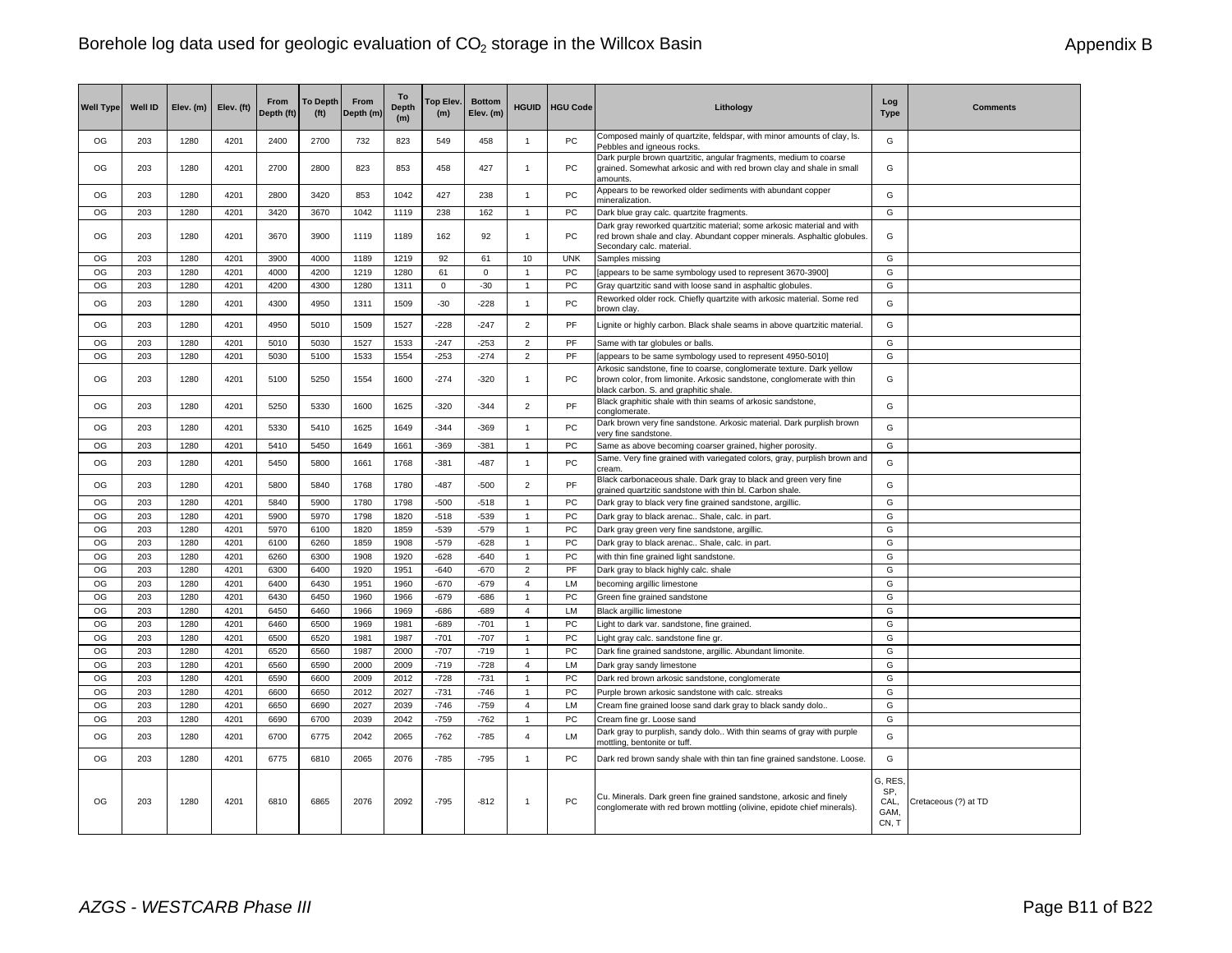| <b>Well Type</b> | Well ID | Elev. (m) | Elev. (ft) | From<br>Depth (ft) | <b>To Depth</b><br>(f <sup>t</sup> ) | From<br>Depth (m | To<br><b>Depth</b><br>(m) | <b>Top Elev</b><br>(m) | <b>Bottom</b><br>Elev. (m) | <b>HGUID</b>   | <b>HGU Code</b>     | Lithology                                                                                                                                                                                                                                                                                                                                                            | Log<br><b>Type</b> | <b>Comments</b>                                                                                                                                                               |
|------------------|---------|-----------|------------|--------------------|--------------------------------------|------------------|---------------------------|------------------------|----------------------------|----------------|---------------------|----------------------------------------------------------------------------------------------------------------------------------------------------------------------------------------------------------------------------------------------------------------------------------------------------------------------------------------------------------------------|--------------------|-------------------------------------------------------------------------------------------------------------------------------------------------------------------------------|
| OG               | 208     | 1276      | 4185       | 0                  | 100                                  | $\mathbf 0$      | 30                        | 1276                   | 1246                       | 10             | <b>UNK</b>          | unknown                                                                                                                                                                                                                                                                                                                                                              | G                  | Partal log - summarized from 'Analysis by<br>Okis Couleen, May 1949'. See detailed<br>descriptions for depths between 100 and<br>3,340 feet in AZGS files. No log below 3,340 |
| OG               | 208     | 1276      | 4185       | 100                | 2465                                 | 30               | 751                       | 1246                   | 525                        | $\overline{1}$ | PC                  | Alluvium, apparently predominantly coarse-clastic sands and gravel, from<br>volcanic, granitic and sedimentary-metamorphic sources.                                                                                                                                                                                                                                  | G                  |                                                                                                                                                                               |
| OG               | 208     | 1276      | 4185       | 2465               | 2585                                 | 751              | 788                       | 525                    | 488                        | 10             | <b>UNK</b>          | unknown                                                                                                                                                                                                                                                                                                                                                              | G                  |                                                                                                                                                                               |
| OG               | 208     | 1276      | 4185       | 2585               | 2590                                 | 788              | 789                       | 488                    | 487                        | $\overline{1}$ | PC                  | Alluvium, angular to rounded, 60% under 2mm clast size. Quartz pebbles<br>rounded. Quartzite dark to pink in color. Rhyolite light tan ground mass.<br>Fe staining on quartzite.                                                                                                                                                                                     | G                  |                                                                                                                                                                               |
| OG               | 208     | 1276      | 4185       | 2590               | 2613                                 | 789              | 796                       | 487                    | 480                        | 10             | <b>UNK</b>          | unknown                                                                                                                                                                                                                                                                                                                                                              | G                  |                                                                                                                                                                               |
| OG               | 208     | 1276      | 4185       | 2613               | 2617                                 | 796              | 798                       | 480                    | 478                        | $\overline{1}$ | PC                  | Alluvium similar to 2585 to 2590 interval                                                                                                                                                                                                                                                                                                                            | G                  |                                                                                                                                                                               |
| OG               | 208     | 1276      | 4185       | 2617               | 2634                                 | 798              | 803                       | 478                    | 473                        | 10             | <b>UNK</b>          | unknown                                                                                                                                                                                                                                                                                                                                                              | G                  |                                                                                                                                                                               |
| OG               | 208     | 1276      | 4185       | 2634               | 2636                                 | 803              | 803                       | 473                    | 473                        | $\overline{1}$ | PC                  | Alluvium, angular to rounded, 50% over 2mm, 50% under, of clasts<br>predominantly from quartzite sources, some rhyolite. Grains of magneiite<br>limonite, and epidote-(?).                                                                                                                                                                                           | G                  |                                                                                                                                                                               |
| OG               | 208     | 1276      | 4185       | 2636               | 2640                                 | 803              | 805                       | 473                    | 471                        | 10             | <b>UNK</b>          | unknown                                                                                                                                                                                                                                                                                                                                                              | G                  |                                                                                                                                                                               |
| OG               | 208     | 1276      | 4185       | 2640               | 2650                                 | 805              | 808                       | 471                    | 468                        | $\overline{1}$ | PC                  | Alluvium, angular to rounded of approximately equal percentages of<br>grains over and under 2mm size. Predominantly quartzite sources with<br>some volcanic, "spring deposit", travertine, and sandstone. Limonite,<br>magnetite, quartz, epidote and chlorite alteration noted.                                                                                     | G                  |                                                                                                                                                                               |
| OG               | 208     | 1276      | 4185       | 2650               | 2680                                 | 808              | 817                       | 468                    | 459                        | 10             | <b>UNK</b>          | unknown                                                                                                                                                                                                                                                                                                                                                              | G                  |                                                                                                                                                                               |
| OG               | 208     | 1276      | 4185       | 2680               | 2800                                 | 817              | 853                       | 459                    | 423                        | 8              | LAVA<br><b>FLOW</b> | Rhyolite-(?). Nearly aphanitic matrix, few scattered feldspar grains and<br>pyroxene phenocyrsts, fine-grained to glassy and light brown. Some<br>pumice. Quartz-lined vugs.                                                                                                                                                                                         | G                  |                                                                                                                                                                               |
| OG               | 208     | 1276      | 4185       | 2800               | 2860                                 | 853              | 872                       | 423                    | 404                        | $\overline{1}$ | PC                  | Alluvium, very angular to very well-rounded, light brown. Clasts of<br>predominantly volcanic rocks, tuff, and quartzite-(?). Silt has a calcite<br>cement. Sand weakly consolidated. No fines under 2mm present near<br>contact with underlying tuff.                                                                                                               | G                  |                                                                                                                                                                               |
| OG               | 208     | 1276      | 4185       | 2860               | 2880                                 | 872              | 878                       | 404                    | 398                        | 8              | LAVA<br><b>FLOW</b> | Tuff. Fine-grained and glassy with abundant quartz and pyroxenes, gray<br>in color.                                                                                                                                                                                                                                                                                  | G                  |                                                                                                                                                                               |
| OG               | 208     | 1276      | 4185       | 2880               | 3080                                 | 878              | 939                       | 398                    | 337                        | $\overline{1}$ | PC                  | Alluvium, angular to well-rounded with fragments consisting of mainly<br>volcanic rocks. Some quartzite, sandstone and intrusive rocks noted,<br>including weathered dike material. Material under 2mm has slight lime<br>cement.                                                                                                                                    | G                  |                                                                                                                                                                               |
| OG               | 208     | 1276      | 4185       | 3080               | 3090                                 | 939              | 942                       | 337                    | 334                        | 8              | LAVA<br><b>FLOW</b> | Fine-grained intrusive rock-(?) and fragments, few volcanic fragments.<br>Some lime cement.                                                                                                                                                                                                                                                                          | G                  |                                                                                                                                                                               |
| OG               | 208     | 1276      | 4185       | 3090               | 3140                                 | 942              | 957                       | 334                    | 319                        | $\overline{1}$ | PC                  | Alluvium, predominantly sand-size particles, angular to well-rounded.<br>Clasts predominanlty volcanic, reddish-gray color.                                                                                                                                                                                                                                          | G                  |                                                                                                                                                                               |
| OG               | 208     | 1276      | 4185       | 3140               | 3340                                 | 957              | 1018                      | 319                    | 258                        | $\overline{1}$ | PC                  | Alluvium, predominantly pink volcanic rock fragments below 2mm size.<br>Fragments of tuff, quartzite, siltstone (?), and serpentine (?) noted.<br>Aphanitic and glassy texture with pink, red, white and brown colors. Most<br>clasts angular with some sub-rounded. Some large fragments at 3,310 to<br>3,320 ft have rounded surfaces, indicating rounded gravels. | G                  |                                                                                                                                                                               |
| OG               | 208     | 1276      | 4185       | 3340               | 4605                                 | 1018             | 1404                      | 258                    | $-128$                     | 10             | <b>UNK</b>          | unknown                                                                                                                                                                                                                                                                                                                                                              | G                  | Tertiary volcanic rock at TD reported.                                                                                                                                        |
| OG               | 209     | 1273      | 4175       | 0                  | 349                                  | $\mathbf 0$      | 106                       | 1273                   | 1167                       | 10             | <b>UNK</b>          | No samples                                                                                                                                                                                                                                                                                                                                                           | S                  | Partial log taken from analysis of random<br>samples from 350 to 2702 feet.                                                                                                   |
| OG               | 209     | 1273      | 4175       | 350                | 351                                  | 107              | 107                       | 1166                   | 1166                       | $\mathbf{3}$   | CL                  | pale green bentonitic clay, some gypsum quartz and volcanic fragments<br>10%.                                                                                                                                                                                                                                                                                        | S                  |                                                                                                                                                                               |
| OG               | 209     | 1273      | 4175       | 351                | 480                                  | 107              | 146                       | 1166                   | 1127                       | 10             | <b>UNK</b>          | unknown                                                                                                                                                                                                                                                                                                                                                              | S                  |                                                                                                                                                                               |
| OG               | 209     | 1273      | 4175       | 480                | 481                                  | 146              | 147                       | 1127                   | 1126                       | 6              | GYP                 | flesh pink gypsum, some clay 10%.                                                                                                                                                                                                                                                                                                                                    | S                  |                                                                                                                                                                               |
| OG               | 209     | 1273      | 4175       | 481                | 660                                  | 147              | 201                       | 1126                   | 1072                       | 10             | <b>UNK</b>          | unknown                                                                                                                                                                                                                                                                                                                                                              | $\mathbb S$        |                                                                                                                                                                               |
| OG               | 209     | 1273      | 4175       | 660                | 661                                  | 201              | 201                       | 1072                   | 1072                       | 3              | <b>CL</b>           | light gray clay 60%, gypsum 10%, schist, gneiss volcanics 30%                                                                                                                                                                                                                                                                                                        | $\mathbb S$        |                                                                                                                                                                               |
| OG               | 209     | 1273      | 4175       | 661                | 680                                  | 201              | 207                       | 1072                   | 1066                       | 10             | <b>UNK</b>          | unknown                                                                                                                                                                                                                                                                                                                                                              | $\mathbb S$        |                                                                                                                                                                               |
| OG               | 209     | 1273      | 4175       | 680                | 681                                  | 207              | 208                       | 1066                   | 1065                       | $\overline{1}$ | PC                  | grayish brown, green schist and gneiss 60%, volcanics 35%, trace of clay<br>and gypsum.                                                                                                                                                                                                                                                                              | S                  |                                                                                                                                                                               |
| OG               | 209     | 1273      | 4175       | 681                | 785                                  | 208              | 239                       | 1065                   | 1034                       | $10$           | <b>UNK</b>          | unknown                                                                                                                                                                                                                                                                                                                                                              | S                  |                                                                                                                                                                               |
| OG               | 209     | 1273      | 4175       | 785                | 786                                  | 239              | 240                       | 1034                   | 1033                       | $\overline{1}$ | <b>PC</b>           | grayish brown volcanics and graywacke 40%, gypsum 15%, schist and<br>aneiss 20%                                                                                                                                                                                                                                                                                      | S                  | percentages unknown                                                                                                                                                           |
| OG               | 209     | 1273      | 4175       | 786                | 885                                  | 240              | 270                       | 1033                   | 1003                       | 10             | <b>UNK</b>          | unknown                                                                                                                                                                                                                                                                                                                                                              | S                  |                                                                                                                                                                               |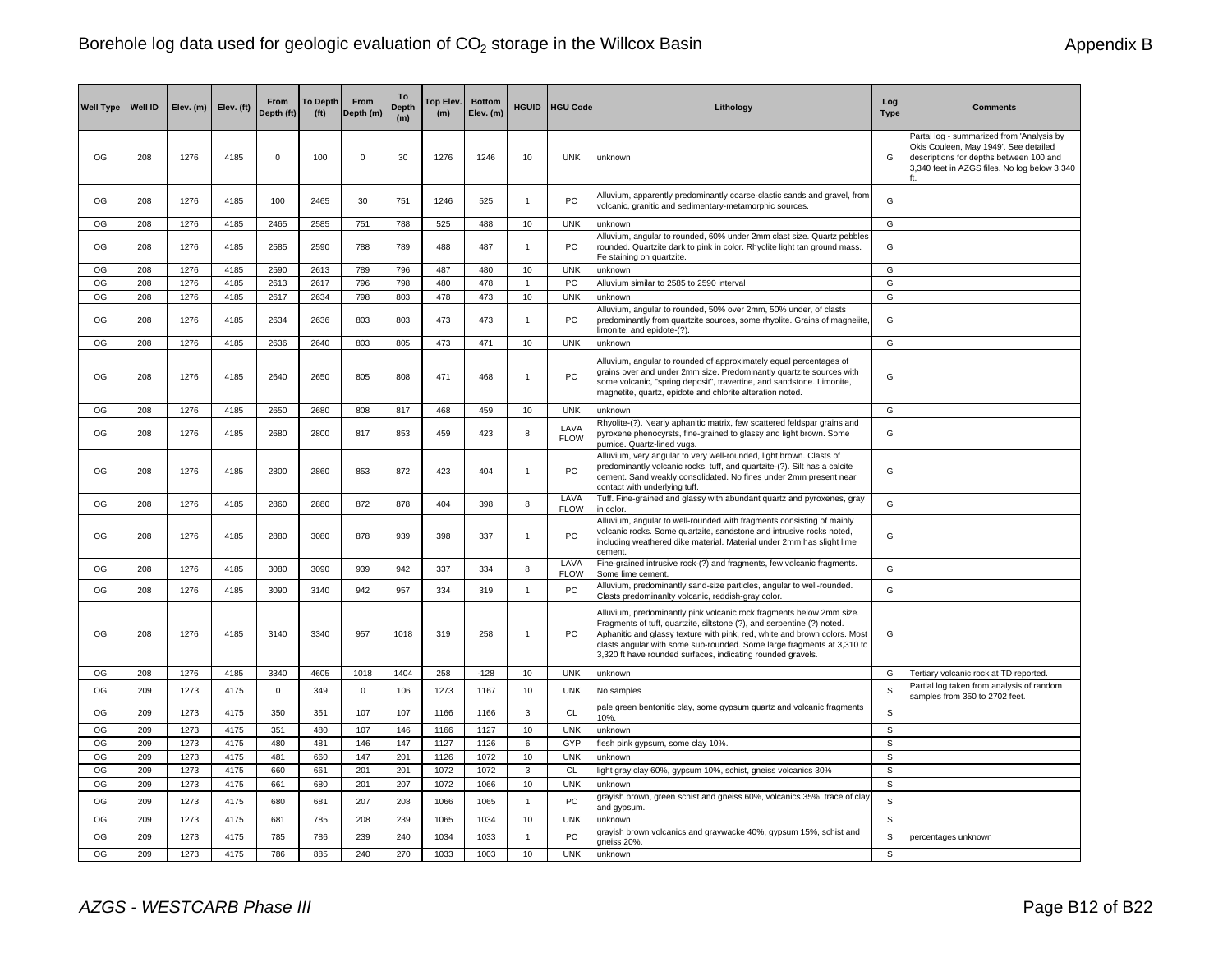| <b>Well Type</b> | <b>Well ID</b> | Elev. (m)    | Elev. (ft)   | From<br>Depth (ft) | <b>To Depth</b><br>(f <sup>t</sup> ) | From<br>Depth (m) | To<br><b>Depth</b><br>(m) | Top Elev.<br>(m) | <b>Bottom</b><br>Elev. (m) | <b>HGUID</b>            | <b>HGU Code</b> | Lithology                                                                                                                                                                                    | Log<br><b>Type</b> | <b>Comments</b>                                                                             |
|------------------|----------------|--------------|--------------|--------------------|--------------------------------------|-------------------|---------------------------|------------------|----------------------------|-------------------------|-----------------|----------------------------------------------------------------------------------------------------------------------------------------------------------------------------------------------|--------------------|---------------------------------------------------------------------------------------------|
| OG               | 209            | 1273         | 4175         | 885                | 886                                  | 270               | 270                       | 1003             | 1003                       | $\overline{2}$          | <b>PF</b>       | Brownish gray graywacke 80%, volcanics 15%, gypsum 5%.                                                                                                                                       | s                  |                                                                                             |
| OG               | 209            | 1273         | 4175         | 886                | 980                                  | 270               | 299                       | 1003             | 974                        | 10                      | <b>UNK</b>      | unknown                                                                                                                                                                                      | $\mathsf S$        |                                                                                             |
| OG               | 209            | 1273         | 4175         | 980                | 981                                  | 299               | 299                       | 974              | 974                        | $\mathbf 2$             | PF              | Brownish gray graywacke 70%, volcanics 15%, schist and gneiss 10%,<br>gypsum 5%                                                                                                              | $\mathbb S$        |                                                                                             |
| OG               | 209            | 1273         | 4175         | 981                | 1080                                 | 299               | 329                       | 974              | 944                        | 10                      | <b>UNK</b>      | unknown                                                                                                                                                                                      | $\mathbb S$        |                                                                                             |
| OG               | 209            | 1273         | 4175         | 1080               | 2702                                 | 329               | 824                       | 944              | 449                        | $\overline{2}$          | <b>PF</b>       | brownish gray graywacke varying from 85% to 100% Remainder of<br>cuttings consisting of "clay or volcanics and trace amounts of gypsum,<br>quartz, gneiss, schist, shale and iron fragments" | S                  | Taken from 17 sample-point intervals<br>between 1080 and 2702 (TD) feet (AZGS OG<br>files). |
| OG               | 210            | 1271         | 4170         | $\mathbf 0$        | 1                                    | 0                 | 0                         | 1271             | 1271                       | 1                       | PC              | sand                                                                                                                                                                                         | D                  |                                                                                             |
| OG               | 210            | 1271         | 4170         | $\mathbf{1}$       | $\overline{4}$                       | $\mathbf 0$       | $\mathbf{1}$              | 1271             | 1270                       | 1                       | PC              | sandstone                                                                                                                                                                                    | D                  |                                                                                             |
| OG               | 210            | 1271         | 4170         | $\overline{4}$     | 4.5                                  | $\mathbf{1}$      | $\mathbf{1}$              | 1270             | 1270                       | $\overline{c}$          | PF              | brown coarse clay and sand                                                                                                                                                                   | D                  |                                                                                             |
| OG               | 210            | 1271         | 4170         | 4.5                | 5                                    | $\mathbf{1}$      | $\overline{2}$            | 1270             | 1270                       | $\overline{2}$          | PF              | light blue clay and sand                                                                                                                                                                     | D                  |                                                                                             |
| OG               | 210            | 1271         | 4170         | 5                  | 8                                    | $\overline{2}$    | $\overline{2}$            | 1270             | 1269                       | 3                       | CL              | dark brown clay, little sand                                                                                                                                                                 | D                  |                                                                                             |
| OG               | 210            | 1271         | 4170         | 8                  | 12                                   | $\overline{2}$    | $\overline{4}$            | 1269             | 1267                       | $\overline{2}$          | PF              | light brown clay, some sand and water                                                                                                                                                        | D                  |                                                                                             |
| OG               | 210            | 1271         | 4170         | 12                 | 14                                   | $\sqrt{4}$        | $\overline{4}$            | 1267             | 1267                       | $\overline{1}$          | PC              | quicksand                                                                                                                                                                                    | D                  |                                                                                             |
| OG               | 210            | 1271         | 4170         | 14                 | 15                                   | $\overline{4}$    | 5                         | 1267             | 1266                       | 1                       | PC              | coarse gravel -water                                                                                                                                                                         | D                  |                                                                                             |
| OG               | 210            | 1271         | 4170         | 15                 | 52                                   | 5                 | 16                        | 1266             | 1255                       | $\mathbf{1}$            | PC              | quicksand - water                                                                                                                                                                            | D                  |                                                                                             |
| OG               | 210            | 1271         | 4170         | 52                 | 176                                  | 16                | 54                        | 1255             | 1217                       | 3                       | <b>CL</b>       | light blue clay                                                                                                                                                                              | D                  |                                                                                             |
| OG               | 210            | 1271         | 4170         | 176                | 221                                  | 54                | 67                        | 1217             | 1204                       | $\overline{2}$          | PF              | blue sticky shale, oil colors                                                                                                                                                                | D                  |                                                                                             |
| OG               | 210            | 1271         | 4170         | 221                | 363                                  | 67                | 111                       | 1204             | 1160                       | 3                       | CL              | light gray clay                                                                                                                                                                              | D                  |                                                                                             |
| OG               | 210            | 1271         | 4170         | 363                | 431                                  | 111               | 131                       | 1160             | 1140                       | 3                       | <b>CL</b>       | shale and clay                                                                                                                                                                               | D                  |                                                                                             |
| OG               | 210            | 1271         | 4170         | 431                | 433                                  | 131               | 132                       | 1140             | 1139                       | $\overline{4}$          | LM              | limestone and quartz                                                                                                                                                                         | D                  |                                                                                             |
| OG               | 210            | 1271         | 4170         | 433                | 469                                  | 132               | 143                       | 1139             | 1128                       | $\overline{4}$          | LM              | limestone                                                                                                                                                                                    | D                  |                                                                                             |
| OG               | 210            | 1271         | 4170         | 469                | 471                                  | 143               | 144                       | 1128             | 1127                       | $\overline{4}$          | <b>LM</b>       | soft lime                                                                                                                                                                                    | D                  |                                                                                             |
| OG               | 210            | 1271         | 4170         | 471                | 494                                  | 144               | 151                       | 1127             | 1120                       | $\overline{4}$          | LM              | limestone                                                                                                                                                                                    | D                  |                                                                                             |
| OG               | 210            | 1271         | 4170         | 494                | 497                                  | 151               | 151                       | 1120             | 1120                       | $\overline{4}$          | LM              | hard rock                                                                                                                                                                                    | D                  |                                                                                             |
| OG               | 210            | 1271         | 4170         | 497                | 510                                  | 151               | 155                       | 1120             | 1116                       | $\overline{4}$          | LM              | soft white lime rock                                                                                                                                                                         | D                  |                                                                                             |
| OG               | 210            | 1271         | 4170         | 510                | 548                                  | 155               | 167                       | 1116             | 1104                       | 3                       | <b>CL</b>       | brown clay and shale                                                                                                                                                                         | D                  |                                                                                             |
| OG               | 210            | 1271         | 4170         | 548                | 586                                  | 167               | 179                       | 1104             | 1092                       | $\overline{2}$          | PF              | shale, oil colors                                                                                                                                                                            | D                  |                                                                                             |
| OG               | 210            | 1271         | 4170         | 586                | 645                                  | 179               | 197                       | 1092             | 1074                       | 3                       | CL<br>PF        | brown clay or shale                                                                                                                                                                          | D                  |                                                                                             |
| OG               | 210            | 1271         | 4170         | 645                | 650                                  | 197               | 198                       | 1074             | 1073                       | $\overline{2}$          |                 | shale showing oil                                                                                                                                                                            | D<br>D             |                                                                                             |
| OG               | 210            | 1271         | 4170         | 650                | 655                                  | 198               | 200                       | 1073             | 1071                       | $\overline{c}$          | PF              | variegated colored shale                                                                                                                                                                     |                    |                                                                                             |
| OG<br>OG         | 210<br>210     | 1271         | 4170         | 655<br>700         | 700                                  | 200               | 213                       | 1071             | 1058                       | $\overline{2}$<br>1     | PF<br>PC        | yellow to tan shale                                                                                                                                                                          | D<br>D             |                                                                                             |
| OG               | 210            | 1271<br>1271 | 4170<br>4170 | 735                | 735<br>740                           | 213<br>224        | 224<br>226                | 1058<br>1047     | 1047<br>1045               | $\mathbf{1}$            | PC              | sand<br>gravel -water                                                                                                                                                                        | D                  |                                                                                             |
| OG               | 210            | 1271         | 4170         | 740                | 767                                  | 226               | 234                       | 1045             | 1037                       | 3                       | CL              | yellowish clay                                                                                                                                                                               | D                  |                                                                                             |
| OG               | 210            | 1271         | 4170         | 767                | 770                                  | 234               | 235                       | 1037             | 1036                       | $\mathbf{1}$            | PC              | hard rock conglomerate; artesian water 100 gpm, temp=98 deg.                                                                                                                                 | D                  | Quaternary/Tertiary at TD                                                                   |
| OG               | 211            | 1271         | 4170         | $\mathsf 0$        | 11                                   | $\mathbf 0$       | 3                         | 1271             | 1268                       | $\overline{c}$          | PF              | blue shale, sand                                                                                                                                                                             | D                  |                                                                                             |
| OG               | 211            | 1271         | 4170         | 11                 | 18                                   | 3                 | 5                         | 1268             | 1266                       | $\overline{2}$          | PF              | blue shale and oil                                                                                                                                                                           | D                  |                                                                                             |
| OG               | 211            | 1271         | 4170         | 18                 | 22                                   | 5                 | $\overline{7}$            | 1266             | 1264                       | 3                       | <b>CL</b>       | yellow clay                                                                                                                                                                                  | D                  |                                                                                             |
| OG               | 211            | 1271         | 4170         | 22                 | 42                                   | $\overline{7}$    | 13                        | 1264             | 1258                       | $\mathbf{1}$            | PC              | coarse gravel and water                                                                                                                                                                      | D                  |                                                                                             |
| OG               | 211            | 1271         | 4170         | 42                 | 51                                   | 13                | 16                        | 1258             | 1255                       | 3                       | CL              | yellow clay                                                                                                                                                                                  | D                  |                                                                                             |
| OG               | 211            | 1271         | 4170         | 51                 | 66                                   | 16                | 20                        | 1255             | 1251                       | $\overline{2}$          | PF              | blue shale and oil                                                                                                                                                                           | D                  |                                                                                             |
| OG               | 211            | 1271         | 4170         | 66                 | 73                                   | 20                | 22                        | 1251             | 1249                       | $\overline{1}$          | PC              | sand water and oil                                                                                                                                                                           | D                  |                                                                                             |
| OG               | 211            | 1271         | 4170         | 73                 | 78                                   | 22                | 24                        | 1249             | 1247                       | $\overline{2}$          | PF              | blue shale and oil                                                                                                                                                                           | D                  |                                                                                             |
| OG               | 211            | 1271         | 4170         | 78                 | 93                                   | 24                | 28                        | 1247             | 1243                       | $\overline{\mathbf{c}}$ | PF              | light blue shale and sand                                                                                                                                                                    | D                  |                                                                                             |
| OG               | 211            | 1271         | 4170         | 93                 | 100                                  | 28                | 30                        | 1243             | 1241                       | $\mathbf{1}$            | PC              | sandstone                                                                                                                                                                                    | D                  |                                                                                             |
| OG               | 211            | 1271         | 4170         | 100                | 102                                  | 30                | 31                        | 1241             | 1240                       | $\overline{2}$          | PF              | blue shale                                                                                                                                                                                   | D                  |                                                                                             |
| OG               | 211            | 1271         | 4170         | 102                | 225                                  | 31                | 69                        | 1240             | 1202                       | $\overline{2}$          | PF              | dark blue shale                                                                                                                                                                              | D                  |                                                                                             |
| OG               | 211            | 1271         | 4170         | 225                | 270                                  | 69                | 82                        | 1202             | 1189                       | $\overline{\mathbf{c}}$ | PF              | light blue shale                                                                                                                                                                             | D                  |                                                                                             |
| OG               | 211            | 1271         | 4170         | 270                | 330                                  | 82                | 101                       | 1189             | 1170                       | 4                       | LM              | Penn lime - shells 2750278                                                                                                                                                                   | D                  |                                                                                             |
| OG               | 211            | 1271         | 4170         | 330                | 340                                  | 101               | 104                       | 1170             | 1167                       | $\overline{\mathbf{c}}$ | PF              | brown shale                                                                                                                                                                                  | D                  |                                                                                             |
| OG               | 211            | 1271         | 4170         | 340                | 350                                  | 104               | 107                       | 1167             | 1164                       | $\overline{4}$          | <b>LM</b>       | Penn limestone                                                                                                                                                                               | D                  |                                                                                             |
| OG               | 211            | 1271         | 4170         | 350                | 392                                  | 107               | 119                       | 1164             | 1152                       | $\overline{2}$          | PF              | dark brown shale                                                                                                                                                                             | D                  |                                                                                             |
| OG               | 211            | 1271         | 4170         | 392                | 425                                  | 119               | 130                       | 1152             | 1141                       | 10                      | <b>UNK</b>      | formation change to dark blue or green with gas and oil                                                                                                                                      | D                  |                                                                                             |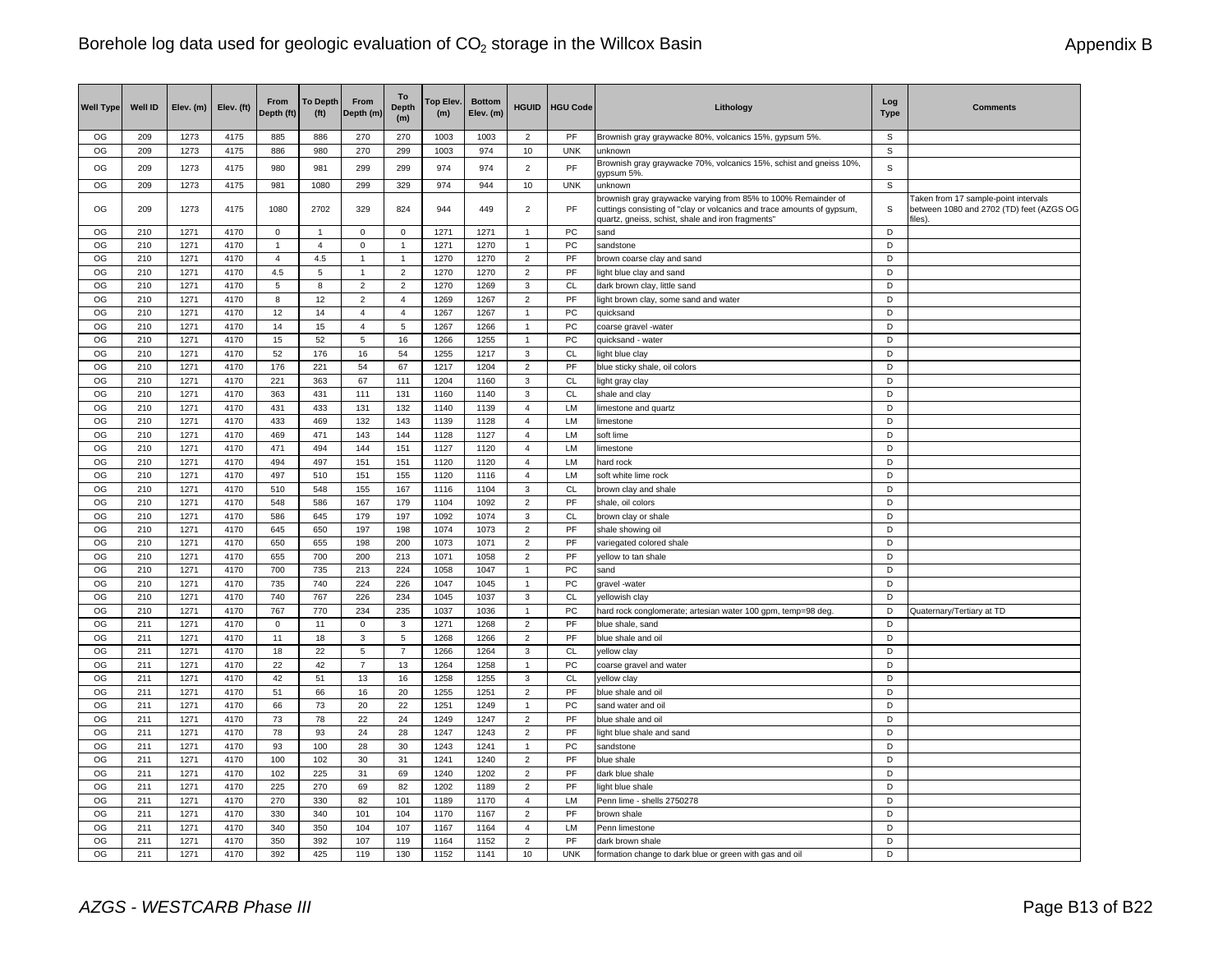| <b>Well Type</b> | Well ID    | Elev. (m)    | Elev. (ft)   | From<br>Depth (ft) | <b>To Depth</b><br>(f <sup>t</sup> ) | From<br>Depth (m) | To<br><b>Depth</b><br>(m) | Top Elev.<br>(m) | <b>Bottom</b><br>Elev. (m) | <b>HGUID</b>                     | <b>HGU Code</b>            | Lithology                                         | Log<br><b>Type</b> | <b>Comments</b>  |
|------------------|------------|--------------|--------------|--------------------|--------------------------------------|-------------------|---------------------------|------------------|----------------------------|----------------------------------|----------------------------|---------------------------------------------------|--------------------|------------------|
| OG               | 211        | 1271         | 4170         | 425                | 428                                  | 130               | 130                       | 1141             | 1141                       | $\overline{1}$                   | PC                         | sand - oil                                        | D                  | Quaternary at TD |
| OG               | 212        | 1273         | 4175         | $\mathbf 0$        | 55                                   | $\mathbf 0$       | 17                        | 1273             | 1256                       | $\overline{2}$                   | PF                         | yellow clay and sand                              | D                  |                  |
| OG               | 212        | 1273         | 4175         | 55                 | 68                                   | 17                | 21                        | 1256             | 1252                       | $\mathbf{1}$                     | PC                         | salt water and water sand                         | D                  |                  |
| OG               | 212        | 1273         | 4175         | 68                 | 85                                   | 21                | 26                        | 1252             | 1247                       | 3                                | <b>CL</b>                  | yellow clay                                       | D                  |                  |
| OG               | 212        | 1273         | 4175         | 85                 | 90                                   | 26                | 27                        | 1247             | 1245                       | 1                                | PC                         | water sand                                        | D                  |                  |
| OG               | 212        | 1273         | 4175         | 90                 | 350                                  | 27                | 107                       | 1245             | 1166                       | 3                                | <b>CL</b>                  | blue clay                                         | D                  |                  |
| OG               | 212        | 1273         | 4175         | 350                | 450                                  | 107               | 137                       | 1166             | 1135                       | $\overline{\mathbf{c}}$          | $\ensuremath{\mathsf{PF}}$ | sticky shale                                      | D                  |                  |
| OG               | 212        | 1273         | 4175         | 450                | 454                                  | 137               | 138                       | 1135             | 1134                       | 4                                | LM                         | lime shell                                        | D                  |                  |
| OG               | 212        | 1273         | 4175         | 454                | 485                                  | 138               | 148                       | 1134             | 1125                       | $\overline{2}$                   | PF                         | sticky shale                                      | D                  |                  |
| OG               | 212        | 1273         | 4175         | 485                | 510                                  | 148               | 155                       | 1125             | 1117                       | 1                                | PC                         | conglomerate                                      | D                  |                  |
| OG               | 212        | 1273         | 4175         | 510                | 515                                  | 155               | 157                       | 1117             | 1116                       | $\overline{\mathbf{c}}$          | PF                         | yellow shale                                      | D                  |                  |
| OG               | 212        | 1273         | 4175         | 515                | 519                                  | 157               | 158                       | 1116             | 1114                       | 4<br>1                           | LM                         | lime shell                                        | D<br>D             |                  |
| OG<br>OG         | 212<br>212 | 1273         | 4175         | 519<br>560         | 560                                  | 158               | 171                       | 1114<br>1102     | 1102                       | $\overline{4}$                   | PC<br>LM                   | red bed and gravel                                | D                  |                  |
| OG               | 212        | 1273<br>1273 | 4175<br>4175 | 568                | 568<br>576                           | 171<br>173        | 173<br>176                | 1099             | 1099<br>1097               | $\overline{2}$                   | <b>PF</b>                  | sandy lime<br>red mud                             | D                  |                  |
| OG               | 212        | 1273         | 4175         | 576                | 580                                  | 176               | 177                       | 1097             | 1096                       | $\overline{4}$                   | LM                         | lime shell: showing oil                           | D                  |                  |
| OG               | 212        | 1273         | 4175         | 580                | 613                                  | 177               | 187                       | 1096             | 1086                       | 10                               | <b>UNK</b>                 | red bed                                           | D                  |                  |
| OG               | 212        | 1273         | 4175         | 613                | 618                                  | 187               | 188                       | 1086             | 1084                       | $\overline{\mathbf{c}}$          | PF                         | sandy shale                                       | D                  |                  |
| OG               | 212        | 1273         | 4175         | 618                | 621                                  | 188               | 189                       | 1084             | 1083                       | 4                                | LM                         | lime shell                                        | D                  |                  |
| OG               | 212        | 1273         | 4175         | 621                | 630                                  | 189               | 192                       | 1083             | 1081                       | $\overline{2}$                   | PF                         | sandy shale                                       | D                  |                  |
| OG               | 212        | 1273         | 4175         | 630                | 635                                  | 192               | 194                       | 1081             | 1079                       | $\mathbf{1}$                     | PC                         | hard sand                                         | D                  |                  |
| OG               | 212        | 1273         | 4175         | 635                | 645                                  | 194               | 197                       | 1079             | 1076                       | 1                                | PC                         | red bed and gravel                                | D                  |                  |
| OG               | 212        | 1273         | 4175         | 645                | 745                                  | 197               | 227                       | 1076             | 1045                       | $\overline{1}$                   | PC                         | conglomerate                                      | D                  |                  |
| OG               | 212        | 1273         | 4175         | 745                | 760                                  | 227               | 232                       | 1045             | 1041                       | $\mathbf{1}$                     | PC                         | fresh water sand                                  | D                  |                  |
| OG               | 212        | 1273         | 4175         | 760                | 860                                  | 232               | 262                       | 1041             | 1010                       | $\mathbf{1}$                     | PC                         | cement gravel                                     | D                  |                  |
| OG               | 212        | 1273         | 4175         | 860                | 870                                  | 262               | 265                       | 1010             | 1007                       | 10                               | <b>UNK</b>                 | red bed                                           | D                  |                  |
| OG               | 212        | 1273         | 4175         | 870                | 896                                  | 265               | 273                       | 1007             | 999                        | $\mathbf{1}$                     | PC                         | cement gravel                                     | D                  |                  |
| OG               | 212        | 1273         | 4175         | 896                | 906                                  | 273               | 276                       | 999              | 996                        | 10                               | <b>UNK</b>                 | red bed                                           | D                  |                  |
| OG               | 212        | 1273         | 4175         | 906                | 916                                  | 276               | 279                       | 996              | 993                        | $\mathbf{1}$                     | PC                         | sandy gravel                                      | D                  |                  |
| OG               | 212        | 1273         | 4175         | 916                | 1025                                 | 279               | 312                       | 993              | 960                        | $\mathbf{1}$                     | PC                         | conglomerate                                      | D                  |                  |
| OG               | 212        | 1273         | 4175         | 1025               | 1062                                 | 312               | 324                       | 960              | 949                        | 4                                | LM                         | red chalk                                         | D                  |                  |
| OG               | 212        | 1273         | 4175         | 1062               | 1115                                 | 324               | 340                       | 949              | 933                        | $\mathbf{1}$                     | PC                         | sand and gravel                                   | D                  |                  |
| OG               | 212        | 1273         | 4175         | 1115               | 1125                                 | 340               | 343                       | 933              | 930                        | $\mathbf{1}$                     | PC                         | water sand                                        | D<br>D             |                  |
| OG<br>OG         | 212<br>212 | 1273<br>1273 | 4175<br>4175 | 1125<br>1130       | 1130<br>1145                         | 343<br>344        | 344<br>349                | 930<br>928       | 928<br>924                 | $\overline{4}$<br>$\overline{1}$ | LM<br>PC                   | lime shell; showing oil<br>sandstone              | D                  |                  |
| OG               | 212        | 1273         | 4175         | 1145               | 1200                                 | 349               | 366                       | 924              | 907                        | $\mathbf{1}$                     | PC                         | conglomerate                                      | D                  |                  |
| OG               | 212        | 1273         | 4175         | 1200               | 1210                                 | 366               | 369                       | 907              | 904                        | 3                                | CL                         | yellow clay                                       | D                  |                  |
| OG               | 212        | 1273         | 4175         | 1210               | 1220                                 | 369               | 372                       | 904              | 901                        | $\mathbf{1}$                     | ${\sf PC}$                 | sandstone                                         | D                  |                  |
| OG               | 212        | 1273         | 4175         | 1220               | 1231                                 | 372               | 375                       | 901              | 897                        | 4                                | LM                         | sandy lime                                        | D                  |                  |
| OG               | 212        | 1273         | 4175         | 1231               | 1238                                 | 375               | 377                       | 897              | 895                        | $\mathbf{1}$                     | PC                         | sandstone                                         | D                  |                  |
| OG               | 212        | 1273         | 4175         | 1238               | 1273                                 | 377               | 388                       | 895              | 885                        | $\mathbf{1}$                     | PC                         | conglomerate                                      | $\overline{D}$     |                  |
| OG               | 212        | 1273         | 4175         | 1273               | 1282                                 | 388               | 391                       | 885              | 882                        | $\mathbf{1}$                     | PC                         | sandstone                                         | D                  |                  |
| OG               | 212        | 1273         | 4175         | 1282               | 1290                                 | 391               | 393                       | 882              | 879                        | $\overline{4}$                   | LM                         | sandy lime                                        | D                  |                  |
| OG               | 212        | 1273         | 4175         | 1290               | 1295                                 | 393               | 395                       | 879              | 878                        | $\mathbf{1}$                     | PC                         | sandstone                                         | D                  |                  |
| OG               | 212        | 1273         | 4175         | 1295               | 1310                                 | 395               | 399                       | 878              | 873                        | $\mathbf{1}$                     | PC                         | water sand                                        | D                  |                  |
| OG               | 212        | 1273         | 4175         | 1310               | 1335                                 | 399               | 407                       | 873              | 866                        | $\mathbf{1}$                     | PC                         | conglomerate                                      | D                  |                  |
| OG               | 212        | 1273         | 4175         | 1335               | 1340                                 | 407               | 408                       | 866              | 864                        | $\overline{2}$                   | PF                         | yellow clay and gravel                            | D                  |                  |
| OG               | 212        | 1273         | 4175         | 1340               | 1350                                 | 408               | 411                       | 864              | 861                        | $\overline{4}$                   | LM                         | lime shell                                        | D                  |                  |
| OG               | 212        | 1273         | 4175         | 1350               | 1360                                 | 411               | 415                       | 861              | 858                        | $\overline{2}$                   | PF                         | yellow clay and gravel                            | D                  |                  |
| OG               | 212        | 1273         | 4175         | 1360               | 1390                                 | 415               | 424                       | 858              | 849                        | $\mathbf{1}$                     | PC                         | red sandstone and clay                            | D                  |                  |
| OG               | 212        | 1273         | 4175         | 1390               | 1410                                 | 424               | 430                       | 849              | 843                        | 1                                | PC                         | hard coarse sand; show of oil                     | D                  |                  |
| OG               | 212        | 1273         | 4175         | 1410               | 1445                                 | 430               | 440                       | 843              | 832                        | 1                                | PC                         | conglomerate                                      | D                  |                  |
| OG               | 212        | 1273         | 4175         | 1445               | 1460<br>1475                         | 440               | 445                       | 832              | 828                        | $\mathbf{1}$<br>$\mathbf{1}$     | PC                         | quicksand and gravel. Flowing hot water; oil show | D<br>D             |                  |
| OG               | 212        | 1273         | 4175         | 1460               |                                      | 445               | 450                       | 828              | 823                        |                                  | PC                         | brown sand rock                                   |                    |                  |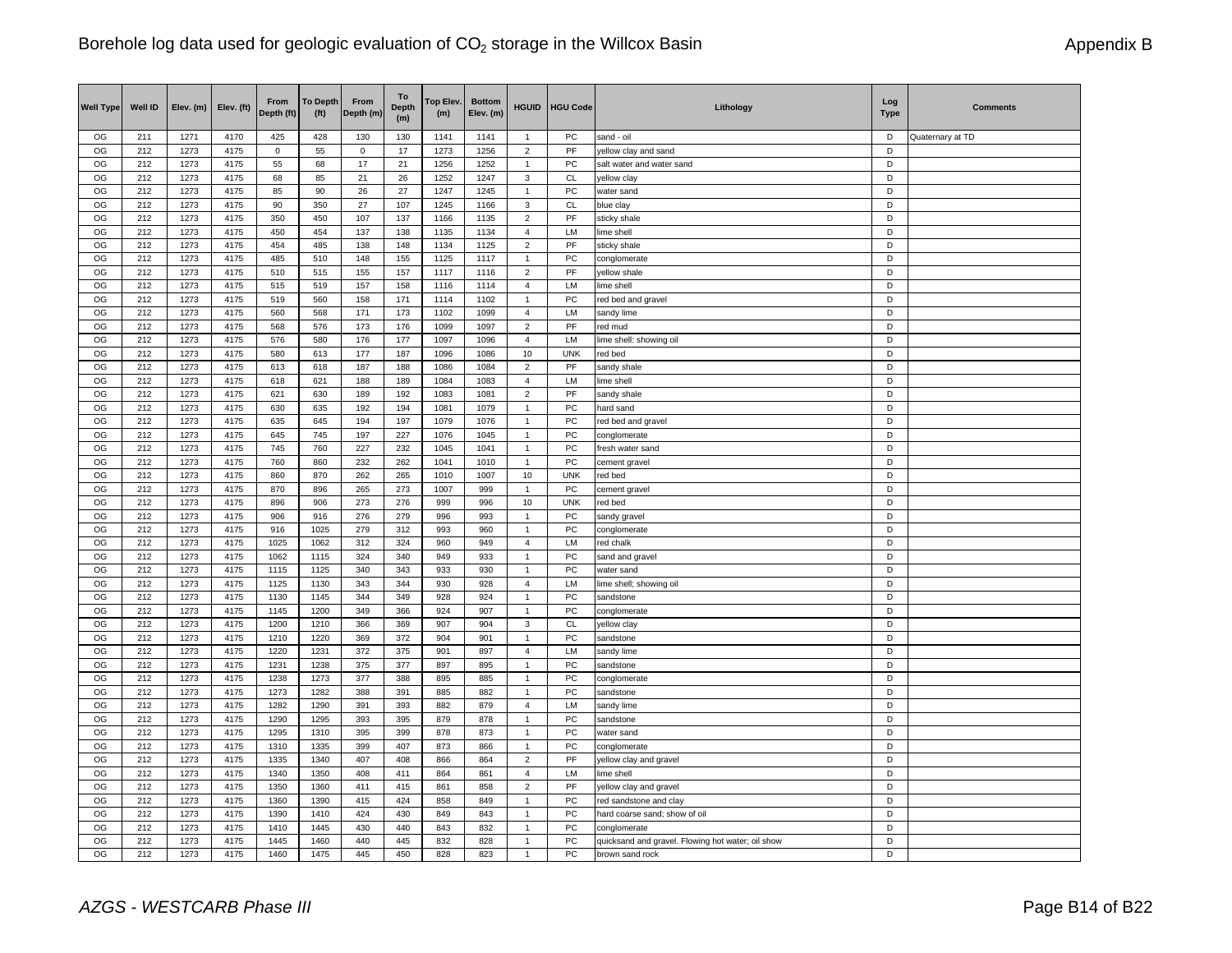| <b>Well Type</b> | Well ID    | Elev. (m)    | Elev. (ft)   | <b>From</b><br>Depth (ft) | <b>To Depth</b><br>(f <sup>t</sup> ) | From<br>Depth (m) | To<br><b>Depth</b><br>(m) | Top Elev.<br>(m) | <b>Bottom</b><br>Elev. (m) | <b>HGUID</b>                   | <b>HGU Code</b> | Lithology                                               | Log<br><b>Type</b> | <b>Comments</b> |
|------------------|------------|--------------|--------------|---------------------------|--------------------------------------|-------------------|---------------------------|------------------|----------------------------|--------------------------------|-----------------|---------------------------------------------------------|--------------------|-----------------|
| OG               | 212        | 1273         | 4175         | 1475                      | 1520                                 | 450               | 463                       | 823              | 809                        | $\overline{c}$                 | PF              | yellow clay and gravel                                  | D                  |                 |
| OG               | 212        | 1273         | 4175         | 1520                      | 1530                                 | 463               | 466                       | 809              | 806                        | $\mathbf{1}$                   | PC              | hard, sharp sandstone                                   | D                  |                 |
| OG               | 212        | 1273         | 4175         | 1530                      | 1560                                 | 466               | 475                       | 806              | 797                        | $\overline{2}$                 | PF              | yellow clay and gravel                                  | D                  |                 |
| OG               | 212        | 1273         | 4175         | 1560                      | 1575                                 | 475               | 480                       | 797              | 792                        | $\mathbf{1}$                   | PC              | hard brown sand                                         | D                  |                 |
| OG               | 212        | 1273         | 4175         | 1575                      | 1630                                 | 480               | 497                       | 792              | 776                        | 1                              | PC              | yellow conglomerate                                     | D                  |                 |
| OG               | 212        | 1273         | 4175         | 1630                      | 1645                                 | 497               | 501                       | 776              | 771                        | 1                              | PC              | pink sand                                               | D                  |                 |
| OG               | 212        | 1273         | 4175         | 1645                      | 1650                                 | 501               | 503                       | 771              | 770                        | $\overline{c}$                 | PF              | yellow clay and gravel                                  | D<br>D             |                 |
| OG<br>OG         | 212<br>212 | 1273<br>1273 | 4175<br>4175 | 1650                      | 1660                                 | 503<br>506        | 506<br>507                | 770<br>767       | 767<br>765                 | $\mathbf{1}$<br>$\overline{2}$ | PC<br>PF        | hard red sand                                           | D                  |                 |
| OG               | 212        | 1273         | 4175         | 1660<br>1665              | 1665<br>1680                         | 507               | 512                       | 765              | 760                        | 1                              | PC              | yellow clay and gravel<br>pink sandstone                | D                  |                 |
| OG               | 212        | 1273         | 4175         | 1680                      | 1785                                 | 512               | 544                       | 760              | 728                        | $\mathbf{1}$                   | PC              | red sand rock                                           | D                  |                 |
| OG               | 212        | 1273         | 4175         | 1785                      | 1810                                 | 544               | 552                       | 728              | 721                        | $\overline{2}$                 | PF              | brown shale and sand                                    | D                  |                 |
| OG               | 212        | 1273         | 4175         | 1810                      | 1830                                 | 552               | 558                       | 721              | 715                        | 1                              | PC              | red sand                                                | D                  |                 |
| OG               | 212        | 1273         | 4175         | 1830                      | 1840                                 | 558               | 561                       | 715              | 712                        | $\overline{2}$                 | PF              | blue and brown shale                                    | D                  |                 |
| OG               | 212        | 1273         | 4175         | 1840                      | 1885                                 | 561               | 575                       | 712              | 698                        | $\mathbf{1}$                   | PC              | blood-red sandstone                                     | D                  |                 |
| OG               | 212        | 1273         | 4175         | 1885                      | 1905                                 | 575               | 581                       | 698              | 692                        | $\mathbf{1}$                   | PC              | red water sand                                          | D                  |                 |
| OG               | 212        | 1273         | 4175         | 1905                      | 2010                                 | 581               | 613                       | 692              | 660                        | $\mathbf{1}$                   | PC              | brown sand                                              | D                  |                 |
| OG               | 212        | 1273         | 4175         | 2010                      | 2065                                 | 613               | 629                       | 660              | 643                        | $\overline{1}$                 | PC              | yellow sand                                             | D                  |                 |
| OG               | 212        | 1273         | 4175         | 2065                      | 2070                                 | 629               | 631                       | 643              | 642                        | $\mathbf{1}$                   | PC              | red sand                                                | D                  |                 |
| OG               | 212        | 1273         | 4175         | 2070                      | 2170                                 | 631               | 661                       | 642              | 611                        | $\mathbf{1}$                   | PC              | brown sandstone                                         | D                  |                 |
| OG               | 212        | 1273         | 4175         | 2170                      | 2173                                 | 661               | 662                       | 611              | 610                        | 10                             | <b>UNK</b>      | water seepage                                           | D                  |                 |
| OG               | 212        | 1273         | 4175         | 2173                      | 2235                                 | 662               | 681                       | 610              | 591                        | 1                              | PC              | brown sandstone                                         | D                  |                 |
| OG               | 212        | 1273         | 4175         | 2235                      | 2250                                 | 681               | 686                       | 591              | 587                        | $\mathbf{1}$                   | PC              | sand, gravel and water                                  | D                  |                 |
| OG               | 212        | 1273         | 4175         | 2250                      | 2300                                 | 686               | 701                       | 587              | 572                        | $\mathbf{1}$                   | PC              | red and brown sandstone                                 | D                  |                 |
| OG               | 212        | 1273         | 4175         | 2300                      | 2340                                 | 701               | 713                       | 572              | 559                        | $\mathbf{1}$                   | PC              | sand and shale                                          | D                  |                 |
| OG               | 212        | 1273         | 4175         | 2340                      | 2360                                 | 713               | 719                       | 559              | 553                        | $\mathbf{1}$                   | PC              | red sand and gravel; showing of oil                     | D                  | Cenozoic at TD  |
| OG               | 215        | 1295         | 4250         | $\mathbf 0$               | 40                                   | $\mathbf 0$       | 12                        | 1295             | 1283                       | 3                              | CL              | yellow clay                                             | D                  |                 |
| OG               | 215        | 1295         | 4250         | 40                        | 83                                   | 12                | 25                        | 1283             | 1270                       | $\overline{\mathbf{c}}$        | PF              | white shale                                             | D                  |                 |
| OG               | 215        | 1295         | 4250         | 83                        | 103                                  | 25                | 31                        | 1270             | 1264                       | $\mathbf{1}$                   | PC              | water sand                                              | D                  |                 |
| OG               | 215        | 1295         | 4250         | 103                       | 105                                  | 31                | 32                        | 1264             | 1263                       | 3                              | CL              | yellow clay                                             | D                  |                 |
| OG               | 215        | 1295         | 4250         | 105                       | 110                                  | 32                | 34                        | 1263             | 1262                       | 3                              | <b>CL</b>       | clay                                                    | D                  |                 |
| OG               | 215        | 1295         | 4250         | 110                       | 125                                  | 34                | 38                        | 1262             | 1257                       | $\mathbf{1}$                   | PC              | gravel-water                                            | D                  |                 |
| OG               | 215        | 1295         | 4250         | 125                       | 150                                  | 38                | 46                        | 1257             | 1250                       | 3                              | CL              | white and yellow clay                                   | D                  |                 |
| OG               | 215        | 1295         | 4250         | 150                       | 165                                  | 46                | 50                        | 1250             | 1245                       | $\overline{c}$                 | PF              | red shale, sandy                                        | D                  |                 |
| OG               | 215        | 1295         | 4250         | 165                       | 180                                  | 50                | 55                        | 1245             | 1241                       | $\overline{2}$                 | PF              | soft red shale                                          | D                  |                 |
| OG               | 215        | 1295         | 4250         | 180                       | 250                                  | 55                | 76                        | 1241             | 1219                       | 5                              | <b>EVAP</b>     | red shale and gyp                                       | D                  |                 |
| OG               | 215        | 1295         | 4250         | 250                       | 255                                  | 76                | 78                        | 1219             | 1218                       | $\overline{2}$                 | PF              | red shale                                               | D                  |                 |
| OG               | 215        | 1295         | 4250         | 255                       | 260                                  | 78                | 79                        | 1218             | 1216                       | $\overline{4}$                 | LM              | hard shells                                             | D                  |                 |
| OG               | 215        | 1295         | 4250         | 260                       | 265                                  | 79                | 81                        | 1216             | 1215                       | $\overline{c}$                 | PF              | red shale                                               | D                  |                 |
| OG               | 215        | 1295         | 4250         | 265                       | 283                                  | 81                | 86                        | 1215             | 1209                       | 5                              | <b>EVAP</b>     | hard shells and gyp                                     | D                  |                 |
| OG               | 215        | 1295         | 4250         | 283                       | 287                                  | 86                | 87                        | 1209             | 1208                       | $\overline{c}$                 | PF              | red shale                                               | $\overline{D}$     |                 |
| OG               | 215        | 1295         | 4250         | 287                       | 295                                  | 87                | 90                        | 1208             | 1205                       | 6                              | GYP             | qyp                                                     | D                  |                 |
| OG               | 215        | 1295         | 4250         | 295                       | 305                                  | 90                | 93                        | 1205             | 1202                       | $\overline{2}$                 | PF              | red shale and sand, not sure about water - 20" broke in | D                  |                 |
| OG               | 215        | 1295         | 4250         | 305                       | 355                                  | 93                | 108                       | 1202             | 1187                       | 5                              | <b>EVAP</b>     | gyp, shells and red shale                               | D                  |                 |
| OG               | 215        | 1295         | 4250         | 355                       | 360                                  | 108               | 110                       | 1187             | 1186                       | $\overline{1}$                 | PC              | gravel                                                  | D                  |                 |
| OG               | 215        | 1295         | 4250         | 360                       | 398                                  | 110               | 121                       | 1186             | 1174                       | $\mathbf{1}$                   | PC              | red sand and gravel                                     | D                  |                 |
| OG               | 215        | 1295         | 4250         | 398                       | 400                                  | 121               | 122                       | 1174             | 1173                       | $\mathbf{1}$                   | PC              | gravel                                                  | D                  |                 |
| OG               | 215        | 1295         | 4250         | 400                       | 408                                  | 122               | 124                       | 1173             | 1171                       | $\mathbf{1}$                   | PC              | red sand and gravel                                     | D                  |                 |
| OG               | 215        | 1295         | 4250         | 408                       | 412                                  | 124               | 126                       | 1171             | 1170                       | $\overline{4}$                 | <b>LM</b>       | hard shell, very sharp                                  | D                  |                 |
| OG               | 215        | 1295         | 4250         | 412                       | 419                                  | 126               | 128                       | 1170             | 1168                       | $\mathbf{1}$                   | PC              | gravel and boulders                                     | D                  |                 |
| OG               | 215        | 1295         | 4250         | 419                       | 585                                  | 128               | 178                       | 1168             | 1117                       | 1                              | PC              | sand and gravel, very hard                              | D                  |                 |
| OG               | 215        | 1295         | 4250         | 585                       | 590                                  | 178               | 180                       | 1117             | 1116                       | 3                              | <b>CL</b>       | sandy shale, very sticky                                | D                  |                 |
| OG               | 215        | 1295         | 4250         | 590                       | 615                                  | 180               | 187                       | 1116             | 1108                       | $\overline{2}$                 | PF              | pink sandy shale                                        | D                  |                 |
| OG               | 215        | 1295         | 4250         | 615                       | 635                                  | 187               | 194                       | 1108             | 1102                       | $\overline{2}$                 | PF              | red sandy shale                                         | D                  |                 |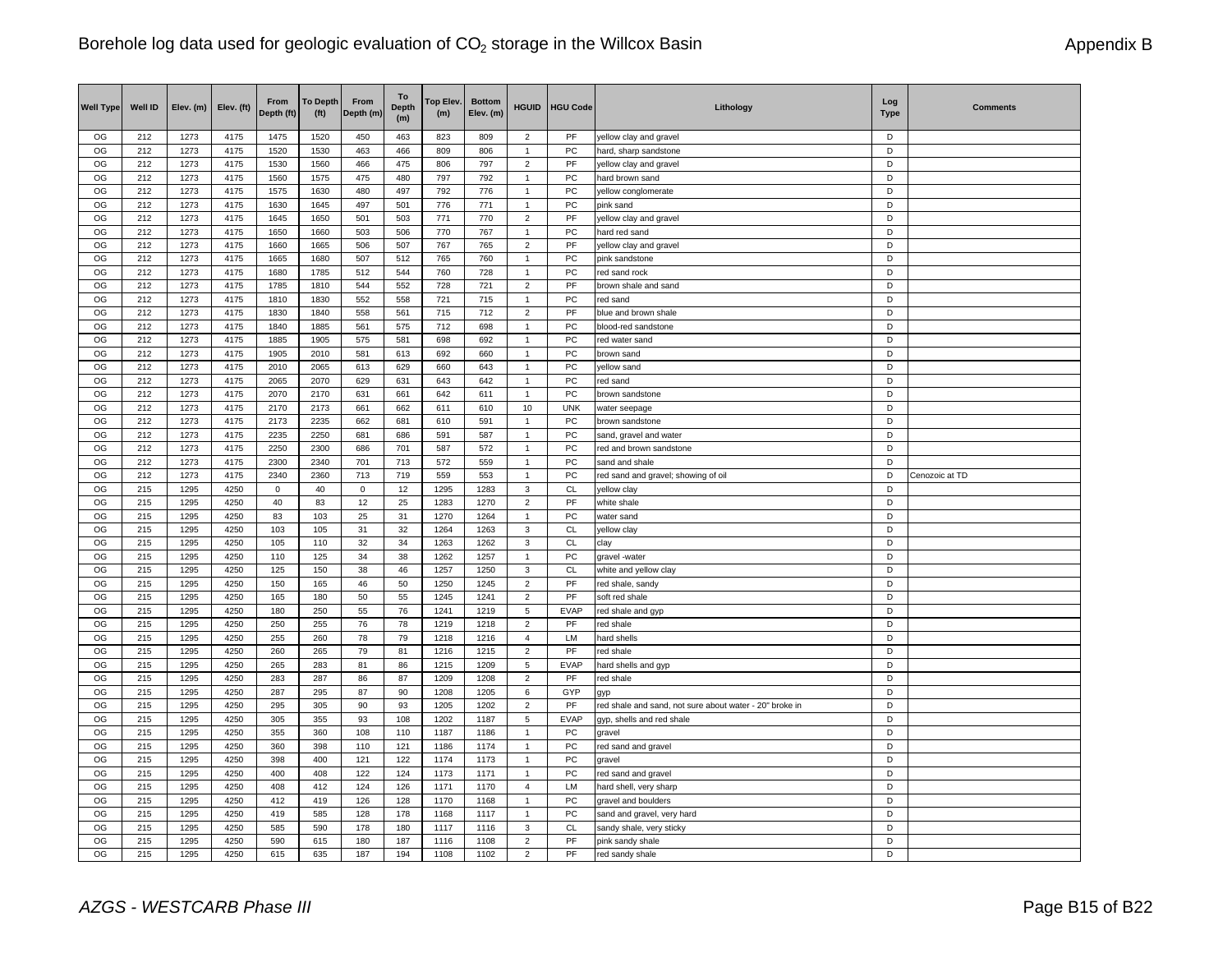| <b>Well Type</b> | Well ID    | Elev. (m)    | Elev. (ft)   | From<br>Depth (ft) | <b>To Depth</b><br>(f <sup>t</sup> ) | From<br>Depth (m) | To<br><b>Depth</b><br>(m) | Top Elev.<br>(m) | <b>Bottom</b><br>Elev. (m) | <b>HGUID</b>        | <b>HGU Code</b> | Lithology                                       | Log<br><b>Type</b> | <b>Comments</b> |
|------------------|------------|--------------|--------------|--------------------|--------------------------------------|-------------------|---------------------------|------------------|----------------------------|---------------------|-----------------|-------------------------------------------------|--------------------|-----------------|
| OG               | 215        | 1295         | 4250         | 635                | 665                                  | 194               | 203                       | 1102             | 1093                       | $\overline{2}$      | PF              | pink sandy shale and gravel                     | D                  |                 |
| OG               | 215        | 1295         | 4250         | 665                | 695                                  | 203               | 212                       | 1093             | 1084                       | $\overline{2}$      | PF              | red and pink sandy shale with streaks of gravel | D                  |                 |
| OG               | 215        | 1295         | 4250         | 695                | 700                                  | 212               | 213                       | 1084             | 1082                       | $\overline{2}$      | PF              | pink sandy shale and gravel                     | D                  |                 |
| OG               | 215        | 1295         | 4250         | 700                | 715                                  | 213               | 218                       | 1082             | 1077                       | $\mathbf{1}$        | PC              | sandy gravel with pink shale breaks.            | D                  |                 |
| OG               | 215<br>215 | 1295         | 4250<br>4250 | 715                | 755                                  | 218               | 230                       | 1077             | 1065                       | $\overline{2}$      | PF<br>PF        | pink shale and sandy gravel                     | D<br>D             |                 |
| OG<br>OG         |            | 1295         |              | 755                | 805                                  | 230               | 245                       | 1065             | 1050                       | $\overline{2}$      |                 | pink shale and gravel                           | D                  |                 |
| OG               | 215<br>215 | 1295<br>1295 | 4250<br>4250 | 805<br>840         | 840<br>856                           | 245<br>256        | 256<br>261                | 1050<br>1039     | 1039<br>1035               | 3<br>$\overline{2}$ | CL<br>PF        | pink shale very sticky<br>pink shale            | D                  |                 |
| OG               | 215        | 1295         | 4250         | 856                | 880                                  | 261               | 268                       | 1035             | 1027                       | $\overline{2}$      | PF              | pink shale, sand and gravel, soft               | D                  |                 |
| OG               | 215        | 1295         | 4250         | 880                | 940                                  | 268               | 287                       | 1027             | 1009                       | $\mathbf 2$         | PF              | pink shale and sand                             | D                  |                 |
| OG               | 215        | 1295         | 4250         | 940                | 955                                  | 287               | 291                       | 1009             | 1004                       | $\overline{2}$      | PF              | pink shale                                      | D                  |                 |
| OG               | 215        | 1295         | 4250         | 955                | 1015                                 | 291               | 309                       | 1004             | 986                        | 3                   | CL              | pink shale very sticky                          | D                  |                 |
| OG               | 215        | 1295         | 4250         | 1015               | 1045                                 | 309               | 319                       | 986              | 977                        | $\overline{2}$      | PF              | pink shale                                      | D                  |                 |
| OG               | 215        | 1295         | 4250         | 1045               | 1065                                 | 319               | 325                       | 977              | 971                        | 3                   | CL              | pink shale, sticky                              | D                  |                 |
| OG               | 215        | 1295         | 4250         | 1065               | 1100                                 | 325               | 335                       | 971              | 960                        | $\overline{2}$      | PF              | pink shale, sandy                               | D                  |                 |
| OG               | 215        | 1295         | 4250         | 1100               | 1125                                 | 335               | 343                       | 960              | 953                        | $\mathbf{1}$        | PC              | red sand                                        | D                  |                 |
| OG               | 215        | 1295         | 4250         | 1125               | 1140                                 | 343               | 347                       | 953              | 948                        | $\overline{1}$      | PC              | very hard brown gravel                          | D                  |                 |
| OG               | 215        | 1295         | 4250         | 1140               | 1230                                 | 347               | 375                       | 948              | 921                        | $\overline{1}$      | PC              | brown sand and gravel                           | D                  |                 |
| OG               | 215        | 1295         | 4250         | 1230               | 1245                                 | 375               | 379                       | 921              | 916                        | $\mathbf{1}$        | PC              | shale, sand and gravel                          | D                  |                 |
| OG               | 215        | 1295         | 4250         | 1245               | 1250                                 | 379               | 381                       | 916              | 914                        | $\mathbf{1}$        | <b>PC</b>       | hard brown gravel                               | D                  |                 |
| OG               | 215        | 1295         | 4250         | 1250               | 1260                                 | 381               | 384                       | 914              | 911                        | $\mathbf{1}$        | PC              | sand and gravel                                 | D                  |                 |
| OG               | 215        | 1295         | 4250         | 1260               | 1300                                 | 384               | 396                       | 911              | 899                        | $\mathbf{1}$        | PC              | brown sand and gravel                           | D                  |                 |
| OG               | 215        | 1295         | 4250         | 1300               | 1310                                 | 396               | 399                       | 899              | 896                        | $\overline{1}$      | PC              | brown sand, carries water                       | D                  |                 |
| OG               | 215        | 1295         | 4250         | 1310               | 1325                                 | 399               | 404                       | 896              | 892                        | $\mathbf{1}$        | PC              | brown sand                                      | D                  |                 |
| OG               | 215        | 1295         | 4250         | 1325               | 1340                                 | 404               | 408                       | 892              | 887                        | $\mathbf{1}$        | PC              | brown sand, hard                                | D                  |                 |
| OG               | 215        | 1295         | 4250         | 1340               | 1365                                 | 408               | 416                       | 887              | 879                        | $\overline{1}$      | PC              | brown sand with hard shells through it          | D                  |                 |
| OG               | 215        | 1295         | 4250         | 1365               | 1385                                 | 416               | 422                       | 879              | 873                        | $\overline{1}$      | PC              | brown sand and shale                            | D                  |                 |
| OG               | 215        | 1295         | 4250         | 1385               | 1395                                 | 422               | 425                       | 873              | 870                        | $\overline{1}$      | PC              | sand, gravel, and shale                         | D                  |                 |
| OG               | 215        | 1295         | 4250         | 1395               | 1408                                 | 425               | 429                       | 870              | 866                        | $\overline{2}$      | PF              | shale, red                                      | D                  |                 |
| OG               | 215        | 1295         | 4250         | 1408               | 1410                                 | 429               | 430                       | 866              | 866                        | 3                   | CL              | sticky red shale                                | D                  |                 |
| OG               | 215        | 1295         | 4250         | 1410               | 1415                                 | 430               | 431                       | 866              | 864                        | $\overline{2}$      | PF              | red shale                                       | D                  |                 |
| OG               | 215        | 1295         | 4250         | 1415               | 1430                                 | 431               | 436                       | 864              | 860                        | $\mathbf{1}$        | PC              | sand and shale                                  | D                  |                 |
| OG               | 215        | 1295         | 4250         | 1430               | 1435                                 | 436               | 437                       | 860              | 858                        | $\mathbf 2$         | PF              | red shale                                       | D                  |                 |
| OG               | 215        | 1295         | 4250         | 1435               | 1460                                 | 437               | 445                       | 858              | 850                        | 6                   | GYP             | gyp                                             | D                  |                 |
| OG               | 215        | 1295         | 4250         | 1460               | 1465                                 | 445               | 447                       | 850              | 849                        | $\mathbf 2$         | PF              | red shale                                       | D                  |                 |
| OG               | 215        | 1295         | 4250         | 1465               | 1540                                 | 447               | 469                       | 849              | 826                        | 6                   | GYP             | avp                                             | D                  |                 |
| OG               | 215        | 1295         | 4250         | 1540               | 1588                                 | 469               | 484                       | 826              | 811                        | 6                   | GYP             | gyp with gray shale                             | D                  |                 |
| OG               | 215        | 1295         | 4250         | 1588               | 1592                                 | 484               | 485                       | 811              | 810                        | $\overline{1}$      | PC              | quick sand, dark brown-water                    | D                  |                 |
| OG               | 215        | 1295         | 4250         | 1592               | 1598                                 | 485               | 487                       | 810              | 808                        | 5                   | <b>EVAP</b>     | gyp and gray shale                              | D                  |                 |
| OG               | 215        | 1295         | 4250         | 1598               | 1620                                 | 487               | 494                       | 808              | 802                        | $\mathbf{1}$        | PC              | red sand                                        | D                  |                 |
| OG               | 215        | 1295         | 4250         | 1620               | 1680                                 | 494               | 512                       | 802              | 783                        | $\overline{2}$      | PF              | white shale                                     | D                  |                 |
| OG               | 215        | 1295         | 4250         | 1680               | 1690                                 | 512               | 515                       | 783              | 780                        | $\mathbf{1}$        | PC              | conglomerate                                    | D                  |                 |
| OG               | 215        | 1295         | 4250         | 1690               | 1750                                 | 515               | 533                       | 780              | 762                        | $\overline{1}$      | PC              | yellow conglomerate                             | D                  |                 |
| OG               | 215        | 1295         | 4250         | 1750               | 1775                                 | 533               | 541                       | 762              | 754                        | $\mathbf{1}$        | PC              | red conglomerate                                | D                  |                 |
| OG               | 215        | 1295         | 4250         | 1775               | 1788                                 | 541               | 545                       | 754              | 750                        | $\mathbf{1}$        | PC              | gray conglomerate and sandy                     | D                  |                 |
| OG               | 215        | 1295         | 4250         | 1788               | 1798                                 | 545               | 548                       | 750              | 747                        | $\mathbf{1}$        | PC              | red conglomerate                                | D                  |                 |
| OG               | 215        | 1295         | 4250         | 1798               | 1843                                 | 548               | 562                       | 747              | 734                        | $\mathbf{1}$        | PC              | gray conglomerate, hard                         | D                  |                 |
| OG               | 215        | 1295         | 4250         | 1843               | 1875                                 | 562               | 572                       | 734              | 724                        | $\mathbf{1}$        | PC              | dark gray water sand                            | D                  |                 |
| OG               | 215        | 1295         | 4250         | 1875               | 1905                                 | 572               | 581                       | 724              | 715                        | $\mathbf{1}$        | PC              | dark gray grit with small bits of bentonite     | D                  |                 |
| OG               | 215        | 1295         | 4250         | 1905               | 1975                                 | 581               | 602                       | 715              | 693                        | $\mathbf{1}$        | PC              | gray grit with gray shale streaks               | D                  |                 |
| OG               | 215        | 1295         | 4250         | 1975               | 1980                                 | 602               | 604                       | 693              | 692                        | $\mathbf{1}$        | PC              | gray sand -hole full water                      | $\overline{D}$     |                 |
| OG               | 215        | 1295         | 4250         | 1980               | 1995                                 | 604               | 608                       | 692              | 687                        | $\overline{2}$      | PF              | gray shale with streaks of sand                 | D                  |                 |
| OG               | 215        | 1295         | 4250         | 1995               | 2000                                 | 608               | 610                       | 687              | 686                        | $\mathbf{1}$        | PC              | dark gray sand                                  | D                  |                 |
| OG               | 215        | 1295         | 4250         | 2000               | 2006                                 | 610               | 611                       | 686              | 684                        | $\mathbf{1}$        | PC              | gray sand and shale                             | D                  |                 |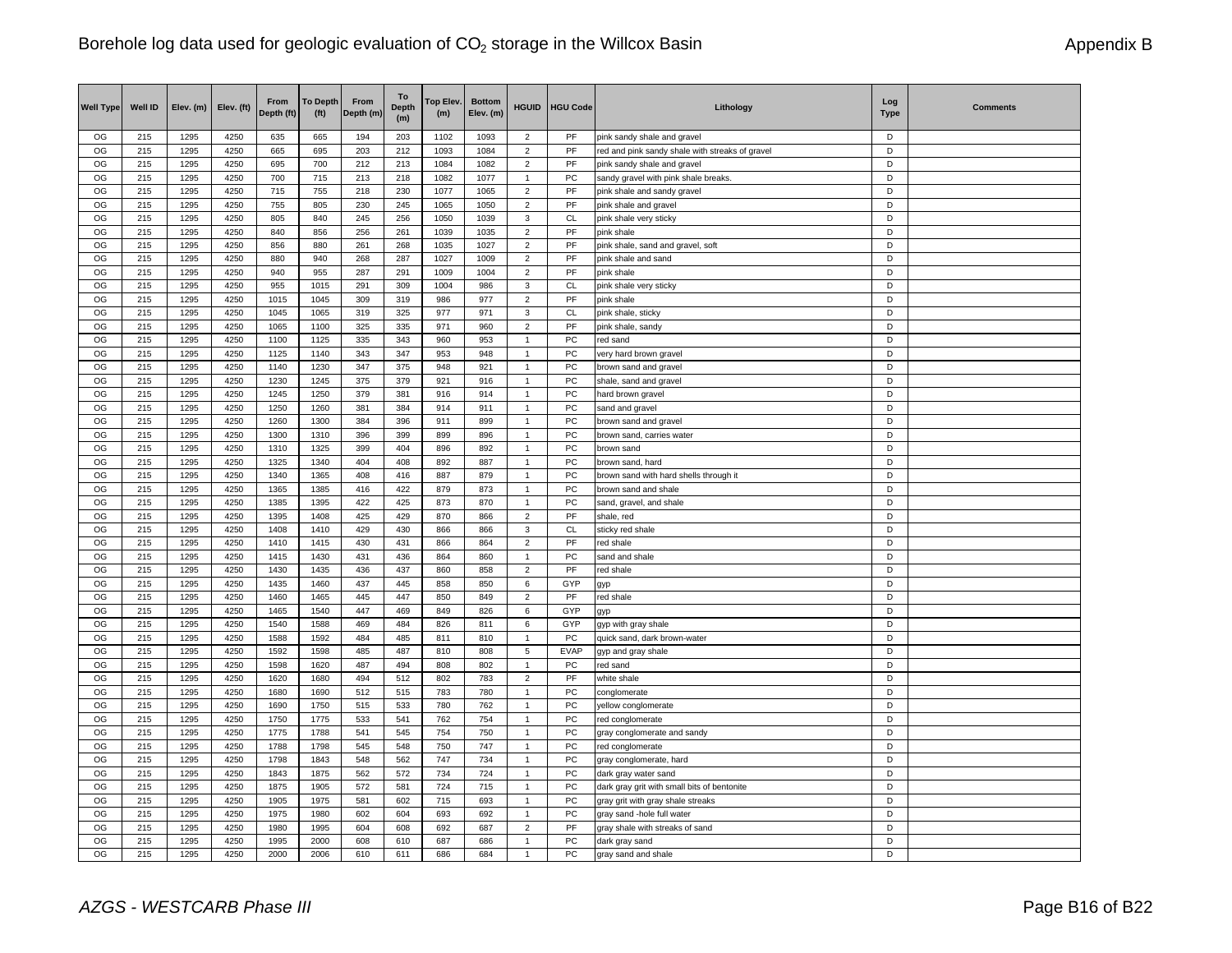| <b>Well Type</b> | <b>Well ID</b> | Elev. (m)    | Elev. (ft)   | From<br>Depth (ft) | <b>To Depth</b><br>(f <sup>t</sup> ) | From<br>Depth (m) | To<br><b>Depth</b><br>(m) | Top Elev.<br>(m) | <b>Bottom</b><br>Elev. (m) | <b>HGUID</b>                     | <b>HGU Code</b>     | Lithology                                | Log<br><b>Type</b> | <b>Comments</b> |
|------------------|----------------|--------------|--------------|--------------------|--------------------------------------|-------------------|---------------------------|------------------|----------------------------|----------------------------------|---------------------|------------------------------------------|--------------------|-----------------|
| OG               | 215            | 1295         | 4250         | 2006               | 2010                                 | 611               | 613                       | 684              | 683                        | $\mathbf{1}$                     | <b>PC</b>           | gray sand                                | D                  |                 |
| OG               | 215            | 1295         | 4250         | 2010               | 2018                                 | 613               | 615                       | 683              | 680                        | $\overline{2}$                   | PF                  | gray shale with sand                     | D                  |                 |
| OG               | 215            | 1295         | 4250         | 2018               | 2060                                 | 615               | 628                       | 680              | 668                        | $\overline{1}$                   | PC                  | gray sand                                | D                  |                 |
| OG               | 215            | 1295         | 4250         | 2060               | 2080                                 | 628               | 634                       | 668              | 661                        | $\overline{1}$                   | PC                  | sand water                               | D<br>D             |                 |
| OG<br>OG         | 215<br>215     | 1295<br>1295 | 4250<br>4250 | 2080<br>2100       | 2100<br>2105                         | 634<br>640        | 640<br>642                | 661<br>655       | 655<br>654                 | $\overline{1}$<br>$\mathbf{1}$   | PC<br>PC            | gray sand, very fine<br>water sand       | D                  |                 |
| OG               | 215            | 1295         | 4250         | 2105               | 2115                                 | 642               | 645                       | 654              | 651                        | $\overline{1}$                   | PC                  | water sand gray, hard and very fine      | D                  |                 |
| OG               | 215            | 1295         | 4250         | 2115               | 2150                                 | 645               | 655                       | 651              | 640                        | $\overline{1}$                   | PC                  | gray sand, soft                          | D                  |                 |
| OG               | 215            | 1295         | 4250         | 2150               | 2190                                 | 655               | 668                       | 640              | 628                        | $\overline{1}$                   | PC                  | dark gray sand                           | D                  |                 |
| OG               | 215            | 1295         | 4250         | 2190               | 2200                                 | 668               | 671                       | 628              | 625                        | $\overline{1}$                   | PC                  | gray sand                                | D                  |                 |
| OG               | 215            | 1295         | 4250         | 2200               | 2215                                 | 671               | 675                       | 625              | 620                        | $\overline{2}$                   | PF                  | pink shale and sand                      | D                  |                 |
| OG               | 215            | 1295         | 4250         | 2215               | 2225                                 | 675               | 678                       | 620              | 617                        | $\overline{1}$                   | PC                  | shale streaks in gray sand               | D                  |                 |
| OG               | 215            | 1295         | 4250         | 2225               | 2290                                 | 678               | 698                       | 617              | 597                        | $\overline{1}$                   | PC                  | gray sand, hard water 2285 to 2290       | D                  |                 |
| OG               | 215            | 1295         | 4250         | 2290               | 2320                                 | 698               | 707                       | 597              | 588                        | $\mathbf{1}$                     | PC                  | gray sand                                | D                  |                 |
| OG               | 215            | 1295         | 4250         | 2320               | 2325                                 | 707               | 709                       | 588              | 587                        | $\overline{1}$                   | PC                  | gray sand and red shale, drill very slow | D                  |                 |
| OG               | 215            | 1295         | 4250         | 2325               | 2348                                 | 709               | 716                       | 587              | 580                        | $\mathbf{1}$                     | PC                  | gray sand                                | D                  |                 |
| OG               | 215            | 1295         | 4250         | 2348               | 2360                                 | 716               | 719                       | 580              | 576                        | $\overline{1}$                   | PC                  | dark brown sand, very hard               | D                  |                 |
| OG               | 215            | 1295         | 4250         | 2360               | 2380                                 | 719               | 725                       | 576              | 570                        | $\overline{1}$                   | PC                  | dark brown sand with brown shale streaks | D                  |                 |
| OG               | 215            | 1295         | 4250         | 2380               | 2395                                 | 725               | 730                       | 570              | 565                        | $\overline{1}$                   | PC                  | dark brown sand, very hard               | D                  |                 |
| OG               | 215            | 1295         | 4250         | 2395               | 2415                                 | 730               | 736                       | 565              | 559                        | $\overline{1}$                   | PC                  | brown sand                               | D                  |                 |
| OG               | 215            | 1295         | 4250         | 2415               | 2425                                 | 736               | 739                       | 559              | 556                        | $\overline{4}$                   | LM                  | red sandy lime                           | D                  |                 |
| OG               | 215            | 1295         | 4250         | 2425               | 2450                                 | 739               | 747                       | 556              | 549                        | $\overline{4}$                   | LM                  | brown sandy lime, very hard at bottom    | D                  |                 |
| OG               | 215            | 1295         | 4250         | 2450               | 2475                                 | 747               | 754                       | 549              | 541                        | $\overline{4}$                   | LM<br>LAVA          | brown sandy lime                         | D                  |                 |
| OG               | 215            | 1295         | 4250         | 2475               | 2520                                 | 754               | 768                       | 541              | 527                        | 8                                | <b>FLOW</b><br>LAVA | red volcanic mud and cinders             | D                  |                 |
| OG               | 215            | 1295         | 4250         | 2520               | 2545                                 | 768               | 776                       | 527              | 520                        | 8                                | <b>FLOW</b>         | red volcanic mud                         | D                  |                 |
| OG               | 215            | 1295         | 4250         | 2545               | 2568                                 | 776               | 783                       | 520              | 513                        | $\overline{1}$                   | PC                  | red sand and shale                       | D                  |                 |
| OG               | 215            | 1295         | 4250         | 2568               | 2620                                 | 783               | 799                       | 513              | 497                        | $\overline{4}$<br>$\overline{1}$ | LM                  | gray sand with small showing of lime     | D<br>D             |                 |
| OG<br>OG         | 215<br>215     | 1295<br>1295 | 4250<br>4250 | 2620<br>2640       | 2640<br>2655                         | 799<br>805        | 805<br>809                | 497<br>491       | 491<br>486                 | 1                                | ${\sf PC}$<br>PC    | brown sand                               | D                  |                 |
| OG               | 215            | 1295         | 4250         | 2655               | 2680                                 | 809               | 817                       | 486              | 479                        | $\overline{4}$                   | LM                  | gray sand<br>red shale with sand shells  | D                  |                 |
| OG               | 215            | 1295         | 4250         | 2680               | 2700                                 | 817               | 823                       | 479              | 472                        | $\overline{4}$                   | LM                  | red sandy shale and shells               | $\overline{D}$     |                 |
| OG               | 215            | 1295         | 4250         | 2700               | 2720                                 | 823               | 829                       | 472              | 466                        | 4                                | LM                  | red sandy lime, hard                     | D                  |                 |
| OG               | 215            | 1295         | 4250         | 2720               | 2735                                 | 829               | 834                       | 466              | 462                        | $\overline{4}$                   | LM                  | red sandy lime, very hard                | D                  |                 |
| OG               | 215            | 1295         | 4250         | 2735               | 2755                                 | 834               | 840                       | 462              | 456                        | $\overline{4}$                   | LM                  | red sandy lime, hard                     | D                  |                 |
| OG               | 215            | 1295         | 4250         | 2755               | 2770                                 | 840               | 844                       | 456              | 451                        | $\overline{4}$                   | LM                  | brown shale and very hard shells         | D                  |                 |
| OG               | 215            | 1295         | 4250         | 2770               | 2780                                 | 844               | 847                       | 451              | 448                        | $\overline{4}$                   | LM                  | red shale and shells                     | D                  |                 |
| OG               | 215            | 1295         | 4250         | 2780               | 2810                                 | 847               | 856                       | 448              | 439                        | $\overline{4}$                   | LM                  | red mud with very thin hard shells       | D                  |                 |
| OG               | 215            | 1295         | 4250         | 2810               | 2830                                 | 856               | 863                       | 439              | 433                        | $\overline{4}$                   | <b>LM</b>           | red mud and brown hard shells            | D                  |                 |
| OG               | 215            | 1295         | 4250         | 2830               | 2855                                 | 863               | 870                       | 433              | 425                        | $\overline{4}$                   | <b>LM</b>           | red mud with thin hard shells            | D                  |                 |
| OG               | 215            | 1295         | 4250         | 2855               | 2945                                 | 870               | 898                       | 425              | 398                        | $\overline{4}$                   | LM                  | red mud with hard brown shells           | D                  |                 |
| OG               | 215            | 1295         | 4250         | 2945               | 2955                                 | 898               | 901                       | 398              | 395                        | $\overline{1}$                   | PC                  | 6 BPH water in brown grit                | D                  |                 |
| OG               | 215            | 1295         | 4250         | 2955               | 2965                                 | 901               | 904                       | 395              | 392                        | $\overline{1}$                   | PC                  | brown grit                               | D                  |                 |
| OG               | 215            | 1295         | 4250         | 2965               | 2985                                 | 904               | 910                       | 392              | 386                        | $\overline{4}$                   | LM                  | brown sand and shells                    | D                  |                 |
| OG               | 215            | 1295         | 4250         | 2985               | 2990                                 | 910               | 911                       | 386              | 384                        | $\overline{4}$                   | LM                  | brown shale and shells                   | D                  |                 |
| OG<br>OG         | 215<br>215     | 1295         | 4250         | 2990               | 3015                                 | 911<br>919        | 919                       | 384              | 376                        | $\overline{4}$                   | LM<br>PF            | brown sandy lime, hard shells            | D<br>D             |                 |
| OG               | 215            | 1295<br>1295 | 4250<br>4250 | 3015<br>3030       | 3030<br>3035                         | 924               | 924<br>925                | 376<br>372       | 372<br>370                 | $\overline{2}$<br>$\overline{1}$ | PC                  | brown shale                              | D                  |                 |
| OG               | 215            | 1295         | 4250         | 3035               | 3045                                 | 925               | 928                       | 370              | 367                        | $\overline{2}$                   | PF                  | hard brown sand<br>brown shale           | D                  |                 |
| OG               | 215            | 1295         | 4250         | 3045               | 3075                                 | 928               | 937                       | 367              | 358                        | $\overline{4}$                   | LM                  | brown sandy lime                         | D                  |                 |
| OG               | 215            | 1295         | 4250         | 3075               | 3100                                 | 937               | 945                       | 358              | 351                        | $\overline{4}$                   | LM                  | brown shale with thin hard shells        | D                  |                 |
| OG               | 215            | 1295         | 4250         | 3100               | 3125                                 | 945               | 953                       | 351              | 343                        | 4                                | LM                  | brown sandy lime                         | D                  |                 |
| OG               | 215            | 1295         | 4250         | 3125               | 3150                                 | 953               | 960                       | 343              | 335                        | 4                                | LM                  | brown shale and thin hard shells         | D                  |                 |
| OG               | 215            | 1295         | 4250         | 3150               | 3165                                 | 960               | 965                       | 335              | 331                        | $\overline{4}$                   | LM                  | brown sandy lime                         | D                  |                 |
|                  |                |              |              |                    |                                      |                   |                           |                  |                            |                                  |                     |                                          |                    |                 |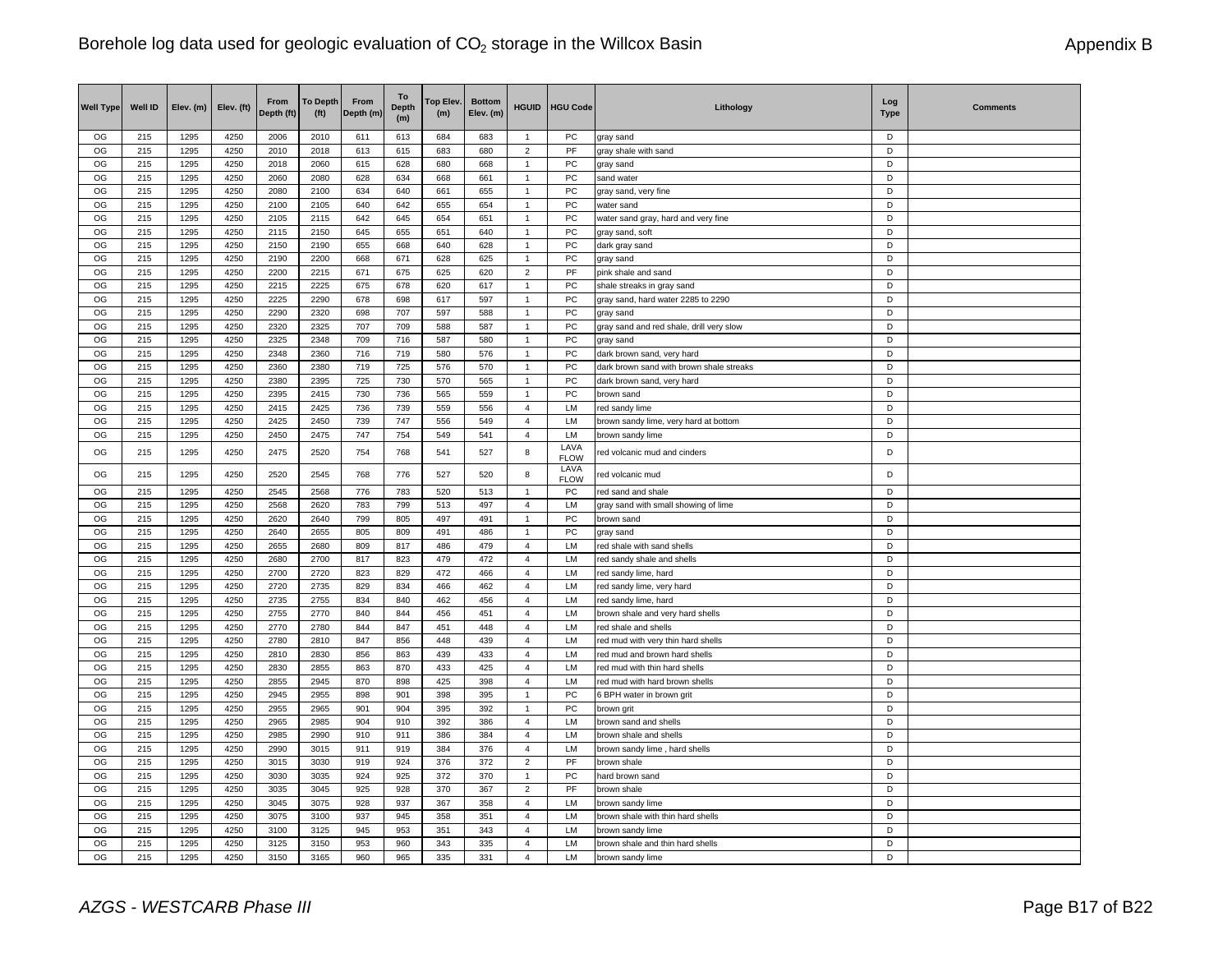| <b>Well Type</b> | Well ID    | Elev. (m)    | Elev. (ft)   | From<br>Depth (ft) | <b>To Depth</b><br>(f <sup>t</sup> ) | From<br>Depth (m) | To<br><b>Depth</b><br>(m) | Top Elev.<br>(m) | <b>Bottom</b><br>Elev. (m) | <b>HGUID</b>                     | <b>HGU Code</b>     | Lithology                                                                                                               | Log<br><b>Type</b> | <b>Comments</b>  |
|------------------|------------|--------------|--------------|--------------------|--------------------------------------|-------------------|---------------------------|------------------|----------------------------|----------------------------------|---------------------|-------------------------------------------------------------------------------------------------------------------------|--------------------|------------------|
| OG               | 215        | 1295         | 4250         | 3165               | 3180                                 | 965               | 969                       | 331              | 326                        | 2                                | PF                  | red limey shale                                                                                                         | D                  |                  |
| OG               | 215        | 1295         | 4250         | 3180               | 3215                                 | 969               | 980                       | 326              | 315                        | $\overline{1}$                   | PC                  | red shale with lime covered brown boulders                                                                              | D                  |                  |
| OG               | 215        | 1295         | 4250         | 3215               | 3230                                 | 980               | 985                       | 315              | 311                        | $\overline{1}$                   | PC                  | red gravel - water 7 boilers, water temp is 110                                                                         | D                  |                  |
| OG               | 215        | 1295         | 4250         | 3230               | 3250                                 | 985               | 991                       | 311              | 305                        | $\overline{2}$                   | PF                  | red shale                                                                                                               | D                  |                  |
| OG               | 215        | 1295         | 4250         | 3250               | 3255                                 | 991               | 992                       | 305              | 303                        | $\overline{2}$                   | PF                  | red shale and gravel                                                                                                    | D                  |                  |
| OG               | 215        | 1295         | 4250         | 3255               | 3270                                 | 992               | 997                       | 303              | 299                        | 2                                | PF<br>PF            | red shale and gravel mixed with brown shale                                                                             | D                  |                  |
| OG<br>OG         | 215<br>215 | 1295<br>1295 | 4250<br>4250 | 3270<br>3275       | 3275<br>3285                         | 997<br>998        | 998<br>1001               | 299<br>297       | 297<br>294                 | $\overline{2}$<br>$\overline{4}$ | LM                  | red shale and gravel                                                                                                    | D<br>D             | Cenozoic at TD   |
| OG               | 217        | 1283         | 4210         | $\mathbf 0$        | 1350                                 | $\mathbf 0$       | 411                       | 1283             | 872                        | 10                               | <b>UNK</b>          | red lime, ran into crevice at 3285<br>fill                                                                              | D                  |                  |
| OG               | 217        | 1283         | 4210         | 1350               | 1470                                 | 411               | 448                       | 872              | 835                        | 8                                | LAVA                | hard red rock                                                                                                           | D                  |                  |
| OG               | 217        | 1283         | 4210         | 1470               | 1510                                 | 448               | 460                       | 835              | 823                        | $\overline{4}$                   | <b>FLOW</b><br>LM   | lime and shale                                                                                                          | D                  | Cretaceous at TD |
| OG               | 249        | 1349         | 4425         | $\mathsf 0$        | 23                                   | $\mathbf 0$       | $\overline{7}$            | 1349             | 1342                       | $\sqrt{2}$                       | PF                  | soft brown clay and cobbles                                                                                             | D                  |                  |
| OG               | 249        | 1349         | 4425         | 23                 | 45                                   | $\overline{7}$    | 14                        | 1342             | 1335                       | 2                                | PF                  | brown clay and volcanics                                                                                                | D                  |                  |
| OG               | 249        | 1349         | 4425         | 45                 | 55                                   | 14                | 17                        | 1335             | 1332                       | $\overline{2}$                   | PF                  | soft brown clay and cobbles                                                                                             | D                  |                  |
| OG               | 249        | 1349         | 4425         | 55                 | 80                                   | 17                | 24                        | 1332             | 1324                       | $\overline{2}$                   | PF                  | brown clay with hard shells                                                                                             | D                  |                  |
| OG               | 249        | 1349         | 4425         | 80                 | 90                                   | 24                | 27                        | 1324             | 1321                       | 1                                | <b>PC</b>           | brown conglomerate                                                                                                      | D                  |                  |
| OG               | 249        | 1349         | 4425         | 90                 | 140                                  | 27                | 43                        | 1321             | 1306                       | $\overline{2}$                   | PF                  | brown clay and cobbles                                                                                                  | D                  |                  |
| OG               | 249        | 1349         | 4425         | 140                | 161                                  | 43                | 49                        | 1306             | 1300                       | 2                                | PF                  | brown clay and cobbles and heavy gravel                                                                                 | D                  |                  |
| OG               | 249        | 1349         | 4425         | 161                | 220                                  | 49                | 67                        | 1300             | 1282                       | $\overline{2}$                   | PF                  | brown clay with gravel streaks                                                                                          | D                  |                  |
| OG               | 249        | 1349         | 4425         | 220                | 224                                  | 67                | 68                        | 1282             | 1280                       | $\mathbf{1}$                     | PC                  | brown gravel and cobbles                                                                                                | D                  |                  |
| OG               | 249        | 1349         | 4425         | 224                | 231                                  | 68                | 70                        | 1280             | 1278                       | 10                               | <b>UNK</b>          | gray rock                                                                                                               | D                  |                  |
| OG               | 249        | 1349         | 4425         | 231                | 251                                  | 70                | 77                        | 1278             | 1272                       | $\overline{2}$                   | PF                  | gray to brown clay and mostly rock                                                                                      | D                  |                  |
| OG               | 249        | 1349         | 4425         | 251                | 255                                  | 77                | 78                        | 1272             | 1271                       | 8                                | LAVA<br><b>FLOW</b> | hard black basalt                                                                                                       | D                  |                  |
| OG               | 249        | 1349         | 4425         | 255                | 265                                  | 78                | 81                        | 1271             | 1268                       | $\mathbf{1}$                     | PC                  | broken basalt and gravel                                                                                                | D                  |                  |
| OG               | 249        | 1349         | 4425         | 265                | 272                                  | 81                | 83                        | 1268             | 1266                       | $\mathbf{1}$                     | PC                  | black basalt gravel, heavy                                                                                              | D                  |                  |
| OG               | 249        | 1349         | 4425         | 272                | 315                                  | 83                | 96                        | 1266             | 1253                       | $\overline{2}$                   | PF                  | brown clay and gravel streaks                                                                                           | D                  |                  |
| OG               | 249        | 1349         | 4425         | 315                | 336                                  | 96                | 102                       | 1253             | 1246                       | 1                                | PC                  | black gravel with thin brown clay streaks                                                                               | D                  |                  |
| OG               | 249        | 1349         | 4425         | 336                | 387                                  | 102               | 118                       | 1246             | 1231                       | $\overline{1}$                   | PC                  | gray to black conglomerate, poorly cemented                                                                             | D                  |                  |
| OG               | 249        | 1349         | 4425         | 387                | 410                                  | 118               | 125                       | 1231             | 1224                       | $\mathbf{1}$                     | PC                  | gray to black gravel                                                                                                    | D                  |                  |
| OG<br>OG         | 249<br>249 | 1349<br>1349 | 4425<br>4425 | 410<br>431         | 431<br>440                           | 125<br>131        | 131<br>134                | 1224<br>1217     | 1217                       | $\mathbf{1}$<br>$\mathbf{1}$     | PC<br>PC            | gravel with gray clay streaks                                                                                           | D<br>D             |                  |
| OG               | 249        | 1349         | 4425         | 440                | 455                                  | 134               | 139                       | 1215             | 1215<br>1210               | $\overline{4}$                   | LM                  | white gravel with dirty lime<br>dirty lime with trace basalt                                                            | D                  |                  |
| OG               | 249        | 1349         | 4425         | 455                | 469                                  | 139               | 143                       | 1210             | 1206                       | $\overline{4}$                   | LM                  | reddish dirty lime                                                                                                      | D                  |                  |
| OG               | 249        | 1349         | 4425         | 469                | 510                                  | 143               | 155                       | 1206             | 1193                       | $\overline{4}$                   | LM                  | white lime(?) with trace of basalt                                                                                      | D                  |                  |
| OG               | 249        | 1349         | 4425         | 510                | 572                                  | 155               | 174                       | 1193             | 1174                       | 4                                | LM                  | white rock with trace of black basalt, trace of calcite and shale                                                       | D                  |                  |
| OG               | 249        | 1349         | 4425         | 572                | 630                                  | 174               | 192                       | 1174             | 1157                       | $\overline{4}$                   | <b>LM</b>           | white rock with traces of shale and calcite, porous, soft                                                               | D                  |                  |
| OG               | 249        | 1349         | 4425         | 630                | 707                                  | 192               | 215                       | 1157             | 1133                       | $\overline{4}$                   | LM                  | with rock, hard and soft zones, more red rock with depth. (all of this rock<br>s porous and contains solution cavities) | D                  |                  |
| OG               | 249        | 1349         | 4425         | 707                | 715                                  | 215               | 218                       | 1133             | 1131                       | $\overline{4}$                   | LM                  | limestone and chalcedony, and sand, very hard rock at 714'                                                              | D                  |                  |
| OG               | 249        | 1349         | 4425         | 715                | 728                                  | 218               | 222                       | 1131             | 1127                       | $\overline{4}$                   | LM                  | very hard gray limestone                                                                                                | D                  |                  |
| OG               | 249        | 1349         | 4425         | 728                | 732                                  | 222               | 223                       | 1127             | 1126                       | 10                               | <b>UNK</b>          | hard brown rock                                                                                                         | D                  |                  |
| OG               | 249        | 1349         | 4425         | 732                | 735                                  | 223               | 224                       | 1126             | 1125                       | 10                               | <b>UNK</b>          | hard red rock                                                                                                           | D                  |                  |
| OG               | 249        | 1349         | 4425         | 735                | 741                                  | 224               | 226                       | 1125             | 1123                       | 10                               | <b>UNK</b>          | hard brown rock                                                                                                         | D                  |                  |
| OG               | 249        | 1349         | 4425         | 741                | 754                                  | 226               | 230                       | 1123             | 1119                       | $\overline{2}$                   | PF                  | hard brown shale                                                                                                        | D                  |                  |
| OG               | 249        | 1349         | 4425         | 754                | 764                                  | 230               | 233                       | 1119             | 1116                       | 10                               | <b>UNK</b>          | hard gray, white, and brown rock                                                                                        | D                  |                  |
| OG               | 249        | 1349         | 4425         | 764                | 772                                  | 233               | 235                       | 1116             | 1113                       | 10                               | <b>UNK</b>          | mostly brown rock                                                                                                       | D                  |                  |
| OG               | 249        | 1349         | 4425         | 772                | 784                                  | 235               | 239                       | 1113             | 1110                       | $\mathbf{1}$                     | <b>PC</b>           | water sand and trace basalt, limestone and fish scale @ 780                                                             | D<br>D             |                  |
| OG               | 249        | 1349         | 4425         | 784                | 811                                  | 239               | 247                       | 1110             | 1102                       | 10                               | <b>UNK</b><br>LAVA  | brown and red rock                                                                                                      |                    |                  |
| OG               | 249        | 1349         | 4425         | 811                | 823                                  | 247               | 251                       | 1102             | 1098                       | 8                                | <b>FLOW</b>         | hard, gray to black basalt                                                                                              | D                  |                  |
| OG               | 249        | 1349         | 4425         | 823                | 827                                  | 251               | 252                       | 1098             | 1097                       | 10                               | <b>UNK</b>          | black to red rock of medium hardness                                                                                    | D                  |                  |
| OG               | 249        | 1349         | 4425         | 827                | 842                                  | 252               | 257                       | 1097             | 1092                       | 8                                | LAVA<br><b>FLOW</b> | black basalt                                                                                                            | D                  |                  |
| OG               | 249        | 1349         | 4425         | 842                | 848                                  | 257               | 258                       | 1092             | 1090                       | 10                               | <b>UNK</b>          | very hard gray rock                                                                                                     | D                  |                  |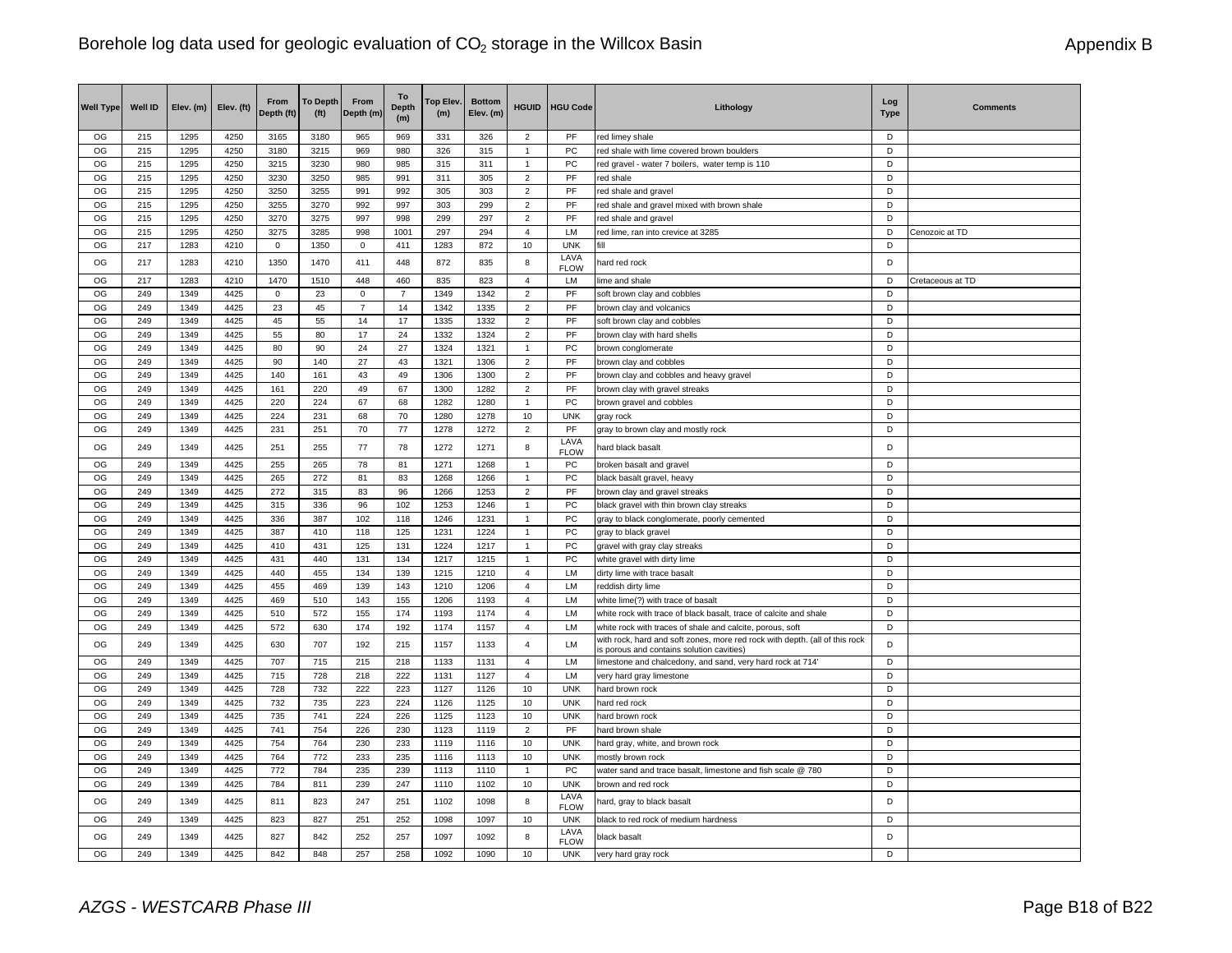| <b>Well Type</b> | Well ID    | Elev. (m)    | Elev. (ft)   | From<br>Depth (ft) | <b>To Depth</b><br>(f <sup>t</sup> ) | From<br>Depth (m) | To<br><b>Depth</b><br>(m) | <b>Top Elev</b><br>(m) | <b>Bottom</b><br>Elev. (m) | <b>HGUID</b>                   | <b>HGU Code</b>     | Lithology                                                                                        | Log<br><b>Type</b> | <b>Comments</b>                          |
|------------------|------------|--------------|--------------|--------------------|--------------------------------------|-------------------|---------------------------|------------------------|----------------------------|--------------------------------|---------------------|--------------------------------------------------------------------------------------------------|--------------------|------------------------------------------|
| OG               | 249        | 1349         | 4425         | 848                | 876                                  | 258               | 267                       | 1090                   | 1082                       | 8                              | LAVA<br><b>FLOW</b> | very hard black rock                                                                             | D                  |                                          |
| OG               | 249        | 1349         | 4425         | 876                | 894                                  | 267               | 272                       | 1082                   | 1076                       | $\overline{1}$                 | PC                  | brown rock and sand layers of medium hardness                                                    | D                  |                                          |
| OG               | 249        | 1349         | 4425         | 894                | 906                                  | 272               | 276                       | 1076                   | 1073                       | 10                             | <b>UNK</b>          | brown to black rock of medium hardness                                                           | D                  |                                          |
| OG               | 249        | 1349         | 4425         | 906                | 911                                  | 276               | 278                       | 1073                   | 1071                       | 10                             | <b>UNK</b>          | very hard, black to brown rock layers                                                            | D                  |                                          |
| OG               | 249        | 1349         | 4425         | 911                | 915                                  | 278               | 279                       | 1071                   | 1070                       | 10                             | <b>UNK</b>          | hard, red rock (black rock prob. Shale, red rock prob. Sandstone)                                | D                  |                                          |
| OG               | 249        | 1349         | 4425         | 915                | 927                                  | 279               | 283                       | 1070                   | 1066                       | 10                             | <b>UNK</b>          | hard, black and brown rock with medium hardness                                                  | D                  |                                          |
| OG               | 249        | 1349         | 4425         | 927                | 932                                  | 283               | 284                       | 1066                   | 1065                       | 1                              | ${\sf PC}$          | soft, brown clayey sand                                                                          | D                  |                                          |
| OG               | 249        | 1349         | 4425         | 932                | 934                                  | 284               | 285                       | 1065                   | 1064                       | 10                             | <b>UNK</b>          | hard black rock                                                                                  | D                  |                                          |
| OG               | 249        | 1349         | 4425         | 934                | 946                                  | 285               | 288                       | 1064                   | 1060                       | $\mathbf{1}$                   | <b>PC</b>           | brown rock and sand layers of medium hardness, some clay                                         | D                  |                                          |
| OG               | 249        | 1349         | 4425         | 946                | 971                                  | 288               | 296                       | 1060                   | 1053                       | $\overline{1}$                 | PC                  | brown sandstone of medium hardness                                                               | D                  |                                          |
| OG               | 249        | 1349         | 4425         | 971                | 1008                                 | 296               | 307                       | 1053                   | 1042                       | $\overline{2}$                 | PF                  | hard black shale                                                                                 | D                  |                                          |
| OG               | 249        | 1349         | 4425         | 1008               | 1015                                 | 307               | 309                       | 1042                   | 1039                       | 10                             | <b>UNK</b>          | hard black rock                                                                                  | D                  |                                          |
| OG               | 249        | 1349         | 4425         | 1015               | 1036                                 | 309               | 316                       | 1039                   | 1033                       | 10                             | <b>UNK</b>          | very hard gray to black rock, inclusions of red rock and claystone                               | D                  |                                          |
| OG               | 249        | 1349         | 4425         | 1036               | 1062                                 | 316               | 324                       | 1033                   | 1025                       | 10                             | <b>UNK</b>          | hard grayish black rock                                                                          | D                  |                                          |
| OG               | 249        | 1349         | 4425         | 1062               | 1071                                 | 324               | 326                       | 1025                   | 1022                       | 10                             | <b>UNK</b>          | a reddish gray rock different than before                                                        | D                  |                                          |
| OG               | 249        | 1349         | 4425         | 1071               | 1075                                 | 326               | 328                       | 1022                   | 1021                       | 10                             | <b>UNK</b>          | red rock                                                                                         | D                  |                                          |
| OG               | 249        | 1349         | 4425         | 1075               | 1125                                 | 328               | 343                       | 1021                   | 1006                       | $\overline{2}$                 | PF                  | brick red shale with streaks of red rock                                                         | D                  |                                          |
| OG               | 249        | 1349         | 4425         | 1125               | 1138                                 | 343               | 347                       | 1006                   | 1002                       | $\mathbf{1}$                   | <b>PC</b>           | hard, sharp, red rock with quartzitic sand                                                       | D                  |                                          |
| OG               | 249        | 1349         | 4425         | 1138               | 1150                                 | 347               | 351                       | 1002                   | 998                        | 10                             | <b>UNK</b>          | hard black and red rock                                                                          | D                  |                                          |
| OG               | 249        | 1349         | 4425         | 1150               | 1170                                 | 351               | 357                       | 998                    | 992                        | 10                             | <b>UNK</b>          | hard red rock                                                                                    | D                  |                                          |
| OG               | 249        | 1349         | 4425         | 1170               | 1179                                 | 357               | 359                       | 992                    | 989                        | $\mathbf{1}$                   | PC                  | conglomerate rock, shale and sand                                                                | D                  |                                          |
| OG               | 249        | 1349         | 4425         | 1179               | 1182                                 | 359               | 360                       | 989                    | 988                        | $\mathbf{1}$                   | PC                  | red caving sand                                                                                  | D                  |                                          |
| OG               | 249        | 1349         | 4425         | 1182               | 1195                                 | 360               | 364                       | 988                    | 985                        | $\overline{1}$                 | PC                  | red conglomerate, medium hardness                                                                | D<br>D             |                                          |
| OG<br>OG         | 249<br>249 | 1349<br>1349 | 4425<br>4425 | 1195<br>1207       | 1207<br>1245                         | 364<br>368        | 368<br>379                | 985                    | 981                        | $\mathbf{1}$<br>$\overline{1}$ | PC<br>${\sf PC}$    | reddish rock and sand with yellowish clay streaks                                                | D                  |                                          |
| OG               | 249        | 1349         | 4425         | 1245               | 1258                                 | 379               | 383                       | 981<br>969             | 969<br>965                 | $\overline{1}$                 | PC                  | red, medium, sandy conglomerate<br>gray, hard, rocky conglomerate                                | D                  |                                          |
| OG               | 249        | 1349         | 4425         | 1258               | 1350                                 | 383               | 411                       | 965                    | 937                        | 3                              | CL                  | light brown medium clay with streaks of conglomerate                                             | D                  |                                          |
| OG               | 249        | 1349         | 4425         | 1350               | 1364                                 | 411               | 416                       | 937                    | 933                        | $\overline{1}$                 | <b>PC</b>           | hard red conglomerate                                                                            | D                  |                                          |
| OG               | 249        | 1349         | 4425         | 1364               | 1369                                 | 416               | 417                       | 933                    | 931                        | 3                              | <b>CL</b>           | red clay and conglomerate streaks, medium hardness                                               | D                  |                                          |
| OG               | 249        | 1349         | 4425         | 1369               | 1380                                 | 417               | 421                       | 931                    | 928                        | 3                              | <b>CL</b>           | very sticky red clay, medium                                                                     | D                  |                                          |
| OG               | 249        | 1349         | 4425         | 1380               | 1388                                 | 421               | 423                       | 928                    | 926                        | 10                             | <b>UNK</b>          | gray rock hard                                                                                   | D                  |                                          |
| OG               | 249        | 1349         | 4425         | 1388               | 1393                                 | 423               | 425                       | 926                    | 924                        | 10                             | <b>UNK</b>          | black rock, hard, with streaks of red clay, medium                                               | D                  |                                          |
| OG               | 249        | 1349         | 4425         | 1393               | 1400                                 | 425               | 427                       | 924                    | 922                        | 10                             | <b>UNK</b>          | red and gray rock conglomerate, hard                                                             | D                  |                                          |
| OG               | 249        | 1349         | 4425         | 1400               | 1407                                 | 427               | 429                       | 922                    | 920                        | 3                              | CL                  | very sticky red clay, medium hardness                                                            | D                  |                                          |
| OG               | 249        | 1349         | 4425         | 1407               | 1410                                 | 429               | 430                       | 920                    | 919                        | $\mathbf{3}$                   | <b>CL</b>           | sticky red clay, medium hardness                                                                 | D                  |                                          |
| OG               | 249        | 1349         | 4425         | 1410               | 1422                                 | 430               | 433                       | 919                    | 915                        | 10                             | <b>UNK</b>          | red rock, medium to hard                                                                         | D                  |                                          |
| OG               | 249        | 1349         | 4425         | 1422               | 1465                                 | 433               | 447                       | 915                    | 902                        | 1                              | <b>PC</b>           | red conglomerate, rock, shale, medium hardness                                                   | D                  |                                          |
| OG               | 249        | 1349         | 4425         | 1465               | 1485                                 | 447               | 453                       | 902                    | 896                        | $\overline{1}$                 | PC                  | brown sandy conglomerate, medium hardness                                                        | D                  |                                          |
| OG               | 249        | 1349         | 4425         | 1485               | 1510                                 | 453               | 460                       | 896                    | 889                        | $\overline{1}$                 | PC                  | red conglomerate, medium hardness (hole caving badly)                                            | D                  |                                          |
| OG               | 249        | 1349         | 4425         | 1510               | 1540                                 | 460               | 469                       | 889                    | 879                        | $\overline{1}$                 | PC                  | brown conglomerate, medium hardness                                                              | D                  |                                          |
| OG               | 249        | 1349         | 4425         | 1540               | 1580                                 | 469               | 482                       | 879                    | 867                        | $\overline{1}$                 | PC                  | brown and red conglomerate with streaks of yellow clay, medium (slight<br>show of oil @ 1560-62) | D                  |                                          |
| OG               | 249        | 1349         | 4425         | 1580               | 1620                                 | 482               | 494                       | 867                    | 855                        | $\overline{1}$                 | PC                  | red conglomerate, medium hardness                                                                | D                  |                                          |
| OG               | 249        | 1349         | 4425         | 1620               | 1645                                 | 494               | 501                       | 855                    | 847                        | $\overline{1}$                 | PC                  | conglomerate, red and dark gray streaks, medium hardness                                         | D                  |                                          |
| OG               | 249        | 1349         | 4425         | 1645               | 1665                                 | 501               | 507                       | 847                    | 841                        | $\overline{1}$                 | PC                  | red conglomerate, medium hardness                                                                | D                  |                                          |
| OG               | 249        | 1349         | 4425         | 1665               | 1730                                 | 507               | 527                       | 841                    | 821                        | $\mathbf{1}$                   | <b>PC</b>           | red and brown rock conglomerate, medium hardness                                                 | D                  |                                          |
| OG               | 249        | 1349         | 4425         | 1730               | 1748                                 | 527               | 533                       | 821                    | 816                        | 1                              | PC                  | red sandy conglomerate, medium hardness                                                          | D                  |                                          |
| OG               | 249        | 1349         | 4425         | 1748               | 1785                                 | 533               | 544                       | 816                    | 805                        | $\overline{1}$                 | ${\sf PC}$          | brown sandy conglomerate (slight show of oil 1780-85)                                            | D                  |                                          |
| OG               | 249        | 1349         | 4425         | 1785               | 1795                                 | 544               | 547                       | 805                    | 802                        | $\overline{1}$                 | PC                  | red conglomerate, sharp and hard                                                                 | D                  |                                          |
| OG               | 249        | 1349         | 4425         | 1795               | 1823                                 | 547               | 556                       | 802                    | 793                        | $\mathbf{1}$                   | PC                  | red sand rock and sharp conglomerate                                                             | D                  | Cenozoic at TD. Duplicate with 35-24980. |
| OG               | 512        | 1337         | 4385         | 0                  | 40                                   | $\mathbf 0$       | 12                        | 1337                   | 1324                       | 3                              | <b>CL</b>           | soil and clay                                                                                    | D                  |                                          |
| OG               | 512        | 1337         | 4385         | 40                 | 60                                   | 12                | 18                        | 1324                   | 1318                       | $\mathbf{1}$                   | ${\sf PC}$          | water and gravel                                                                                 | D                  |                                          |
| OG               | 512        | 1337         | 4385         | 60                 | 160                                  | 18                | 49                        | 1318                   | 1288                       | 3                              | CL                  | red clay                                                                                         | D                  |                                          |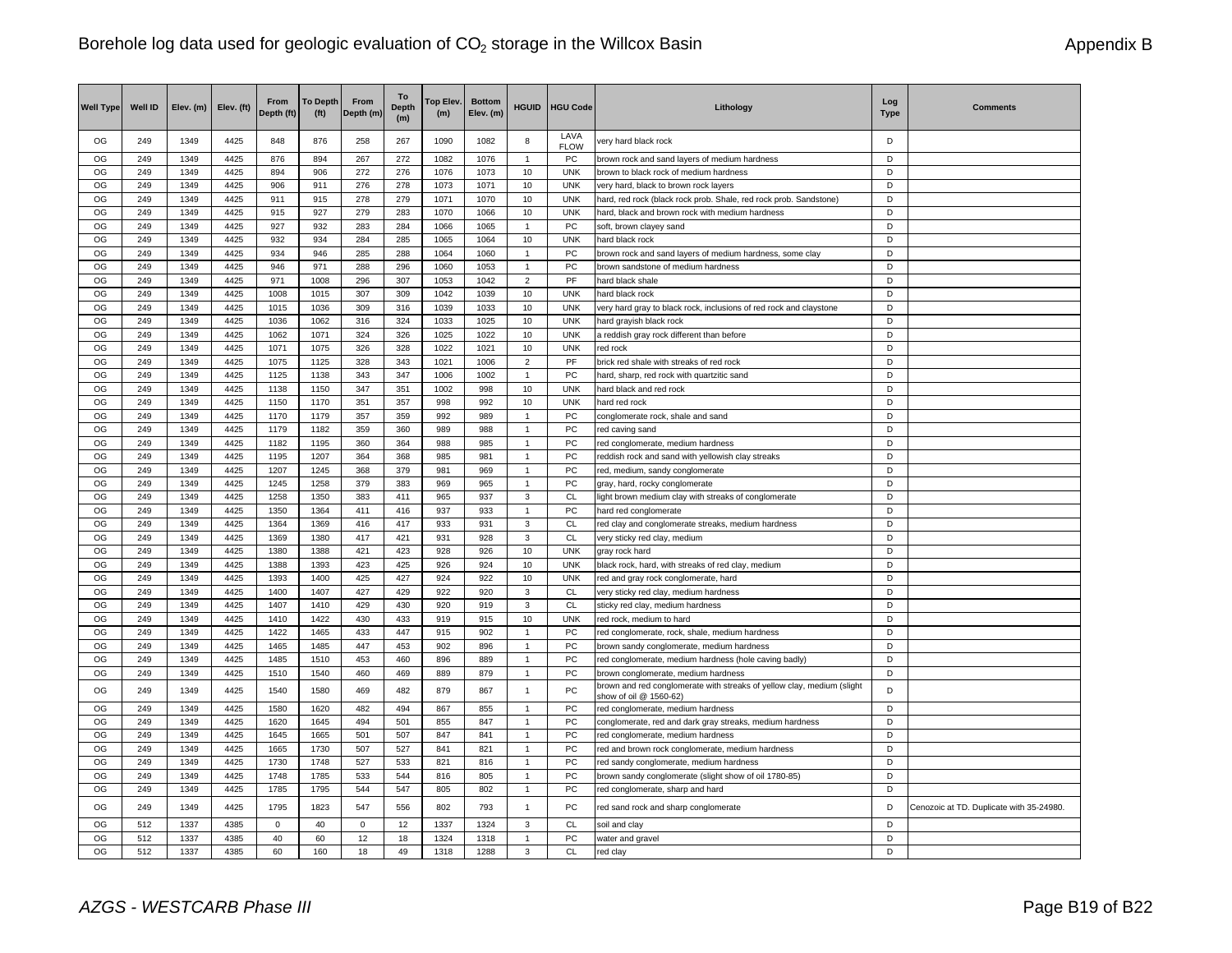| <b>Well Type</b> | Well ID |      | Elev. $(m)$ Elev. $(ft)$ | From<br>Depth (ft) | To Depth<br>(f <sup>t</sup> ) | From<br>Depth (m) | To<br><b>Depth</b><br>(m) | Top Elev. Bottom<br>(m) | Elev. (m) |                | HGUID HGU Code | Lithology                    | Log<br>Type | <b>Comments</b> |
|------------------|---------|------|--------------------------|--------------------|-------------------------------|-------------------|---------------------------|-------------------------|-----------|----------------|----------------|------------------------------|-------------|-----------------|
| OG               | 512     | 1337 | 4385                     | 160                | 180                           | 49                | 55                        | 1288                    | 1282      |                | <b>PC</b>      | water gravel                 | D           |                 |
| OG               | 512     | 1337 | 4385                     | 180                | 240                           | 55                | 73                        | 1282                    | 1263      | 3              | CL             | red clay                     | D           |                 |
| OG               | 512     | 1337 | 4385                     | 240                | 260                           | 73                | 79                        | 1263                    | 1257      |                | <b>PC</b>      | water gravel                 | D           |                 |
| OG               | 512     | 1337 | 4385                     | 260                | 290                           | 79                | 88                        | 1257                    | 1248      | $\overline{2}$ | PF             | red mud                      | D           |                 |
| OG               | 512     | 1337 | 4385                     | 290                | 300                           | 88                | 91                        | 1248                    | 1245      |                | PC             | sand and gravel              | D           |                 |
| OG               | 512     | 1337 | 4385                     | 300                | 330                           | 91                | 101                       | 1245                    | 1236      | 2              | <b>PF</b>      | red mud                      | D           |                 |
| OG               | 512     | 1337 | 4385                     | 330                | 420                           | 101               | 128                       | 1236                    | 1209      |                | PC             | water gravel                 | D           |                 |
| OG               | 512     | 1337 | 4385                     | 420                | 600                           | 128               | 183                       | 1209                    | 1154      | 3              | <b>CL</b>      | red clay with some water     | D           |                 |
| OG.              | 512     | 1337 | 4385                     | 600                | 630                           | 183               | 192                       | 1154                    | 1145      |                | PC             | quick sand (160 ft to water) | D           |                 |
| OG.              | 512     | 1337 | 4385                     | 630                | 650                           | 192               | 198                       | 1145                    | 1138      |                | PC             | red rock                     | D           |                 |
| OG               | 512     | 1337 | 4385                     | 650                | 665                           | 198               | 203                       | 1138                    | 1134      |                | PC             | cavy sand                    | D           |                 |
| OG               | 512     | 1337 | 4385                     | 665                | 675                           | 203               | 206                       | 1134                    | 1131      |                | PC             | red rock                     | D           |                 |
| OG               | 512     | 1337 | 4385                     | 675                | 690                           | 206               | 210                       | 1131                    | 1126      |                | PC             | cavy sand                    | D           |                 |
| OG               | 512     | 1337 | 4385                     | 690                | 1010                          | 210               | 308                       | 1126                    | 1029      |                | PC             | red rock                     | D           |                 |
| OG               | 512     | 1337 | 4385                     | 1010               | 1090                          | 308               | 332                       | 1029                    | 1004      | 3              | CL             | yellow clay                  | D           |                 |
| OG               | 512     | 1337 | 4385                     | 1090               | 1100                          | 332               | 335                       | 1004                    | 1001      |                | PC             | red rock                     | D           |                 |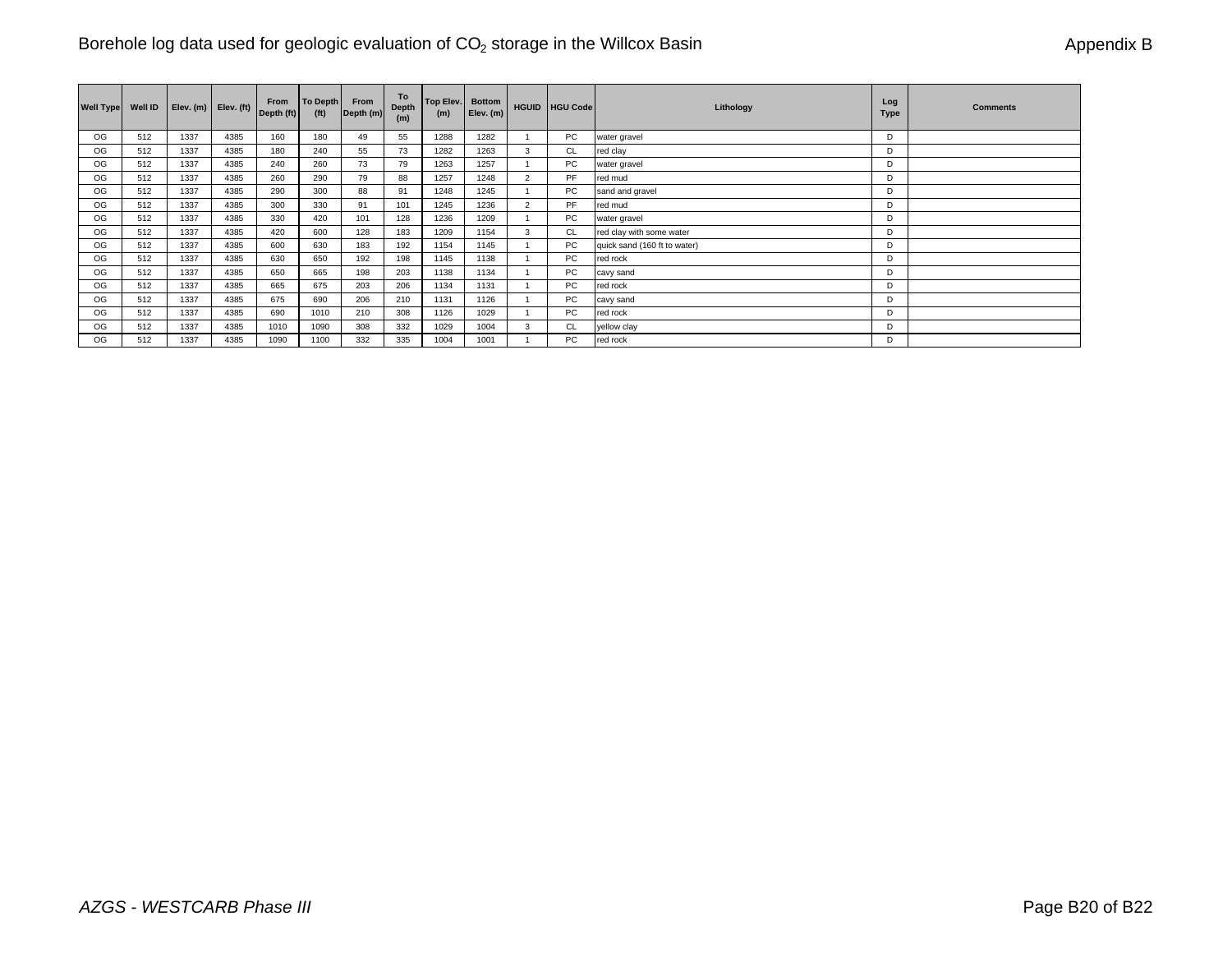| OG<br>512<br>1337<br>4385<br>1100<br>1120<br>341<br>D<br>335<br>1001<br>995<br>3<br><b>CL</b><br>yellow clay<br>D<br>PC<br>OG<br>512<br>1337<br>4385<br>1120<br>1180<br>341<br>360<br>995<br>977<br>$\overline{1}$<br>red rock<br>OG<br>4385<br>1180<br>CL<br>D<br>512<br>1337<br>1200<br>360<br>366<br>977<br>971<br>3<br>yellow clay<br>OG<br>PC<br>512<br>1337<br>4385<br>1200<br>1285<br>366<br>392<br>971<br>945<br>$\overline{1}$<br>D<br>red rock<br>OG<br>PC<br>D<br>512<br>1337<br>4385<br>1285<br>1335<br>392<br>407<br>930<br>945<br>brown sand<br>$\mathbf{1}$<br>OG<br>512<br>1337<br>4385<br>1335<br>1380<br>407<br>421<br>PF<br>D<br>930<br>916<br>$\overline{2}$<br>gray sandy shale and clay<br>OG<br>512<br>1337<br>4385<br>1380<br>1420<br>421<br>433<br>PC<br>D<br>916<br>904<br>$\overline{1}$<br>red sand<br>512<br>1420<br>D<br>OG<br>1337<br>4385<br>1470<br>433<br>448<br>904<br>889<br>PC<br>hard red rock<br>$\mathbf{1}$<br>OG<br>512<br>1337<br>4385<br>1470<br>1490<br>448<br>454<br>CL<br>D<br>889<br>882<br>3<br>sand yellow clay<br>OG<br>512<br>PF<br>D<br>1337<br>4385<br>1490<br>454<br>$\overline{2}$<br>1510<br>460<br>882<br>876<br>grey shale<br>D<br>OG<br>512<br>1337<br>4385<br>$\overline{2}$<br>PF<br>1510<br>1610<br>460<br>491<br>876<br>846<br>brown sandy shale<br>OG<br>512<br>1337<br>4385<br>1610<br>1985<br>491<br>605<br>846<br>732<br>$\overline{1}$<br>PC<br>D<br>brown sand<br>OG<br>PC<br>D<br>514<br>1280<br>4200<br>$\mathsf 0$<br>27<br>$\mathbf 0$<br>8<br>1280<br>1272<br>$\overline{1}$<br>sand and gravel<br><b>CL</b><br>OG<br>514<br>27<br>29<br>8<br>9<br>D<br>1280<br>4200<br>1272<br>1271<br>3<br>clay<br>OG<br>514<br>29<br>44<br>13<br>PC<br>D<br>1280<br>4200<br>9<br>1271<br>1267<br>gravel<br>$\mathbf{1}$<br>OG<br>514<br>1280<br>4200<br>44<br>228<br>13<br>69<br>1267<br><b>CL</b><br>D<br>1211<br>3<br>clay<br>OG<br>514<br>1280<br>4200<br>228<br>232<br>69<br>71<br>1211<br>1209<br>3<br>CL<br>D<br>clay and gravel<br>D<br>OG<br>232<br>71<br>72<br>$\mathbf{3}$<br><b>CL</b><br>514<br>1280<br>4200<br>236<br>1209<br>1208<br>clay<br>PF<br>OG<br>514<br>236<br>72<br>74<br>D<br>1280<br>4200<br>244<br>1208<br>1206<br>$\overline{2}$<br>sand and clay<br>OG<br>514<br>1280<br>4200<br>244<br>280<br>74<br>85<br>1206<br><b>CL</b><br>D<br>1195<br>3<br>sticky red clay<br>OG<br><b>CL</b><br>514<br>1280<br>4200<br>280<br>360<br>85<br>110<br>1195<br>1170<br>$\ensuremath{\mathsf{3}}$<br>D<br>clay<br>OG<br>514<br>4200<br>360<br><b>CL</b><br>D<br>1280<br>380<br>110<br>116<br>1170<br>1164<br>3<br>red clay<br>OG<br>380<br>CL<br>D<br>514<br>1280<br>4200<br>488<br>149<br>3<br>116<br>1164<br>1131<br>clay<br>OG<br>514<br>1280<br>4200<br>488<br>520<br>149<br>158<br>1131<br>1122<br>3<br>CL<br>D<br>clay and gravel<br>514<br>$\mathsf{CL}$<br>D<br>OG<br>1280<br>4200<br>520<br>730<br>158<br>223<br>1122<br>1058<br>3<br>clay<br>OG<br>514<br>4200<br>730<br>750<br>223<br>229<br>$\ensuremath{\mathsf{3}}$<br>CL<br>D<br>1280<br>1058<br>1052<br>clay and gravel | <b>Well Type</b> | Well ID | Elev. (m) | Elev. (ft) | From<br>Depth (ft) | <b>To Depth</b><br>(f <sup>t</sup> ) | From<br>Depth (m) | To<br><b>Depth</b> | Top Elev.<br>(m) | <b>Bottom</b><br>Elev. (m) | <b>HGUID</b> | <b>HGU Code</b> | Lithology | Log<br><b>Type</b> | <b>Comments</b>                          |
|---------------------------------------------------------------------------------------------------------------------------------------------------------------------------------------------------------------------------------------------------------------------------------------------------------------------------------------------------------------------------------------------------------------------------------------------------------------------------------------------------------------------------------------------------------------------------------------------------------------------------------------------------------------------------------------------------------------------------------------------------------------------------------------------------------------------------------------------------------------------------------------------------------------------------------------------------------------------------------------------------------------------------------------------------------------------------------------------------------------------------------------------------------------------------------------------------------------------------------------------------------------------------------------------------------------------------------------------------------------------------------------------------------------------------------------------------------------------------------------------------------------------------------------------------------------------------------------------------------------------------------------------------------------------------------------------------------------------------------------------------------------------------------------------------------------------------------------------------------------------------------------------------------------------------------------------------------------------------------------------------------------------------------------------------------------------------------------------------------------------------------------------------------------------------------------------------------------------------------------------------------------------------------------------------------------------------------------------------------------------------------------------------------------------------------------------------------------------------------------------------------------------------------------------------------------------------------------------------------------------------------------------------------------------------------------------------------------------------------------------------------------------------------------------------------------------------------------------------------------------------------------------------------------------------------------------------------------------------------------------------------------------------------------------------------------------|------------------|---------|-----------|------------|--------------------|--------------------------------------|-------------------|--------------------|------------------|----------------------------|--------------|-----------------|-----------|--------------------|------------------------------------------|
|                                                                                                                                                                                                                                                                                                                                                                                                                                                                                                                                                                                                                                                                                                                                                                                                                                                                                                                                                                                                                                                                                                                                                                                                                                                                                                                                                                                                                                                                                                                                                                                                                                                                                                                                                                                                                                                                                                                                                                                                                                                                                                                                                                                                                                                                                                                                                                                                                                                                                                                                                                                                                                                                                                                                                                                                                                                                                                                                                                                                                                                                     |                  |         |           |            |                    |                                      |                   | (m)                |                  |                            |              |                 |           |                    |                                          |
|                                                                                                                                                                                                                                                                                                                                                                                                                                                                                                                                                                                                                                                                                                                                                                                                                                                                                                                                                                                                                                                                                                                                                                                                                                                                                                                                                                                                                                                                                                                                                                                                                                                                                                                                                                                                                                                                                                                                                                                                                                                                                                                                                                                                                                                                                                                                                                                                                                                                                                                                                                                                                                                                                                                                                                                                                                                                                                                                                                                                                                                                     |                  |         |           |            |                    |                                      |                   |                    |                  |                            |              |                 |           |                    |                                          |
|                                                                                                                                                                                                                                                                                                                                                                                                                                                                                                                                                                                                                                                                                                                                                                                                                                                                                                                                                                                                                                                                                                                                                                                                                                                                                                                                                                                                                                                                                                                                                                                                                                                                                                                                                                                                                                                                                                                                                                                                                                                                                                                                                                                                                                                                                                                                                                                                                                                                                                                                                                                                                                                                                                                                                                                                                                                                                                                                                                                                                                                                     |                  |         |           |            |                    |                                      |                   |                    |                  |                            |              |                 |           |                    |                                          |
|                                                                                                                                                                                                                                                                                                                                                                                                                                                                                                                                                                                                                                                                                                                                                                                                                                                                                                                                                                                                                                                                                                                                                                                                                                                                                                                                                                                                                                                                                                                                                                                                                                                                                                                                                                                                                                                                                                                                                                                                                                                                                                                                                                                                                                                                                                                                                                                                                                                                                                                                                                                                                                                                                                                                                                                                                                                                                                                                                                                                                                                                     |                  |         |           |            |                    |                                      |                   |                    |                  |                            |              |                 |           |                    |                                          |
|                                                                                                                                                                                                                                                                                                                                                                                                                                                                                                                                                                                                                                                                                                                                                                                                                                                                                                                                                                                                                                                                                                                                                                                                                                                                                                                                                                                                                                                                                                                                                                                                                                                                                                                                                                                                                                                                                                                                                                                                                                                                                                                                                                                                                                                                                                                                                                                                                                                                                                                                                                                                                                                                                                                                                                                                                                                                                                                                                                                                                                                                     |                  |         |           |            |                    |                                      |                   |                    |                  |                            |              |                 |           |                    |                                          |
|                                                                                                                                                                                                                                                                                                                                                                                                                                                                                                                                                                                                                                                                                                                                                                                                                                                                                                                                                                                                                                                                                                                                                                                                                                                                                                                                                                                                                                                                                                                                                                                                                                                                                                                                                                                                                                                                                                                                                                                                                                                                                                                                                                                                                                                                                                                                                                                                                                                                                                                                                                                                                                                                                                                                                                                                                                                                                                                                                                                                                                                                     |                  |         |           |            |                    |                                      |                   |                    |                  |                            |              |                 |           |                    |                                          |
|                                                                                                                                                                                                                                                                                                                                                                                                                                                                                                                                                                                                                                                                                                                                                                                                                                                                                                                                                                                                                                                                                                                                                                                                                                                                                                                                                                                                                                                                                                                                                                                                                                                                                                                                                                                                                                                                                                                                                                                                                                                                                                                                                                                                                                                                                                                                                                                                                                                                                                                                                                                                                                                                                                                                                                                                                                                                                                                                                                                                                                                                     |                  |         |           |            |                    |                                      |                   |                    |                  |                            |              |                 |           |                    |                                          |
|                                                                                                                                                                                                                                                                                                                                                                                                                                                                                                                                                                                                                                                                                                                                                                                                                                                                                                                                                                                                                                                                                                                                                                                                                                                                                                                                                                                                                                                                                                                                                                                                                                                                                                                                                                                                                                                                                                                                                                                                                                                                                                                                                                                                                                                                                                                                                                                                                                                                                                                                                                                                                                                                                                                                                                                                                                                                                                                                                                                                                                                                     |                  |         |           |            |                    |                                      |                   |                    |                  |                            |              |                 |           |                    |                                          |
|                                                                                                                                                                                                                                                                                                                                                                                                                                                                                                                                                                                                                                                                                                                                                                                                                                                                                                                                                                                                                                                                                                                                                                                                                                                                                                                                                                                                                                                                                                                                                                                                                                                                                                                                                                                                                                                                                                                                                                                                                                                                                                                                                                                                                                                                                                                                                                                                                                                                                                                                                                                                                                                                                                                                                                                                                                                                                                                                                                                                                                                                     |                  |         |           |            |                    |                                      |                   |                    |                  |                            |              |                 |           |                    |                                          |
|                                                                                                                                                                                                                                                                                                                                                                                                                                                                                                                                                                                                                                                                                                                                                                                                                                                                                                                                                                                                                                                                                                                                                                                                                                                                                                                                                                                                                                                                                                                                                                                                                                                                                                                                                                                                                                                                                                                                                                                                                                                                                                                                                                                                                                                                                                                                                                                                                                                                                                                                                                                                                                                                                                                                                                                                                                                                                                                                                                                                                                                                     |                  |         |           |            |                    |                                      |                   |                    |                  |                            |              |                 |           |                    |                                          |
|                                                                                                                                                                                                                                                                                                                                                                                                                                                                                                                                                                                                                                                                                                                                                                                                                                                                                                                                                                                                                                                                                                                                                                                                                                                                                                                                                                                                                                                                                                                                                                                                                                                                                                                                                                                                                                                                                                                                                                                                                                                                                                                                                                                                                                                                                                                                                                                                                                                                                                                                                                                                                                                                                                                                                                                                                                                                                                                                                                                                                                                                     |                  |         |           |            |                    |                                      |                   |                    |                  |                            |              |                 |           |                    |                                          |
|                                                                                                                                                                                                                                                                                                                                                                                                                                                                                                                                                                                                                                                                                                                                                                                                                                                                                                                                                                                                                                                                                                                                                                                                                                                                                                                                                                                                                                                                                                                                                                                                                                                                                                                                                                                                                                                                                                                                                                                                                                                                                                                                                                                                                                                                                                                                                                                                                                                                                                                                                                                                                                                                                                                                                                                                                                                                                                                                                                                                                                                                     |                  |         |           |            |                    |                                      |                   |                    |                  |                            |              |                 |           |                    | Cenozoic at TD. Duplicate with 35-25003. |
|                                                                                                                                                                                                                                                                                                                                                                                                                                                                                                                                                                                                                                                                                                                                                                                                                                                                                                                                                                                                                                                                                                                                                                                                                                                                                                                                                                                                                                                                                                                                                                                                                                                                                                                                                                                                                                                                                                                                                                                                                                                                                                                                                                                                                                                                                                                                                                                                                                                                                                                                                                                                                                                                                                                                                                                                                                                                                                                                                                                                                                                                     |                  |         |           |            |                    |                                      |                   |                    |                  |                            |              |                 |           |                    |                                          |
|                                                                                                                                                                                                                                                                                                                                                                                                                                                                                                                                                                                                                                                                                                                                                                                                                                                                                                                                                                                                                                                                                                                                                                                                                                                                                                                                                                                                                                                                                                                                                                                                                                                                                                                                                                                                                                                                                                                                                                                                                                                                                                                                                                                                                                                                                                                                                                                                                                                                                                                                                                                                                                                                                                                                                                                                                                                                                                                                                                                                                                                                     |                  |         |           |            |                    |                                      |                   |                    |                  |                            |              |                 |           |                    |                                          |
|                                                                                                                                                                                                                                                                                                                                                                                                                                                                                                                                                                                                                                                                                                                                                                                                                                                                                                                                                                                                                                                                                                                                                                                                                                                                                                                                                                                                                                                                                                                                                                                                                                                                                                                                                                                                                                                                                                                                                                                                                                                                                                                                                                                                                                                                                                                                                                                                                                                                                                                                                                                                                                                                                                                                                                                                                                                                                                                                                                                                                                                                     |                  |         |           |            |                    |                                      |                   |                    |                  |                            |              |                 |           |                    |                                          |
|                                                                                                                                                                                                                                                                                                                                                                                                                                                                                                                                                                                                                                                                                                                                                                                                                                                                                                                                                                                                                                                                                                                                                                                                                                                                                                                                                                                                                                                                                                                                                                                                                                                                                                                                                                                                                                                                                                                                                                                                                                                                                                                                                                                                                                                                                                                                                                                                                                                                                                                                                                                                                                                                                                                                                                                                                                                                                                                                                                                                                                                                     |                  |         |           |            |                    |                                      |                   |                    |                  |                            |              |                 |           |                    |                                          |
|                                                                                                                                                                                                                                                                                                                                                                                                                                                                                                                                                                                                                                                                                                                                                                                                                                                                                                                                                                                                                                                                                                                                                                                                                                                                                                                                                                                                                                                                                                                                                                                                                                                                                                                                                                                                                                                                                                                                                                                                                                                                                                                                                                                                                                                                                                                                                                                                                                                                                                                                                                                                                                                                                                                                                                                                                                                                                                                                                                                                                                                                     |                  |         |           |            |                    |                                      |                   |                    |                  |                            |              |                 |           |                    |                                          |
|                                                                                                                                                                                                                                                                                                                                                                                                                                                                                                                                                                                                                                                                                                                                                                                                                                                                                                                                                                                                                                                                                                                                                                                                                                                                                                                                                                                                                                                                                                                                                                                                                                                                                                                                                                                                                                                                                                                                                                                                                                                                                                                                                                                                                                                                                                                                                                                                                                                                                                                                                                                                                                                                                                                                                                                                                                                                                                                                                                                                                                                                     |                  |         |           |            |                    |                                      |                   |                    |                  |                            |              |                 |           |                    |                                          |
|                                                                                                                                                                                                                                                                                                                                                                                                                                                                                                                                                                                                                                                                                                                                                                                                                                                                                                                                                                                                                                                                                                                                                                                                                                                                                                                                                                                                                                                                                                                                                                                                                                                                                                                                                                                                                                                                                                                                                                                                                                                                                                                                                                                                                                                                                                                                                                                                                                                                                                                                                                                                                                                                                                                                                                                                                                                                                                                                                                                                                                                                     |                  |         |           |            |                    |                                      |                   |                    |                  |                            |              |                 |           |                    |                                          |
|                                                                                                                                                                                                                                                                                                                                                                                                                                                                                                                                                                                                                                                                                                                                                                                                                                                                                                                                                                                                                                                                                                                                                                                                                                                                                                                                                                                                                                                                                                                                                                                                                                                                                                                                                                                                                                                                                                                                                                                                                                                                                                                                                                                                                                                                                                                                                                                                                                                                                                                                                                                                                                                                                                                                                                                                                                                                                                                                                                                                                                                                     |                  |         |           |            |                    |                                      |                   |                    |                  |                            |              |                 |           |                    |                                          |
|                                                                                                                                                                                                                                                                                                                                                                                                                                                                                                                                                                                                                                                                                                                                                                                                                                                                                                                                                                                                                                                                                                                                                                                                                                                                                                                                                                                                                                                                                                                                                                                                                                                                                                                                                                                                                                                                                                                                                                                                                                                                                                                                                                                                                                                                                                                                                                                                                                                                                                                                                                                                                                                                                                                                                                                                                                                                                                                                                                                                                                                                     |                  |         |           |            |                    |                                      |                   |                    |                  |                            |              |                 |           |                    |                                          |
|                                                                                                                                                                                                                                                                                                                                                                                                                                                                                                                                                                                                                                                                                                                                                                                                                                                                                                                                                                                                                                                                                                                                                                                                                                                                                                                                                                                                                                                                                                                                                                                                                                                                                                                                                                                                                                                                                                                                                                                                                                                                                                                                                                                                                                                                                                                                                                                                                                                                                                                                                                                                                                                                                                                                                                                                                                                                                                                                                                                                                                                                     |                  |         |           |            |                    |                                      |                   |                    |                  |                            |              |                 |           |                    |                                          |
|                                                                                                                                                                                                                                                                                                                                                                                                                                                                                                                                                                                                                                                                                                                                                                                                                                                                                                                                                                                                                                                                                                                                                                                                                                                                                                                                                                                                                                                                                                                                                                                                                                                                                                                                                                                                                                                                                                                                                                                                                                                                                                                                                                                                                                                                                                                                                                                                                                                                                                                                                                                                                                                                                                                                                                                                                                                                                                                                                                                                                                                                     |                  |         |           |            |                    |                                      |                   |                    |                  |                            |              |                 |           |                    |                                          |
|                                                                                                                                                                                                                                                                                                                                                                                                                                                                                                                                                                                                                                                                                                                                                                                                                                                                                                                                                                                                                                                                                                                                                                                                                                                                                                                                                                                                                                                                                                                                                                                                                                                                                                                                                                                                                                                                                                                                                                                                                                                                                                                                                                                                                                                                                                                                                                                                                                                                                                                                                                                                                                                                                                                                                                                                                                                                                                                                                                                                                                                                     |                  |         |           |            |                    |                                      |                   |                    |                  |                            |              |                 |           |                    |                                          |
|                                                                                                                                                                                                                                                                                                                                                                                                                                                                                                                                                                                                                                                                                                                                                                                                                                                                                                                                                                                                                                                                                                                                                                                                                                                                                                                                                                                                                                                                                                                                                                                                                                                                                                                                                                                                                                                                                                                                                                                                                                                                                                                                                                                                                                                                                                                                                                                                                                                                                                                                                                                                                                                                                                                                                                                                                                                                                                                                                                                                                                                                     |                  |         |           |            |                    |                                      |                   |                    |                  |                            |              |                 |           |                    |                                          |
| OG<br>514<br>CL<br>D<br>1280<br>4200<br>750<br>852<br>229<br>260<br>3<br>1052<br>1020<br>clay                                                                                                                                                                                                                                                                                                                                                                                                                                                                                                                                                                                                                                                                                                                                                                                                                                                                                                                                                                                                                                                                                                                                                                                                                                                                                                                                                                                                                                                                                                                                                                                                                                                                                                                                                                                                                                                                                                                                                                                                                                                                                                                                                                                                                                                                                                                                                                                                                                                                                                                                                                                                                                                                                                                                                                                                                                                                                                                                                                       |                  |         |           |            |                    |                                      |                   |                    |                  |                            |              |                 |           |                    |                                          |
| D<br>OG<br>514<br>1280<br>4200<br>852<br>876<br>260<br>267<br>1020<br>1013<br>$\mathbf{1}$<br>PC<br>cemented sand and gravel                                                                                                                                                                                                                                                                                                                                                                                                                                                                                                                                                                                                                                                                                                                                                                                                                                                                                                                                                                                                                                                                                                                                                                                                                                                                                                                                                                                                                                                                                                                                                                                                                                                                                                                                                                                                                                                                                                                                                                                                                                                                                                                                                                                                                                                                                                                                                                                                                                                                                                                                                                                                                                                                                                                                                                                                                                                                                                                                        |                  |         |           |            |                    |                                      |                   |                    |                  |                            |              |                 |           |                    |                                          |
| 514<br>PC<br>D<br>OG<br>1280<br>4200<br>876<br>1000<br>267<br>305<br>1013<br>975<br>$\overline{1}$<br>cemented sand                                                                                                                                                                                                                                                                                                                                                                                                                                                                                                                                                                                                                                                                                                                                                                                                                                                                                                                                                                                                                                                                                                                                                                                                                                                                                                                                                                                                                                                                                                                                                                                                                                                                                                                                                                                                                                                                                                                                                                                                                                                                                                                                                                                                                                                                                                                                                                                                                                                                                                                                                                                                                                                                                                                                                                                                                                                                                                                                                 |                  |         |           |            |                    |                                      |                   |                    |                  |                            |              |                 |           |                    |                                          |
| OG<br>514<br>1280<br>1000<br>305<br>CL<br>D<br>4200<br>1036<br>316<br>975<br>964<br>3<br>sticky red clay                                                                                                                                                                                                                                                                                                                                                                                                                                                                                                                                                                                                                                                                                                                                                                                                                                                                                                                                                                                                                                                                                                                                                                                                                                                                                                                                                                                                                                                                                                                                                                                                                                                                                                                                                                                                                                                                                                                                                                                                                                                                                                                                                                                                                                                                                                                                                                                                                                                                                                                                                                                                                                                                                                                                                                                                                                                                                                                                                            |                  |         |           |            |                    |                                      |                   |                    |                  |                            |              |                 |           |                    |                                          |
| OG<br>$\ensuremath{\mathsf{3}}$<br>CL<br>$\mathsf D$<br>514<br>1280<br>4200<br>1036<br>1040<br>316<br>317<br>964<br>963<br>hard red cemented clay                                                                                                                                                                                                                                                                                                                                                                                                                                                                                                                                                                                                                                                                                                                                                                                                                                                                                                                                                                                                                                                                                                                                                                                                                                                                                                                                                                                                                                                                                                                                                                                                                                                                                                                                                                                                                                                                                                                                                                                                                                                                                                                                                                                                                                                                                                                                                                                                                                                                                                                                                                                                                                                                                                                                                                                                                                                                                                                   |                  |         |           |            |                    |                                      |                   |                    |                  |                            |              |                 |           |                    |                                          |
| OG<br>514<br>1280<br>4200<br>1040<br>CL<br>D<br>1046<br>317<br>319<br>963<br>961<br>$\mathbf{3}$<br>sandy cemented clay                                                                                                                                                                                                                                                                                                                                                                                                                                                                                                                                                                                                                                                                                                                                                                                                                                                                                                                                                                                                                                                                                                                                                                                                                                                                                                                                                                                                                                                                                                                                                                                                                                                                                                                                                                                                                                                                                                                                                                                                                                                                                                                                                                                                                                                                                                                                                                                                                                                                                                                                                                                                                                                                                                                                                                                                                                                                                                                                             |                  |         |           |            |                    |                                      |                   |                    |                  |                            |              |                 |           |                    |                                          |
| OG<br>514<br>4200<br>1046<br><b>CL</b><br>D<br>1280<br>1058<br>319<br>322<br>961<br>958<br>3<br>sticky clay                                                                                                                                                                                                                                                                                                                                                                                                                                                                                                                                                                                                                                                                                                                                                                                                                                                                                                                                                                                                                                                                                                                                                                                                                                                                                                                                                                                                                                                                                                                                                                                                                                                                                                                                                                                                                                                                                                                                                                                                                                                                                                                                                                                                                                                                                                                                                                                                                                                                                                                                                                                                                                                                                                                                                                                                                                                                                                                                                         |                  |         |           |            |                    |                                      |                   |                    |                  |                            |              |                 |           |                    |                                          |
| OG<br>514<br>1280<br>4200<br>1058<br>1071<br>322<br>326<br>958<br>954<br>3<br>CL<br>medium hard clay<br>D                                                                                                                                                                                                                                                                                                                                                                                                                                                                                                                                                                                                                                                                                                                                                                                                                                                                                                                                                                                                                                                                                                                                                                                                                                                                                                                                                                                                                                                                                                                                                                                                                                                                                                                                                                                                                                                                                                                                                                                                                                                                                                                                                                                                                                                                                                                                                                                                                                                                                                                                                                                                                                                                                                                                                                                                                                                                                                                                                           |                  |         |           |            |                    |                                      |                   |                    |                  |                            |              |                 |           |                    |                                          |
| OG<br><b>CL</b><br>D<br>514<br>1280<br>4200<br>1071<br>1079<br>326<br>329<br>$\mathbf{3}$<br>954<br>951<br>sticky red clay                                                                                                                                                                                                                                                                                                                                                                                                                                                                                                                                                                                                                                                                                                                                                                                                                                                                                                                                                                                                                                                                                                                                                                                                                                                                                                                                                                                                                                                                                                                                                                                                                                                                                                                                                                                                                                                                                                                                                                                                                                                                                                                                                                                                                                                                                                                                                                                                                                                                                                                                                                                                                                                                                                                                                                                                                                                                                                                                          |                  |         |           |            |                    |                                      |                   |                    |                  |                            |              |                 |           |                    |                                          |
| CL<br>OG<br>514<br>1280<br>4200<br>1079<br>1085<br>329<br>D<br>331<br>951<br>949<br>3<br>hard red clay with burned gravel                                                                                                                                                                                                                                                                                                                                                                                                                                                                                                                                                                                                                                                                                                                                                                                                                                                                                                                                                                                                                                                                                                                                                                                                                                                                                                                                                                                                                                                                                                                                                                                                                                                                                                                                                                                                                                                                                                                                                                                                                                                                                                                                                                                                                                                                                                                                                                                                                                                                                                                                                                                                                                                                                                                                                                                                                                                                                                                                           |                  |         |           |            |                    |                                      |                   |                    |                  |                            |              |                 |           |                    |                                          |
| OG<br>514<br>PC<br>D<br>1280<br>4200<br>1085<br>1134<br>331<br>346<br>949<br>935<br>Mt. conglomerate, hard<br>$\overline{1}$                                                                                                                                                                                                                                                                                                                                                                                                                                                                                                                                                                                                                                                                                                                                                                                                                                                                                                                                                                                                                                                                                                                                                                                                                                                                                                                                                                                                                                                                                                                                                                                                                                                                                                                                                                                                                                                                                                                                                                                                                                                                                                                                                                                                                                                                                                                                                                                                                                                                                                                                                                                                                                                                                                                                                                                                                                                                                                                                        |                  |         |           |            |                    |                                      |                   |                    |                  |                            |              |                 |           |                    |                                          |
| $\mathsf{CL}$<br>OG<br>514<br>1280<br>4200<br>1134<br>1138<br>346<br>347<br>935<br>933<br>$\mathbf{3}$<br>D<br>hard cemented clay                                                                                                                                                                                                                                                                                                                                                                                                                                                                                                                                                                                                                                                                                                                                                                                                                                                                                                                                                                                                                                                                                                                                                                                                                                                                                                                                                                                                                                                                                                                                                                                                                                                                                                                                                                                                                                                                                                                                                                                                                                                                                                                                                                                                                                                                                                                                                                                                                                                                                                                                                                                                                                                                                                                                                                                                                                                                                                                                   |                  |         |           |            |                    |                                      |                   |                    |                  |                            |              |                 |           |                    |                                          |
| OG<br>514<br>4200<br>1138<br>1155<br>347<br>CL<br>D<br>1280<br>352<br>933<br>928<br>$\mathbf{3}$<br>sticky clay                                                                                                                                                                                                                                                                                                                                                                                                                                                                                                                                                                                                                                                                                                                                                                                                                                                                                                                                                                                                                                                                                                                                                                                                                                                                                                                                                                                                                                                                                                                                                                                                                                                                                                                                                                                                                                                                                                                                                                                                                                                                                                                                                                                                                                                                                                                                                                                                                                                                                                                                                                                                                                                                                                                                                                                                                                                                                                                                                     |                  |         |           |            |                    |                                      |                   |                    |                  |                            |              |                 |           |                    |                                          |
| OG<br>514<br>PC<br>1280<br>4200<br>1155<br>1175<br>D<br>352<br>358<br>928<br>922<br>$\mathbf{1}$<br>Mt. conglomerate, hard                                                                                                                                                                                                                                                                                                                                                                                                                                                                                                                                                                                                                                                                                                                                                                                                                                                                                                                                                                                                                                                                                                                                                                                                                                                                                                                                                                                                                                                                                                                                                                                                                                                                                                                                                                                                                                                                                                                                                                                                                                                                                                                                                                                                                                                                                                                                                                                                                                                                                                                                                                                                                                                                                                                                                                                                                                                                                                                                          |                  |         |           |            |                    |                                      |                   |                    |                  |                            |              |                 |           |                    |                                          |
| OG<br>514<br>1175<br>3<br>CL<br>D<br>1280<br>4200<br>1182<br>358<br>360<br>922<br>920<br>hard blue clay                                                                                                                                                                                                                                                                                                                                                                                                                                                                                                                                                                                                                                                                                                                                                                                                                                                                                                                                                                                                                                                                                                                                                                                                                                                                                                                                                                                                                                                                                                                                                                                                                                                                                                                                                                                                                                                                                                                                                                                                                                                                                                                                                                                                                                                                                                                                                                                                                                                                                                                                                                                                                                                                                                                                                                                                                                                                                                                                                             |                  |         |           |            |                    |                                      |                   |                    |                  |                            |              |                 |           |                    |                                          |
| OG<br>514<br>1280<br>4200<br>1182<br>1190<br>360<br>363<br>920<br>917<br>3<br>CL<br>D<br>sticky brown clay                                                                                                                                                                                                                                                                                                                                                                                                                                                                                                                                                                                                                                                                                                                                                                                                                                                                                                                                                                                                                                                                                                                                                                                                                                                                                                                                                                                                                                                                                                                                                                                                                                                                                                                                                                                                                                                                                                                                                                                                                                                                                                                                                                                                                                                                                                                                                                                                                                                                                                                                                                                                                                                                                                                                                                                                                                                                                                                                                          |                  |         |           |            |                    |                                      |                   |                    |                  |                            |              |                 |           |                    |                                          |
| OG<br>514<br>CL<br>D<br>1280<br>4200<br>1190<br>1196<br>363<br>365<br>917<br>916<br>3<br>sticky clay                                                                                                                                                                                                                                                                                                                                                                                                                                                                                                                                                                                                                                                                                                                                                                                                                                                                                                                                                                                                                                                                                                                                                                                                                                                                                                                                                                                                                                                                                                                                                                                                                                                                                                                                                                                                                                                                                                                                                                                                                                                                                                                                                                                                                                                                                                                                                                                                                                                                                                                                                                                                                                                                                                                                                                                                                                                                                                                                                                |                  |         |           |            |                    |                                      |                   |                    |                  |                            |              |                 |           |                    |                                          |
| OG<br>514<br>3<br>CL<br>D<br>1280<br>4200<br>1196<br>1201<br>365<br>366<br>916<br>914<br>medium hard clay                                                                                                                                                                                                                                                                                                                                                                                                                                                                                                                                                                                                                                                                                                                                                                                                                                                                                                                                                                                                                                                                                                                                                                                                                                                                                                                                                                                                                                                                                                                                                                                                                                                                                                                                                                                                                                                                                                                                                                                                                                                                                                                                                                                                                                                                                                                                                                                                                                                                                                                                                                                                                                                                                                                                                                                                                                                                                                                                                           |                  |         |           |            |                    |                                      |                   |                    |                  |                            |              |                 |           |                    |                                          |
| 514<br><b>CL</b><br>D<br>OG<br>1280<br>4200<br>1201<br>1208<br>366<br>368<br>$\mathbf{3}$<br>914<br>912<br>sticky clay<br>OG<br>514<br>1280<br>4200<br>1208<br>1213<br>368<br>370<br>912<br>910<br>3<br><b>CL</b><br>D                                                                                                                                                                                                                                                                                                                                                                                                                                                                                                                                                                                                                                                                                                                                                                                                                                                                                                                                                                                                                                                                                                                                                                                                                                                                                                                                                                                                                                                                                                                                                                                                                                                                                                                                                                                                                                                                                                                                                                                                                                                                                                                                                                                                                                                                                                                                                                                                                                                                                                                                                                                                                                                                                                                                                                                                                                              |                  |         |           |            |                    |                                      |                   |                    |                  |                            |              |                 |           |                    |                                          |
| medium hard clay                                                                                                                                                                                                                                                                                                                                                                                                                                                                                                                                                                                                                                                                                                                                                                                                                                                                                                                                                                                                                                                                                                                                                                                                                                                                                                                                                                                                                                                                                                                                                                                                                                                                                                                                                                                                                                                                                                                                                                                                                                                                                                                                                                                                                                                                                                                                                                                                                                                                                                                                                                                                                                                                                                                                                                                                                                                                                                                                                                                                                                                    |                  |         |           |            |                    |                                      |                   |                    |                  |                            |              |                 |           |                    |                                          |
| OG<br>514<br>4200<br>1220<br>372<br>908<br>CL<br>D<br>1280<br>1213<br>370<br>910<br>3<br>hard cemented clay<br>OG<br>514<br>1220<br>CL<br>D<br>1280<br>4200<br>1227<br>372<br>374<br>906<br>3                                                                                                                                                                                                                                                                                                                                                                                                                                                                                                                                                                                                                                                                                                                                                                                                                                                                                                                                                                                                                                                                                                                                                                                                                                                                                                                                                                                                                                                                                                                                                                                                                                                                                                                                                                                                                                                                                                                                                                                                                                                                                                                                                                                                                                                                                                                                                                                                                                                                                                                                                                                                                                                                                                                                                                                                                                                                       |                  |         |           |            |                    |                                      |                   |                    |                  |                            |              |                 |           |                    |                                          |
| 908<br>hard clay<br>OG<br><b>CL</b><br>D<br>514<br>1280<br>4200<br>1227<br>1233<br>374<br>376<br>$\mathsf 3$<br>906<br>904<br>sticky clay                                                                                                                                                                                                                                                                                                                                                                                                                                                                                                                                                                                                                                                                                                                                                                                                                                                                                                                                                                                                                                                                                                                                                                                                                                                                                                                                                                                                                                                                                                                                                                                                                                                                                                                                                                                                                                                                                                                                                                                                                                                                                                                                                                                                                                                                                                                                                                                                                                                                                                                                                                                                                                                                                                                                                                                                                                                                                                                           |                  |         |           |            |                    |                                      |                   |                    |                  |                            |              |                 |           |                    |                                          |
| OG<br>CL<br>D<br>514<br>1280<br>4200<br>1233<br>1240<br>376<br>378<br>904<br>902<br>3<br>medium hard brown clay                                                                                                                                                                                                                                                                                                                                                                                                                                                                                                                                                                                                                                                                                                                                                                                                                                                                                                                                                                                                                                                                                                                                                                                                                                                                                                                                                                                                                                                                                                                                                                                                                                                                                                                                                                                                                                                                                                                                                                                                                                                                                                                                                                                                                                                                                                                                                                                                                                                                                                                                                                                                                                                                                                                                                                                                                                                                                                                                                     |                  |         |           |            |                    |                                      |                   |                    |                  |                            |              |                 |           |                    |                                          |
| OG<br>514<br>1280<br>4200<br>1240<br>1246<br>378<br>380<br><b>CL</b><br>D<br>902<br>900<br>3<br>hard brown clay                                                                                                                                                                                                                                                                                                                                                                                                                                                                                                                                                                                                                                                                                                                                                                                                                                                                                                                                                                                                                                                                                                                                                                                                                                                                                                                                                                                                                                                                                                                                                                                                                                                                                                                                                                                                                                                                                                                                                                                                                                                                                                                                                                                                                                                                                                                                                                                                                                                                                                                                                                                                                                                                                                                                                                                                                                                                                                                                                     |                  |         |           |            |                    |                                      |                   |                    |                  |                            |              |                 |           |                    |                                          |
| CL<br>OG<br>514<br>1280<br>4200<br>1246<br>1253<br>380<br>382<br>900<br>898<br>3<br>D<br>sticky clay                                                                                                                                                                                                                                                                                                                                                                                                                                                                                                                                                                                                                                                                                                                                                                                                                                                                                                                                                                                                                                                                                                                                                                                                                                                                                                                                                                                                                                                                                                                                                                                                                                                                                                                                                                                                                                                                                                                                                                                                                                                                                                                                                                                                                                                                                                                                                                                                                                                                                                                                                                                                                                                                                                                                                                                                                                                                                                                                                                |                  |         |           |            |                    |                                      |                   |                    |                  |                            |              |                 |           |                    |                                          |
| OG<br>514<br>CL<br>D<br>1280<br>4200<br>1253<br>1278<br>382<br>390<br>3<br>hard red clay<br>898<br>891                                                                                                                                                                                                                                                                                                                                                                                                                                                                                                                                                                                                                                                                                                                                                                                                                                                                                                                                                                                                                                                                                                                                                                                                                                                                                                                                                                                                                                                                                                                                                                                                                                                                                                                                                                                                                                                                                                                                                                                                                                                                                                                                                                                                                                                                                                                                                                                                                                                                                                                                                                                                                                                                                                                                                                                                                                                                                                                                                              |                  |         |           |            |                    |                                      |                   |                    |                  |                            |              |                 |           |                    |                                          |